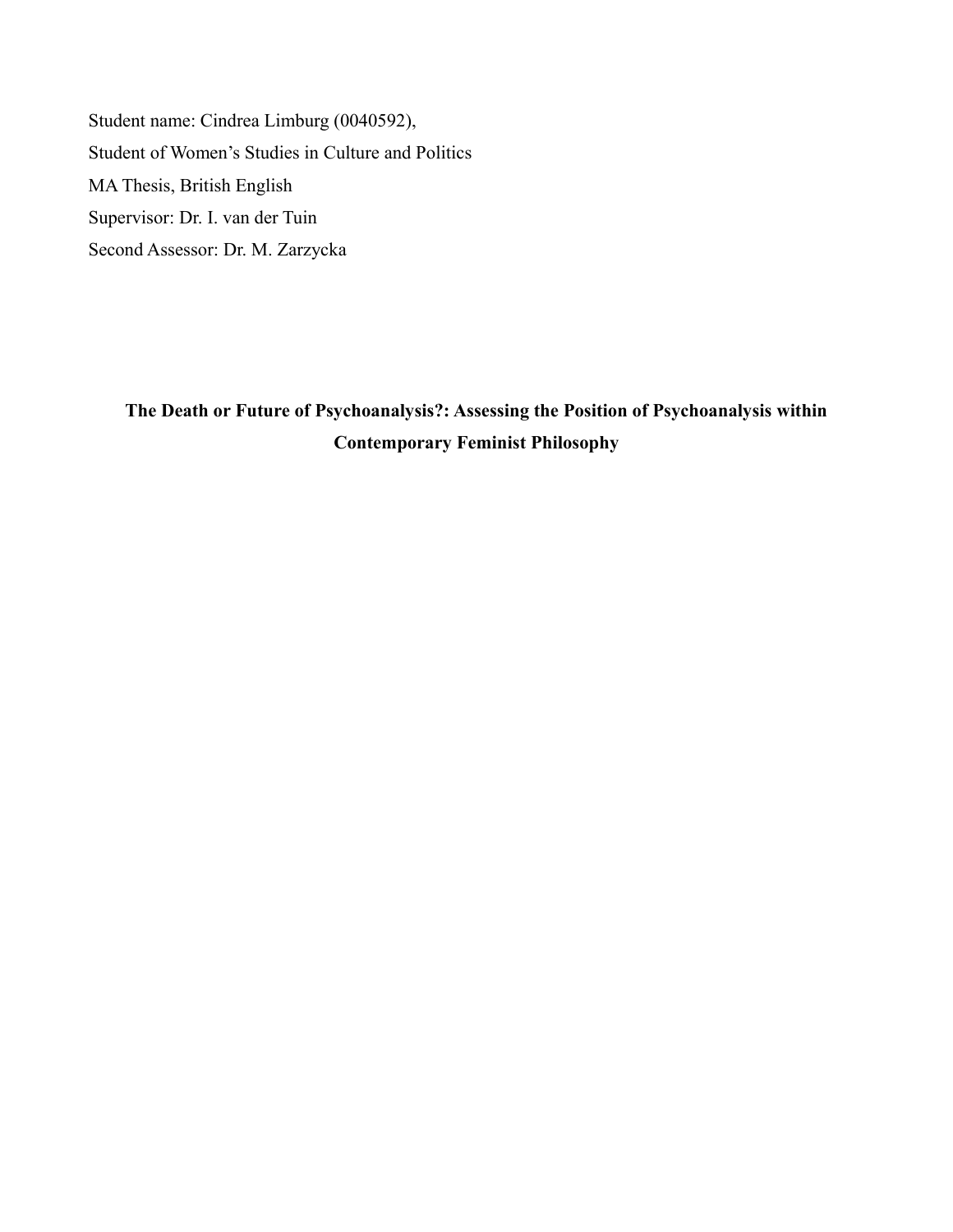# **Contents**

| Introduction |                                                                                            | $4 - 8$ |  |
|--------------|--------------------------------------------------------------------------------------------|---------|--|
|              | 1. A Brief Historical View on Psychoanalysis & the Implementation of Psychoanalysis within |         |  |
|              | <b>Feminist Theory</b>                                                                     | 8       |  |
|              | 1.1 How Feminism Touched Grounds with Psychoanalysis                                       | 10      |  |
|              | 1.2 Psychoanalytic Interpretation within Feminist Theory                                   | 13      |  |
|              | 1.3 Relating Identity with Family & Object Relations                                       | 15      |  |
|              | 2. Rosi Braidotti's Patterns with Psychoanalysis                                           | 19      |  |
|              | 2.1 The intersectional value of Psychoanalysis and (Feminist) Philosophy                   | 23      |  |
| 3.           | Luce Irigaray's Difference in Relations and Representations                                | 26      |  |
|              | 3.1 A Focus on Desire and Longing                                                          | 27      |  |
|              | 3.2 The Relations between Psychoanalysis, Philosophy and Language                          | 31      |  |
|              | 3.3 Irigaray's 'Way of Becoming' & Braidotti's 'Working Through'                           | 34      |  |
| Conclusion   |                                                                                            | 35-39   |  |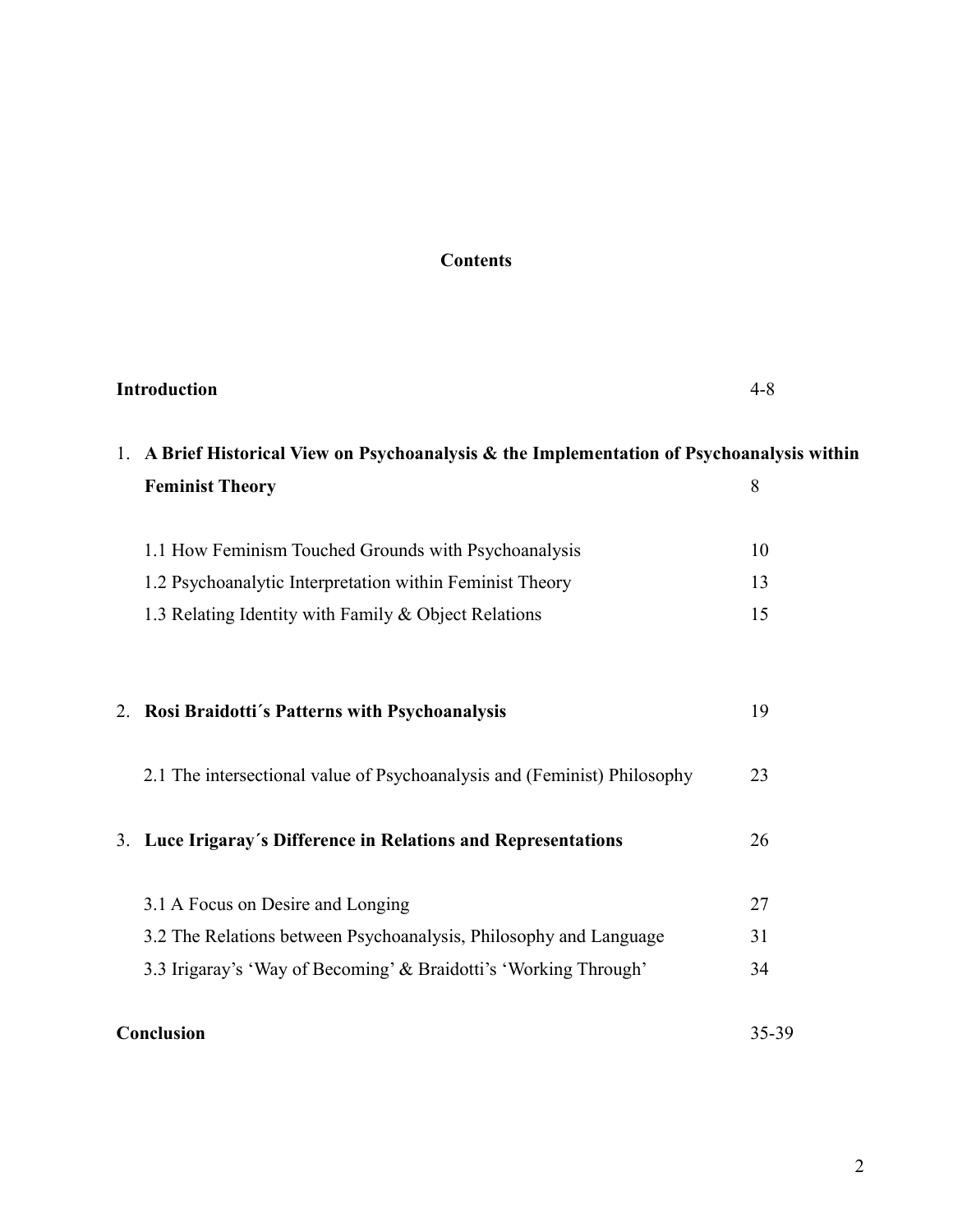## **Foreword**

I hereby like to thank all theorists mentioned in this thesis for their work and shared knowledge. I would like to utter special thanks to Luce Irigaray and Rosi Braidotti, two theorists whose theories inspired, educated and formed me. I am grateful for all the female voices and victories throughout history. May the woman's speech and sound of body be as diverse as can be, and may feminist solidarity thrive again and again, with shared knowledges of all kinds of critical stanzas and theories. I state this with the hope that psychoanalytic theory will not disappear, revive even, for it has much to offer. Continuous awareness concerning important methodologies should be one of the goals within third wave feminism: advocating solidarity and constant reassessments of relations, theories and practices, never forgetting where we came from, especially in this age of huge economical and political insecurities. I thank my supervisor Dr. Iris van Tuin, for her time, suggestions and guidance. Last, but not least, I wish to thank my partner, for her lasting patience and encouragements. I am grateful towards my family, and my family of friends.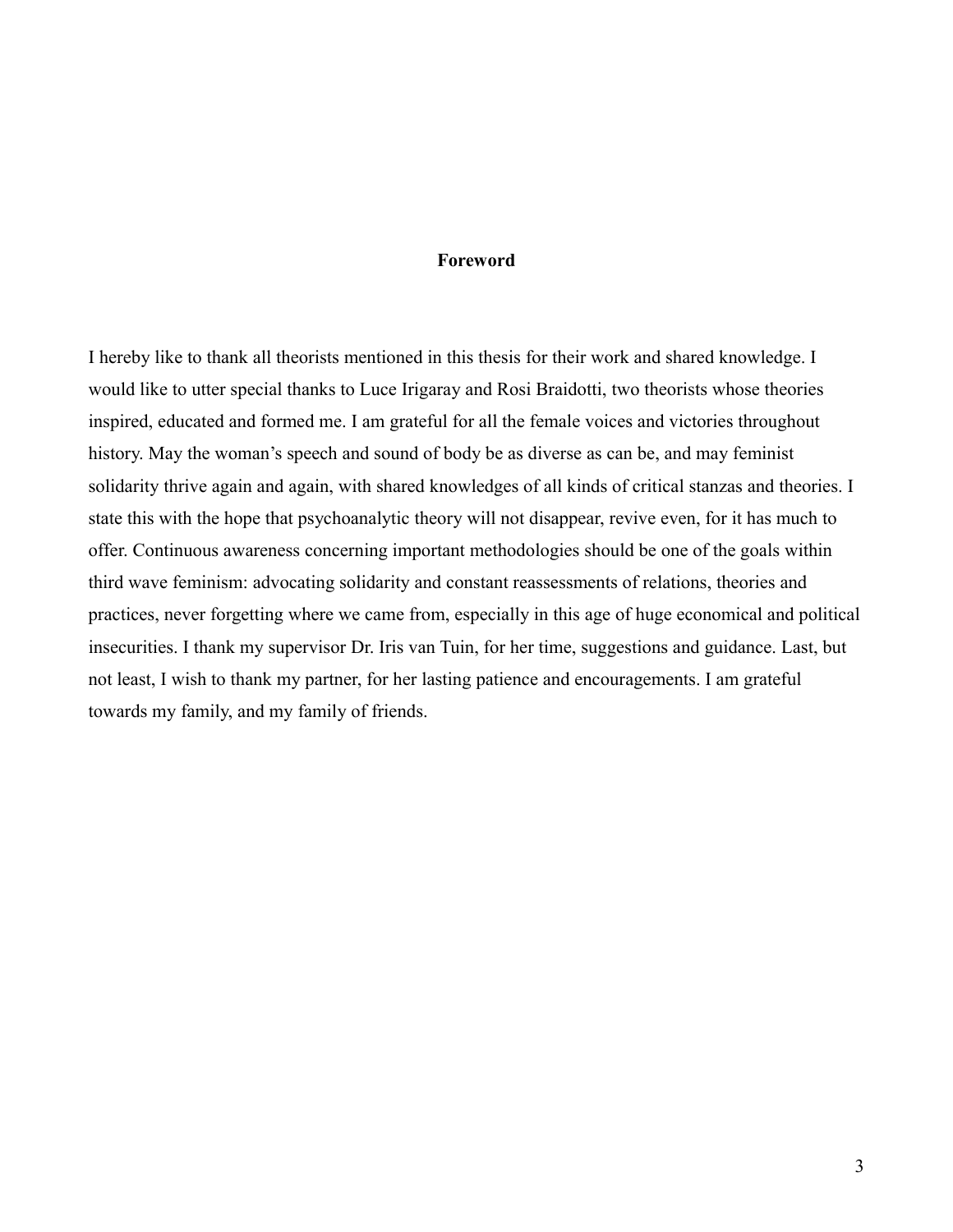### **Introduction**

The impact of psychoanalytic theory within the fields of women's studies and feminist theory has been extensive. Perhaps we can be so bold to claim that the volume of this impact is larger than most feminists and (feminist) scholars would assume. Psychoanalysis has gone through fields of controversy, experiencing forceful rejection as well as loving embraces. The volume of psychoanalytic interpretation within contemporary feminist writing is not as rich as, for example, the seventies and eighties of last century's theories. Psychoanalysis, however, is still used as an interpretive tool within feminist academic writing, especially in the field of feminist philosophy.

Women's studies and the theories concerning or dealing with the position of women have grown immensely since their inception in the [1](#page-3-0)970s.<sup>1</sup> During and after the decade of numerous feminist reassessments of (Freudian) psychoanalytic theory, namely the 1970's, feminist theory and approaches have been used by and implemented within the field of social work and therapy for women. Feminist approaches to health issues began to rise and take the form of political action, including various critical changes within the Dutch health care system resulting in female positive approaches.<sup>[2](#page-3-1)</sup>

Women's studies and feminist theory is now an interdisciplinary field offering soil for new approaches and perspectives on female subjectivity. With the use of psychoanalysis many feminist authors have researched the female psychological experience of not only the body and the nature of subjectivity, but also (family) relationships that affect the female ego, the sense of self, as well as the representation of emotions and character development.

Current developments show a decline in appreciation for psychoanalytic theory and practice, including therapy work with feminist psychoanalytic approaches. This development is a big concern to those who have been active in this field and have worked as psychotherapist creative therapist or as (feminist) social workers since the eighties of last century. The integration of feminist approaches and women

<span id="page-3-0"></span><sup>1</sup> Whelehan, I. *Modern Feminist Thought: From Second Wave to ´Post-Feminism´*. Edinburgh University Press, Edinburgh. 1995. Introduction.

<span id="page-3-1"></span><sup>2</sup> A very important and interesting source for the development of Women´s Health Care in The Netherlands 1975-2000, is the book Vrouwenhulpverlening 1975-2000: Beweging in en Rond de Gezondheidszorg edited by professor doctors Janneke van Mens-Verhulst and Berteke Waaldijk, with contributions of various students, including me, who wrote on the impact of the women´s movement, including various historical studies of feminist projects dealing with women´s bodily and mental health issues and access to women friendly therapies and institutons. There is a large knowledge gap within our knowledge about the history of women's health movements, organizations, and feminist approaches within the health care developments. The editors state in their foreword that this book provides a part of this still to explored historical field.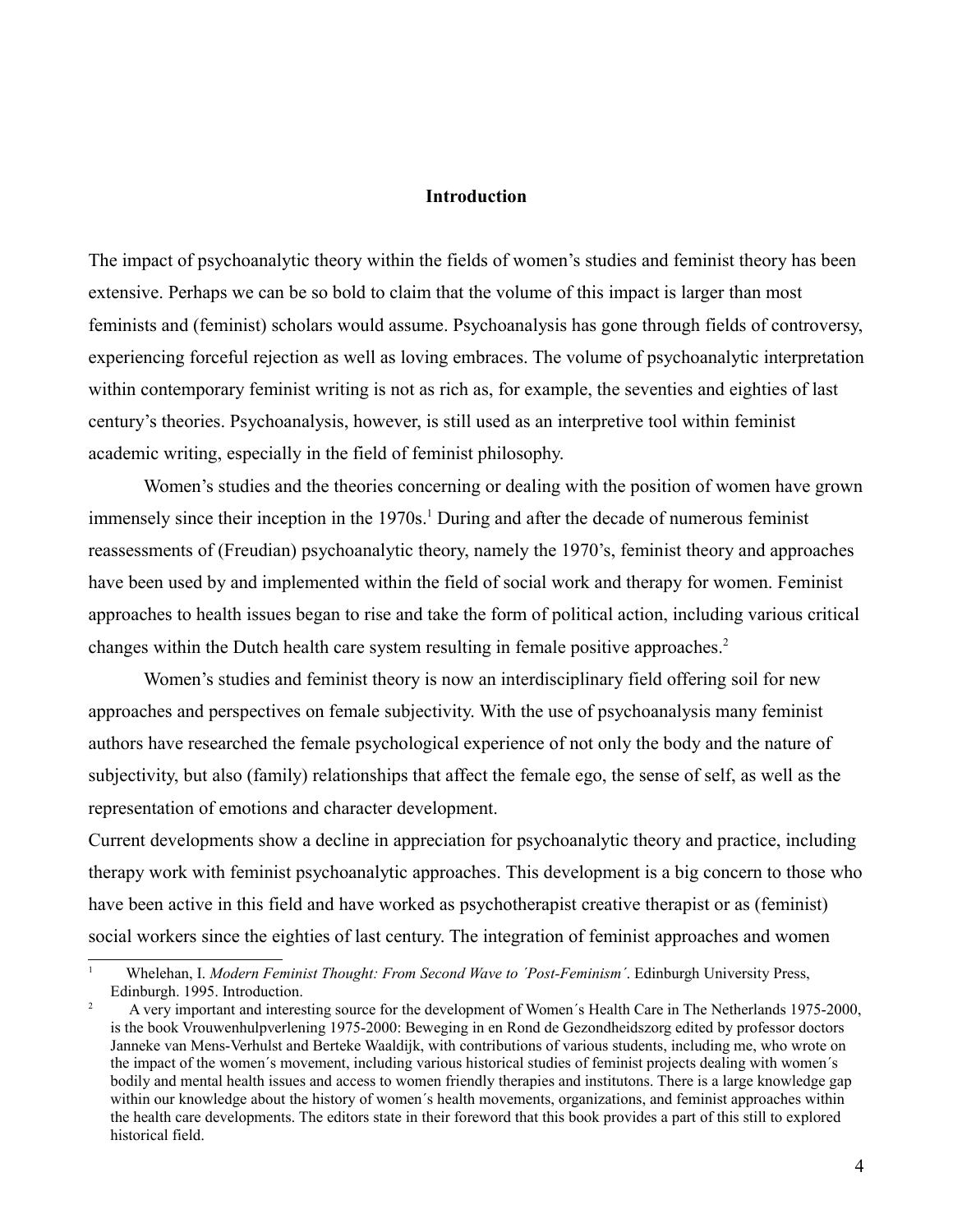friendly therapeutic theories was already low, even in its flourishing years in the 80s.<sup>[3](#page-4-0)</sup> This integration of feminist approaches and development in diversity is now, unfortunately in danger. Some writers even claim that the end of psychotherapy is nearing, which means that feminist approaches to psychoanalytic practice and knowledge will also loose their ground.<sup>[4](#page-4-1)</sup> The Dutch media is currently reporting in plentiful on the 'death' of psychoanalysis. In some articles, like the articles published in De Volkskrant, a well known national newspaper in The Netherlands, journalists draw direct relations to the current sceptic trends toward psychiatry in relation to the waves of new mental diseases, for instance the increasing numbers of ADHD and autistic disorders, and the domination of pharmaceutical industries within our societies.<sup>[5](#page-4-2)</sup> A good example of this new wave of criticism can be read in a book titled *Het Einde van de Psychotherapie* (The End of Psychotherapy) by Belgium author and psychotherapist Paul Verhaeghe. New policies in insurances have led to a concentration on evidence based therapies. In effect this means that the main priorities within mental health therapies have come down to eliminating symptoms in a small time frame as possible, whereby mental illnesses are based on the Diagnostic and Statistical Manual of Mental Disorders (DSM IV). The DSM IV (like its predecessors) is a diagnostic schema criticised for its lack of resonating cultural and gender differences.<sup>[6](#page-4-3)</sup> Mental health workers are forced to label their patients, categorising their symptoms in accordance to the DSM IV, which leaves no space for other psychological or psychoanalytical approaches to symptoms, as well as for individual based treatments with possible longer term types of therapy and/or therapies with feminist approaches. Critical notes coming from the scientists within this field, the psychiatrists, are regularly published and offer insight to personal experiences and difficulties psychiatrists and psychotherapists experience within the Dutch political and bureaucratic system.<sup>[7](#page-4-4)</sup> A drastic decision taking by the Dutch board for health care insurances, the CVZ, taken on the 23th of

<span id="page-4-0"></span><sup>3</sup> Mens, J. van in: Mens, J. van & Waaldijk, B. eds. *Vrouwenhulpverlening 1975-2000: Beweging in en Rond de Gezondheidszorg*. Bohn Stafleu van Loghum, Houten. 2008.27

<span id="page-4-1"></span><sup>4</sup> http://extra.volkskrant.nl/opinie/artikel/show/id/5506, opinion article with the claim and working title that Psychoanalysis Matters (Psychoanalyse doet er toe), by Nausicaa Marbe originally published April 2<sup>nd</sup> 2010. Article last accessed: July  $15<sup>th</sup>$ , 2010

<span id="page-4-2"></span><sup>5</sup> De Volkskrant, essay door Damiaan Denys. "De Psychiatrie is in crisis omdat de mens het onmogelijke verlangt". 17 April 2010. p. 9.

<span id="page-4-3"></span><sup>6</sup> Mezzich, J.E, and others. *Culture & Psychiatric Diagnosis: A DSM-IV Perspective*. American Psychiatric Press, Washington, DC, 2005. Foreword.

<span id="page-4-4"></span><sup>7</sup> An interesting example in this case can be read through the following link: [http://www.nuhelder.nl/Zorgsector%20is](http://www.nuhelder.nl/Zorgsector%20is%20ziek.pdf)  $\frac{\%20}{\%20}$  , accessed online July 15<sup>th</sup> 2010. Critical notes about the obligatory use, and the DSM IV itself, can be found in a lot of places. A good critical description with a historical and feminist perspective on the DSM system within the Dutch health care system can be read on page 11 and more in: Cultuur, Classificatie en Diagnose: Cultuursensitief Werken met de DSM IV, edited by: R. Borra, R. van Dijk and H. Rohlof, also accessible online via: [http://books.google.nl/books?](http://books.google.nl/books?id=IorhHccjEo8C&pg=PA11&lpg=PA11&dq=DSM+IV+vrouwenhulpverlening&source=bl&ots=YHAy9zZHvL&sig=Sg7SOF17tTuzxEdTxlrFS7w-gHw&hl=nl&ei=dAhATNfUNIaFOOaPtJgN&sa=X&oi=book_result&ct=result&resnum=2&ved=0CB8Q6AEwAQ#v=onepage&q=DSM%20IV%20vrouwenhulpverlening&f=false)

id=IorhHccjEo8C&pg=PA11&lpg=PA11&dq=DSM+IV+vrouwenhulpverlening&source=bl&ots=YHAy9zZHvL&sig= Sg7SOF17tTuzxEdTxlrFS7w-

[gHw&hl=nl&ei=dAhATNfUNIaFOOaPtJgN&sa=X&oi=book\\_result&ct=result&resnum=2&ved=0CB8Q6AEwAQ#v=](http://books.google.nl/books?id=IorhHccjEo8C&pg=PA11&lpg=PA11&dq=DSM+IV+vrouwenhulpverlening&source=bl&ots=YHAy9zZHvL&sig=Sg7SOF17tTuzxEdTxlrFS7w-gHw&hl=nl&ei=dAhATNfUNIaFOOaPtJgN&sa=X&oi=book_result&ct=result&resnum=2&ved=0CB8Q6AEwAQ#v=onepage&q=DSM%20IV%20vrouwenhulpverlening&f=false) [onepage&q=DSM%20IV%20vrouwenhulpverlening&f=false](http://books.google.nl/books?id=IorhHccjEo8C&pg=PA11&lpg=PA11&dq=DSM+IV+vrouwenhulpverlening&source=bl&ots=YHAy9zZHvL&sig=Sg7SOF17tTuzxEdTxlrFS7w-gHw&hl=nl&ei=dAhATNfUNIaFOOaPtJgN&sa=X&oi=book_result&ct=result&resnum=2&ved=0CB8Q6AEwAQ#v=onepage&q=DSM%20IV%20vrouwenhulpverlening&f=false)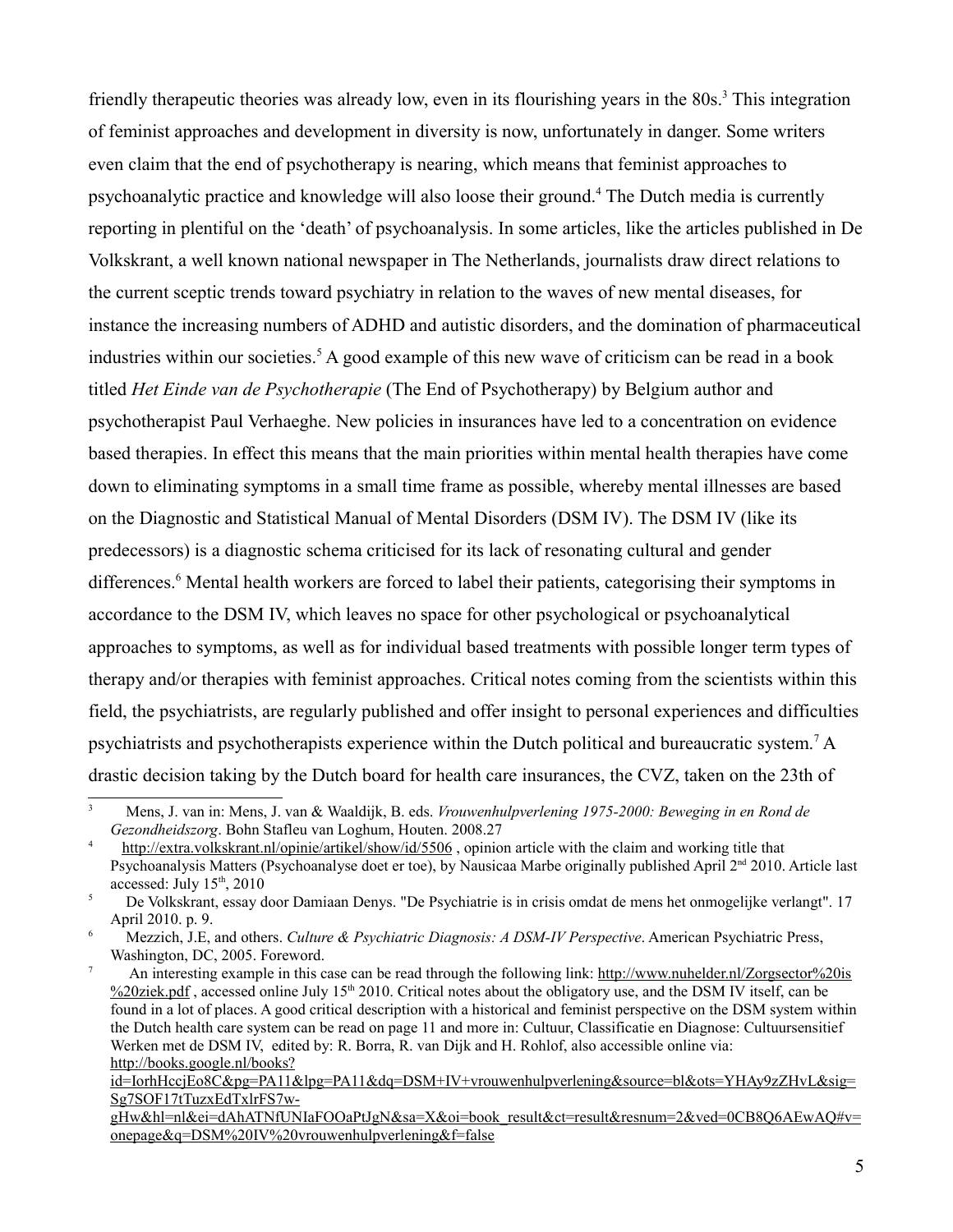March 2010 means that psychotherapeutic therapy is no longer covered within the Dutch health care system.<sup>[8](#page-5-0)</sup> The result of this development is saddening and means that only those who can afford it will have the opportunity to undergo extensive longer term therapies. We have to stay aware of these dangers in downfalls. Second wave feminists, including Dutch feminists, have fought for new perspectives within the psychiatric field. Feminists (and others) of today have to stay focused and guard these passageways.<sup>[9](#page-5-1)</sup> On guarding these passageways, Dutch lecturer of Gender Studies at the University of Utrecht, dr. Iris van der Tuin, wrote in her "Jumping Generations" article: " I want to theorise the 'bridging' Grosz carries out with the help of jumping generations. Bridging what was conflictual for a previous generation is an instantiation of jumping generations", according to Van der Tuin shared intergenerational conversations will lead to new feminist materialism.

To my opinion we are about to lose a great methodological structure within feminist theory, psychoanalysis seems to be favoured-out as well as in theory, as in practice. My concern and perhaps a calling for awareness, comes down to the question: does psychoanalysis have a future within (post)modern feminist thought? $10$ 

To realise the impact of psychoanalysis within and outside of feminist theory, one must be aware of the volume and diversity of approaches within feminist theory/feminism. For this reason, as well as for the simple reason that I wish to write for those readers who have never read about feminism or psychoanalysis, I will start this thesis with introductory notes on feminism and psychoanalysis in this thesis' first chapter. I will give a brief historical view on psychoanalysis, and the implementation of psychoanalysis within feminist theory. My focus within this section will be on the theories of Juliet Mitchell, Nancy Chodorow and Jessica Benjamin, whose ideas were of great contribution during, and

<span id="page-5-0"></span>8 Online articles are available via: [http://www.volkskrant.nl/binnenland/article1363096.ece/Freud\\_niet\\_meer\\_in\\_verzekeringspakket](http://www.volkskrant.nl/binnenland/article1363096.ece/Freud_niet_meer_in_verzekeringspakket) and: [http://www.volkskrant.nl/binnenland/article1365940.ece/Rel\\_over\\_besluit\\_tot\\_schrappen\\_psychoanalyse](http://www.volkskrant.nl/binnenland/article1365940.ece/Rel_over_besluit_tot_schrappen_psychoanalyse)

<span id="page-5-1"></span>9 The third wave is a difficult area of research since many young feminist, with their various use of feminist approaches, are hard to categorise as one specific group. In an earlier research study I tried to define certain identification properties within the group of young and also older feminists, for I approached my study with an intergenerational perspective. Through an act of sending my research questionnaire via a feminist e-mail list, run by Aletta.nu [\(http://www.aletta.nu/aletta/nl](http://www.aletta.nu/aletta/nl) ) a journalist of a popular Dutch feminist magazine (Opzij) contacted me and held a series of interviews published in the fall of 2007, with young feminists showed their view on the Feminist identity and the third wave, this was one of the first national publications on new feminist-third wave thought. Within this ´new wave thinking´, I relate my views with that of my peer and thesis mentor dr. Iris van der Tuin. Her article `Jumping Generations: On Second and Third Wave Epistomology`, is online available via: http://www.genderstudies.nl/cms/uploads/jumping\_generations.pdf, online publication date: March 1, 2009, Van der

Tuin shares her academic thoughts on second and third wave epistemology and writes: `In this article, I want to show that contemporary feminist epistemology has moved away from producing classifications and towards cartographical approaches. Raia Prokhovnik has argued that feminist reflection in the first decade of the twenty-first century is characterized by ´the move to a third wave of feminism based now on relational, non-dichotomous thinking and social practices` (Introduction). My essay on the character of third wave feminism in The Netherlands is available by e-mail  $(cindrea.limburg@gmail.com)$ .

<span id="page-5-2"></span>10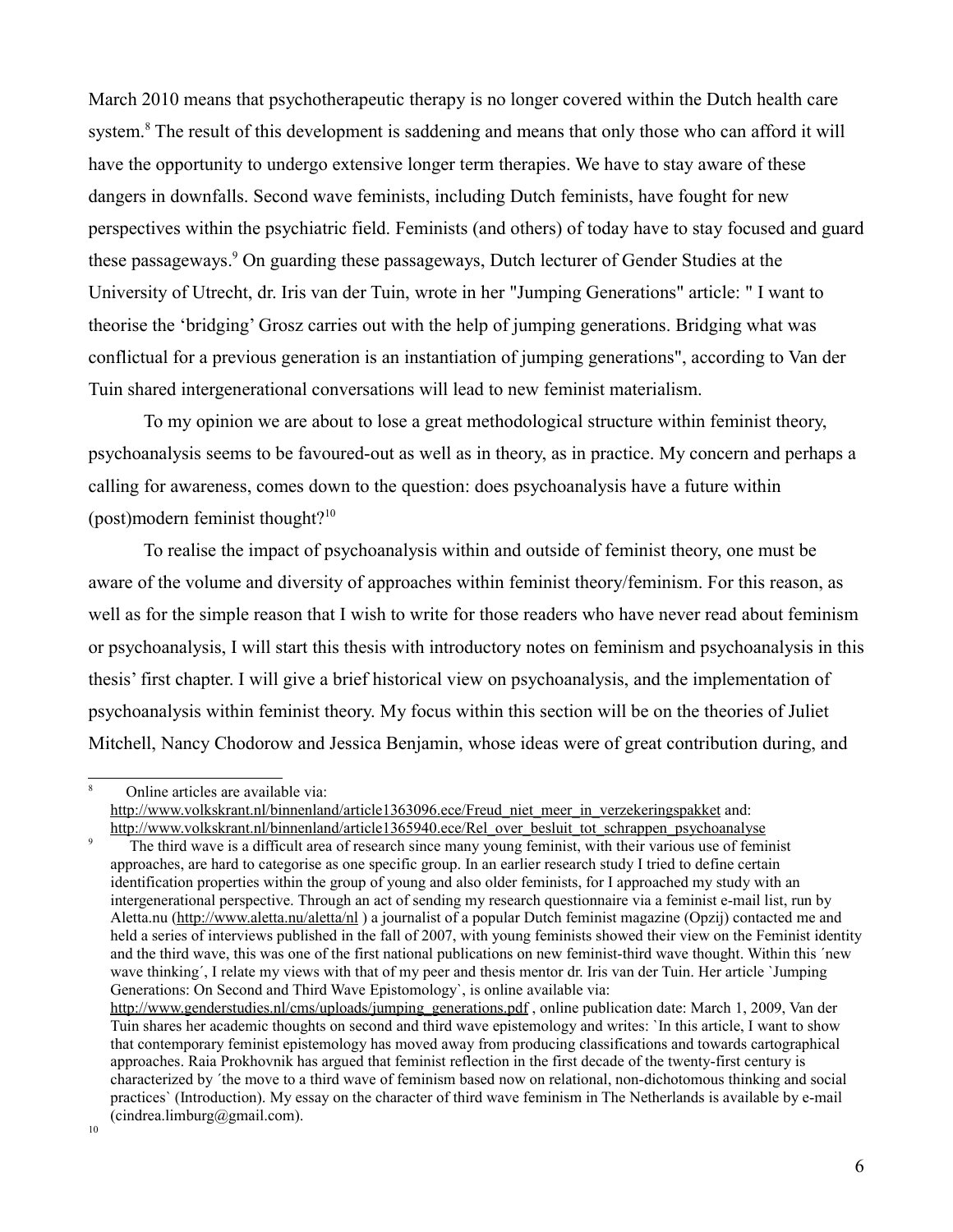after, the seventies and eighties of the last century in the US, UK and beyond. In the subsequent chapters I concentrate on two European feminist theorists who have implemented psychoanalysis within their theories. These theorists are: Rosi Braidotti and Luce Irigaray. Braidotti's work, which is heavily influenced by psychoanalysis, gives us a very comprehensive understanding of the application of psychoanalysis to philosophy and how psychoanalysis was institutionalised in Europe. Irigaray's ideas on psychoanalysis and language had a major influence of feminist theory in the eighties of last century, following Cixous' critical notes on phallocentric language. Her work on sexual difference was more prevalent in the nineties and onwards. Lacanian thought, which takes the Freudian psychoanalysis as its springboard for inspiration as well as critique, has had a major influence on feminist theory. Feminist theorists valued Lacanian theory in their own way, though the stream of appreciation was and is large. One voice of critique came early, the before mentioned Irigaray argued that Lacanian theory does not leave room for the historical and cultural determinations on the unconscious, imposing rigid strategies to analyse the unconscious. But even the voices of critique somehow also appreciated Lacanian theory. Through Irigaray we will see the relationship between (feminist) philosophy, psychoanalysis and language theory. I have chosen to first discuss Braidotti, followed by Irigaray. Both theorist I admired, and still admire, for their theories on sexual difference and philosophical thoughts on female identities. Due to Braidotti´s physical, and material, presence within the University of Utrecht, I first read the theories of Braidotti. I soon started reading Irigaray, followed by direct contact during the ´Luce Irigaray and the Future of Sexual Difference´ seminar in Paris, 2006. As a student I soon started to appreciate their philosophical thoughts and their use of psychoanalytic theory.

I would have preferred to use theoretical works of Dutch scientists, but sadly enough I have to mention that within the field of Dutch feminist writing, psychoanalysis is not a widely used theory. Some Dutch names do come to mind. Psychotherapist and author Iki Freud has written about the mother-daughter and mother-son dynamics in her books *Electra versus Oedipus: Psychoanalytische Visies op de Moeder-Dochter Relatie* (Electra versus Oedipus: Psychoanalytic Interpretations of the Mother-Daughter Relationship), first published in 1997, and *Mannen en Moeders: De Levenslange Worsteling van Zonen met hun Moeders* (Men and their Mothers: The Lifelong Struggle between Men and their Mothers), with 2002 as its first year in print. Dutch theorist and Professor Dr. Rosemarie Buikema has incorporated psychoanalysis within her introductions to women's studies and interpretations of literature.<sup>[11](#page-6-0)</sup> Within this scope of Dutch based theoretical frameworks we also find

<span id="page-6-0"></span><sup>11</sup> Buikema´s reference to psychoanalysis and her psychoanalytic interpretations of literature can be found within her books: *Het Heilige Huis: De Gotieke Vertelling in de Nederlandse Literatuur*, (2006), co-edited with Lies Wesseling, also online available through: [http://books.google.nl/books?](http://books.google.nl/books?id=kqPzutWl5_8C&pg=PA102&lpg=PA102&dq=rosemarie+buikema+psychoanalyse&source=bl&ots=XeWYcxBRPx&sig=ZTJviFVrgI4p4MpD-U56jEzR3f4&hl=nl&ei=-g1ATKehAYrvOere1N0M&sa=X&oi=book_result&ct=result&resnum=6&ved=0CDIQ6AEwBQ#v=onepage&q&f=false) [id=kqPzutWl5\\_8C&pg=PA102&lpg=PA102&dq=rosemarie+buikema+psychoanalyse&source=bl&ots=XeWYcxBRPx](http://books.google.nl/books?id=kqPzutWl5_8C&pg=PA102&lpg=PA102&dq=rosemarie+buikema+psychoanalyse&source=bl&ots=XeWYcxBRPx&sig=ZTJviFVrgI4p4MpD-U56jEzR3f4&hl=nl&ei=-g1ATKehAYrvOere1N0M&sa=X&oi=book_result&ct=result&resnum=6&ved=0CDIQ6AEwBQ#v=onepage&q&f=false) &sig=ZTJviFVrgI4p4MpD-U56jEzR3f4&hl=nl&ei=-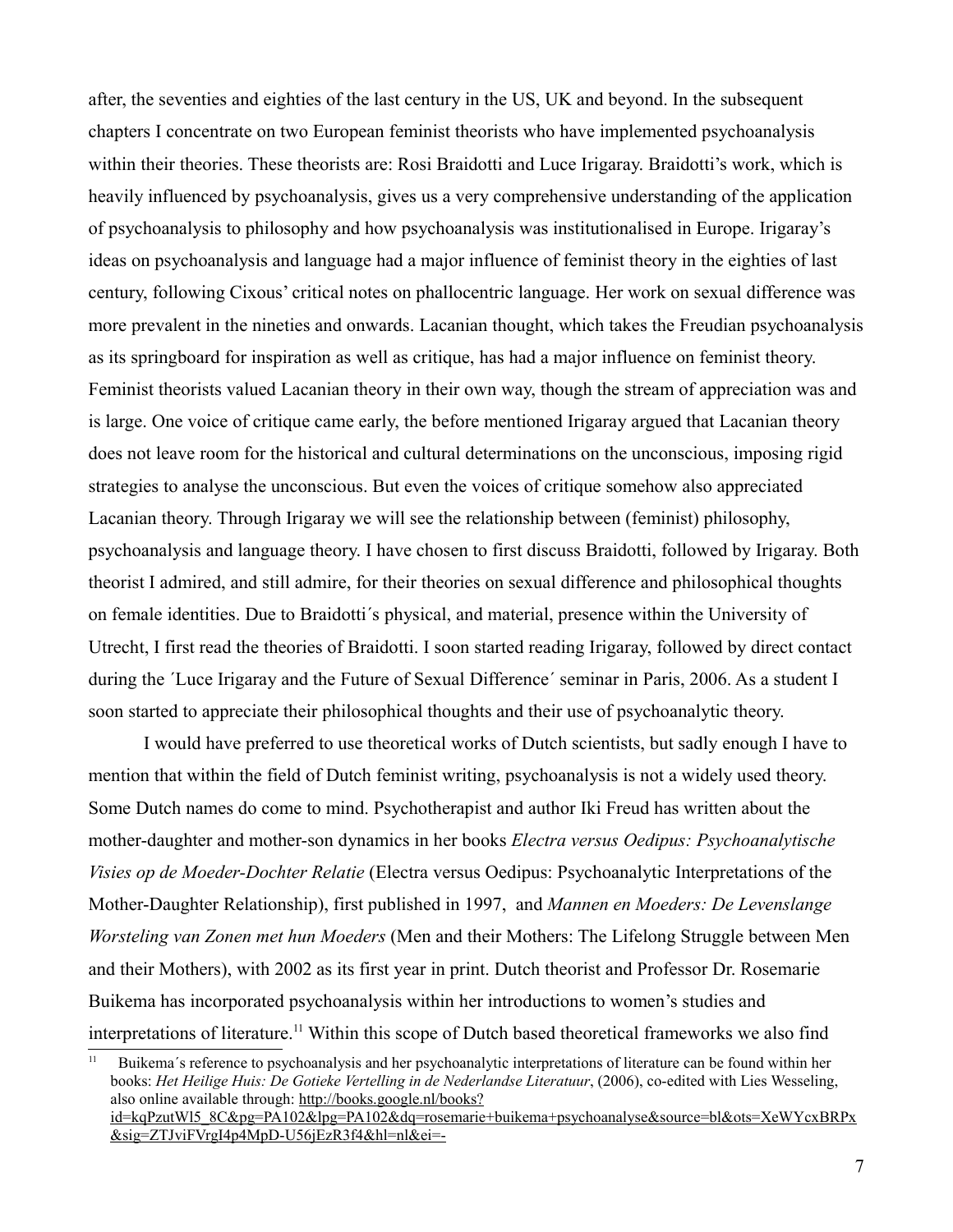beforementioned Italian-Australian feminist philosopher Braidotti at the department of Women's Studies at my own university which is the University of Utrecht. While being a student at the university I have had the pleasure of being a participant of several of Braidotti's lectures. Besides Braidotti's work I have also always enjoyed the writings and some classes with French philosopher, linguist and psychoanalyst Luce Irigaray. These two contemporary feminist theorists all incorporate psychoanalytic perspectives within their scientific work and research and these three theorists are the main sources for this thesis. I will use their work to analyse their focus within their use of psychoanalytic theory within feminist philosophy. Philosophy and psychoanalysis have always intersected and also within feminist theory. To my opinion this corner of feminist theory, feminist philosophy and especially European feminist philosophy, still extensively uses psychoanalytic interpretations in their discourses. It is therefore that I have chosen to concentrate my eye on this corner within feminist theory, for, to my opinion, this branch of theory has had an interesting development of describing the female subject, heavily relying on psychoanalytic theory.

# **1. A Brief Historical View on Psychoanalysis & the Implementation of Psychoanalysis within Feminist Theory**

When psychoanalysis is mentioned a lot of people automatically use the name of Sigmund Freud (1856-1939). Freud is probably the world's most well known scientist in the field of human behaviour. His psychodynamic theory, which prevailed in the early years of the twentieth century, led to the development of psychoanalysis. His thoughts and theories include well known concepts like the ego, superego, id (instinctual drive), as well as his free association techniques and the analysis of dreams. Freud himself phrased psychoanalysis as a "[p]rocedure for the investigation of mental processes inaccessible in any other way (in order words, unconscious ones), a method of treatment of neurotic disorders based on this, and a collection of psychological information obtained there from which is

[g1ATKehAYrvOere1N0M&sa=X&oi=book\\_result&ct=result&resnum=6&ved=0CDIQ6AEwBQ#v=onepage&q&f=fals](http://books.google.nl/books?id=kqPzutWl5_8C&pg=PA102&lpg=PA102&dq=rosemarie+buikema+psychoanalyse&source=bl&ots=XeWYcxBRPx&sig=ZTJviFVrgI4p4MpD-U56jEzR3f4&hl=nl&ei=-g1ATKehAYrvOere1N0M&sa=X&oi=book_result&ct=result&resnum=6&ved=0CDIQ6AEwBQ#v=onepage&q&f=false) [e](http://books.google.nl/books?id=kqPzutWl5_8C&pg=PA102&lpg=PA102&dq=rosemarie+buikema+psychoanalyse&source=bl&ots=XeWYcxBRPx&sig=ZTJviFVrgI4p4MpD-U56jEzR3f4&hl=nl&ei=-g1ATKehAYrvOere1N0M&sa=X&oi=book_result&ct=result&resnum=6&ved=0CDIQ6AEwBQ#v=onepage&q&f=false)

*Women´s Studies and Culture: A Feminist Introduction*, edited by Buikema and Anneke Smelik (1993) contains a lot of valuable references towards the relationship between feminism and psychoanalysis. This book is also online available: [http://books.google.nl/books?](http://books.google.nl/books?id=ztJ0vUysZCQC&pg=PA74&lpg=PA74&dq=rosemarie+buikema+psychoanalyse&source=bl&ots=8PczB-HBEq&sig=sbVCO4qeE4jTycCfVTdI5PQxTk8&hl=nl&ei=-g1ATKehAYrvOere1N0M&sa=X&oi=book_result&ct=result&resnum=8&ved=0CDgQ6AEwBw#v=onepage&q&f=false)

[id=ztJ0vUysZCQC&pg=PA74&lpg=PA74&dq=rosemarie+buikema+psychoanalyse&source=bl&ots=8PczB-](http://books.google.nl/books?id=ztJ0vUysZCQC&pg=PA74&lpg=PA74&dq=rosemarie+buikema+psychoanalyse&source=bl&ots=8PczB-HBEq&sig=sbVCO4qeE4jTycCfVTdI5PQxTk8&hl=nl&ei=-g1ATKehAYrvOere1N0M&sa=X&oi=book_result&ct=result&resnum=8&ved=0CDgQ6AEwBw#v=onepage&q&f=false)HBEq&sig=sbVCO4qeE4jTycCfVTdI5PQxTk8&hl=nl&ei=-

[g1ATKehAYrvOere1N0M&sa=X&oi=book\\_result&ct=result&resnum=8&ved=0CDgQ6AEwBw#v=onepage&q&f=false](http://books.google.nl/books?id=ztJ0vUysZCQC&pg=PA74&lpg=PA74&dq=rosemarie+buikema+psychoanalyse&source=bl&ots=8PczB-HBEq&sig=sbVCO4qeE4jTycCfVTdI5PQxTk8&hl=nl&ei=-g1ATKehAYrvOere1N0M&sa=X&oi=book_result&ct=result&resnum=8&ved=0CDgQ6AEwBw#v=onepage&q&f=false)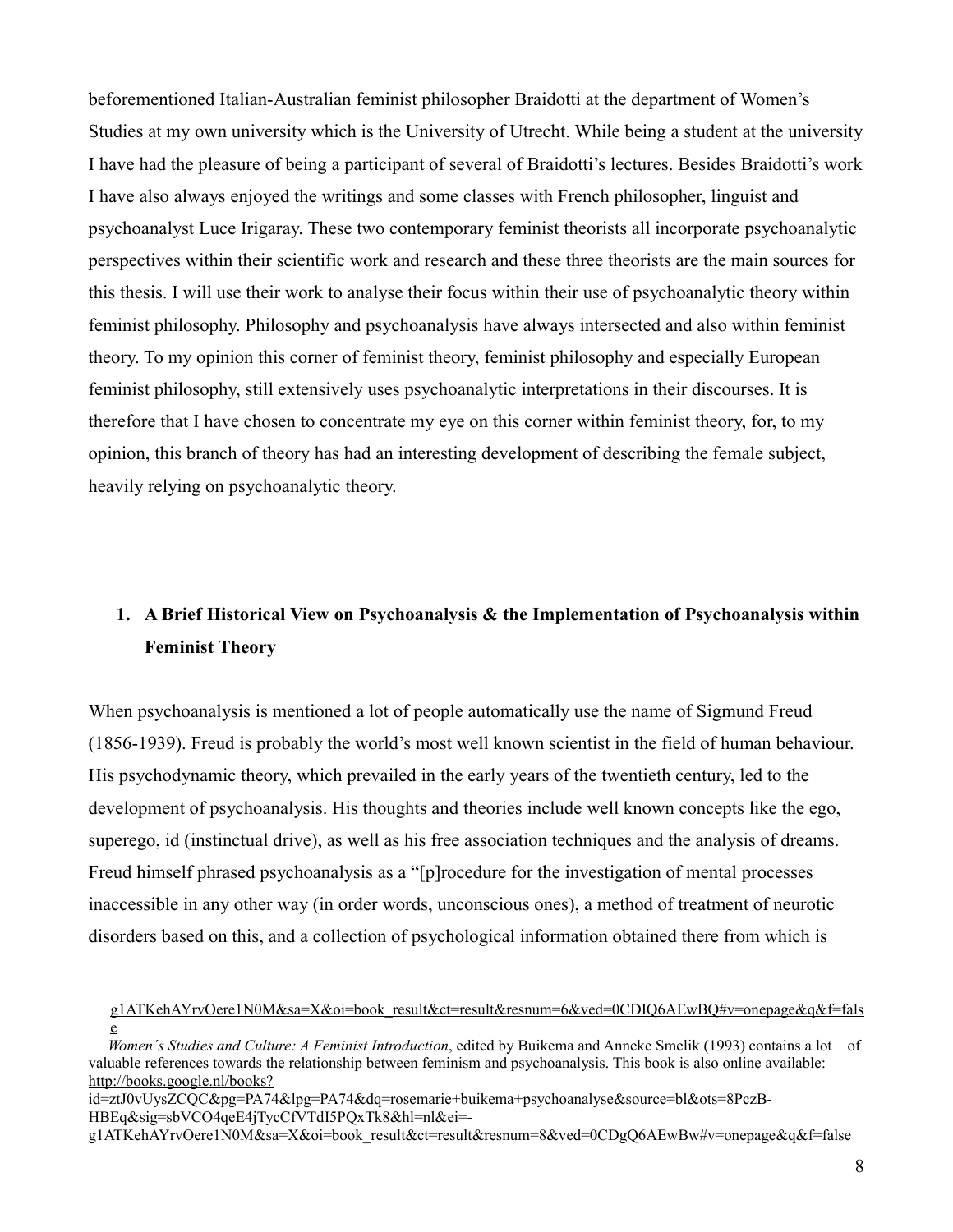gradually becoming a new science".[12](#page-8-0) Even for those who use psychoanalysis, the critique that is often ventured in relation to psychoanalysis is often understandable. Where other types of analyses rely on verifiable data, psychoanalysis uses propositions based on the unconscious, which can never be subjected to meta-analysis.

There is no system to the analysis, valuable notions and the workings of our drives and urges form the basis of analysis. Freud did not intend to create a structure for meta-analysis was. Freud's idea was, as Mitchell writes, to link the individual's psychology to a collective and social situation and analyse the modes of interrelationships.[13](#page-8-1) The writings of Freud's colleague, and at one time rival, Carl Jung (1875-1961) was, and is also a great contribution to the field of analytical psychology. For a long time the line between psychology and psychoanalysis was blurred, and sometimes still is. Both fields were new, and in its infantile stages during the time Jung and Freud started writing down their scientific interpretation. Jung was influenced by Freud, but did not agree on all of Freud's scientific ideas. To give an example; Jung's theory does not include and stress the importance of the concept of instincts like Freud's does. Jung on the other hand, is probably most famous for the original terminology he used for indicating the female and the male side in all human beings, which he termed the anima and the animus, as well as his work on the unconscious collective which he categorised into archetypes (symbolic representations). Freud's theory, also termed psychodynamic theory, had great affect on the development of psychology and psychiatry.<sup>[14](#page-8-2)</sup>

 Psychodynamic theory quickly became a trend within psychology and still is learning material for psychology students. Within subfields of psychology the theorisation of personality, listing of mental disorders, types of treatment, the analysis of dreams and emotions often includes Freud's theories, this is also why Freud was, and still is so appealing to many feminist theorists.

A main divider between psychoanalysis and psychology was the birth of the school of structuralism. Structuralism dealt with the structure of mind, which was built from the elements of consciousness combined with ideas and sensations.[15](#page-8-3) Because of Freud, the ideas of the unconsciousness, repression of emotion and memories became the main ideas within this new field called psychoanalysis. Since then psychoanalysis has undergone major theoretical developments. Modern en post-modern approaches within the field have, alongside Freud's classical theory of psychodynamics, created new waves of thought. Besides Freudian theory, branches like Ego

<span id="page-8-0"></span><sup>&</sup>lt;sup>12</sup> Mitchell, J. *Psychoanalysis and Feminism: A Radical Reassessment of Freudian Psychoanalysis*. Basic Books, New York. 2000. 341

<span id="page-8-1"></span><sup>&</sup>lt;sup>13</sup> Mitchell, J. *Psychoanalysis and Feminism: A Radical Reassessment of Freudian Psychoanalysis*. Basic Books, New York. 2000. 316.

<span id="page-8-2"></span><sup>&</sup>lt;sup>14</sup> Carlson, N. Eds. Psychology, the Science of Behaviour. Pearson Education, Harlow. 2000, 19.

<span id="page-8-3"></span><sup>&</sup>lt;sup>15</sup> Carlson, N. Eds. Psychology, the Science of Behaviour. Pearson Education, Harlow. 2000. 17.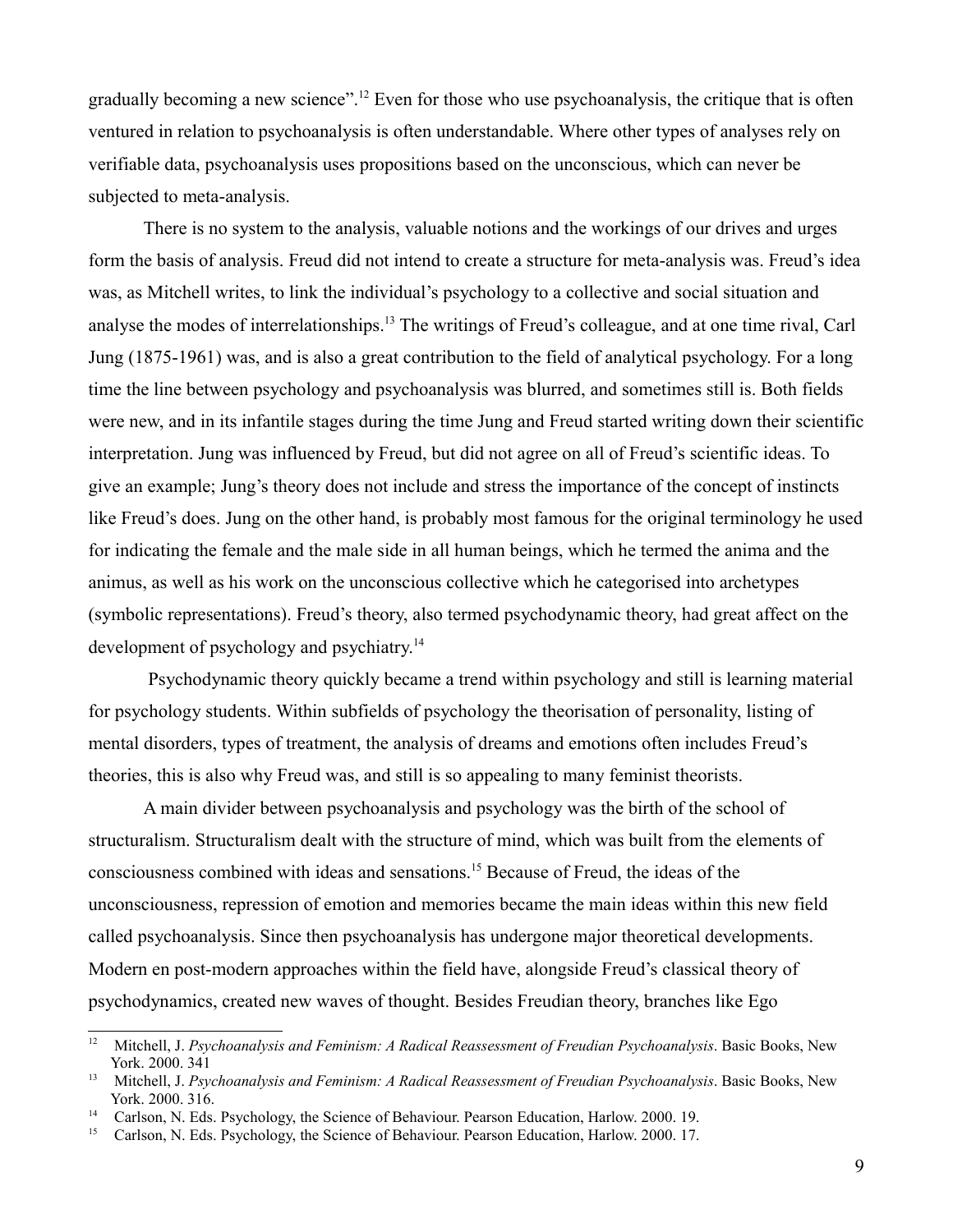psychology, favoured in the US, Object Relations theory, sometimes also termed Kleinian theory after theorist Melanie Klein, and postmodern Lacanian theory. The latter two are mainly found within a European context. Object Relations theory and Lacanian theory are often used within European feminist theory.

#### **1.1 How Feminism Touched Grounds with Psychoanalysis**

To fully understand the impact of psychoanalysis within feminist theory several aspects have to be kept in mind. First we have to realise the large number of psychoanalytic branches and related theorists within these branches. Theorists like: Melanie Klein, Donald Winnicott, Christopher Bollas, Karen Horney, Anna Freud, Wilfred Bion, Jacques Lacan, Hans Loewald, Erich Fromm, have grown the fields with their findings on the human unconscious and the workings of the mind. Second wave feminism proved to be an important wave for many, also for scientific fields such as psychoanalysis. The second wave, and the social revolution that took place in the decades of this wave, was firstly and fore mostly based on and driven by one major layer within the formation of change of thought: the political layer. This layer influenced a huge social change, which still gives us feminists interesting food for thought. We need to remember this layer of social and political influences, because it was not only the drive that created more space for more theory, but is also the motor which will keep social changes going. It also shows us how much impact the political has on social relations and constitutions, but also how directly the political is related to movements, and how the political relates to our day to day lives. How we think in academia, or: how we NOT think, this all has an influence on that which surrounds us. The development of psychoanalytic theory is a wonderful example. Hopefully this thesis will show some of the effects psychoanalysis has had within the formation of feminist theory. I have chosen to focus on the effects –within- a theoretical field. There is much more going outside this field of theory as well, since theory becomes practice and since there is practice within theory. My main concern here is the relationship between insurance companies, the restrictions of DSM IV and the quality of (feminist) therapies for women (as well as men). Before I go forward in time, I first need to go back by discussing one of the major changes within modern Western history, the social revolution of the 1960s and 1970s.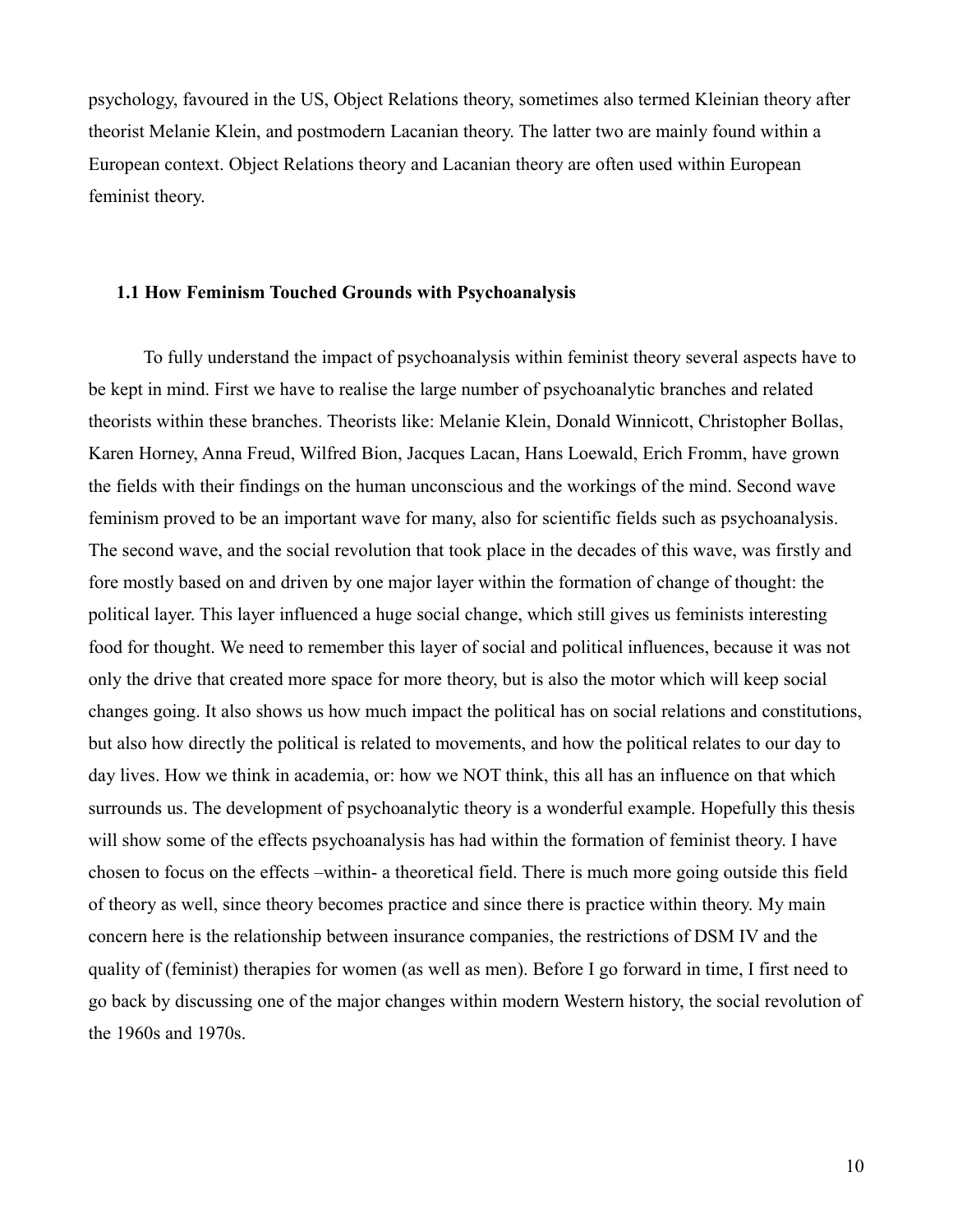#### *Europe's Change in Thought in the 1960's*

Let us first go back to 1968. Europe's revolutionary generation allowed for many changes by introducing heavy critique and pulling away the barriers set up by generations before them. This generation, which politically came of age in the abovementioned year, broke down doors of, as Rosi Braidotti writes, "[u]ntouchable systems of thought which had founded and guided critical theory before, during (albeit in exile) and after European fascism – namely Marxism and psychoanalysis and their respective reliance on Hegel."[16](#page-10-0) The traditions and laws that thus far had reigned theoretical frameworks, were re-interpreted. The poststructuralists' call for reappraisal of canonical and/or orthodox texts on Marx and Freud, defended by European communist parties and the International Psychoanalytic Associations, changed the thoughts of new generations. Literary scholar Maria Serena Sapegno writes in her chapter 'Psychoanalysis and Feminism: A European Phenomenon and Its Specificities',from the book *Thinking Differently: A Reader in European Women´s Studies* edited by Braidotti and Gabriele Griffin, :"It was between France and Italy, around the fatal year of 1968, and of course within the political movements born at that moment, that psychoanalysis and feminism met officially for the first time, that is to say on a 'mass/political base."[17](#page-10-1)

New forms of philosophical radicalism emerged and developed in France and the rest of Europe of the late 1960s and 1970s, the new thoughts were vocalized in statements of theories of critique of the dogmatic structure within communist thought and practice. [18](#page-10-2) Braidotti explains that the generation of the post-structuralists directly appealed tot the "[s]ubversive texts of Marxism and psychoanalysis, so as to recover their anti-institutional roots", the radicalism of this generation was expressed via their critique on the humanistic implications and the "[p]olitical conservatism of the institutions" embodied Marxist and psychoanalytic dogma."<sup>[19](#page-10-3)</sup> In the poststructuralist's view the problem was not the theory, but rather the theory of "[t]he subject which is implicit in these theories: under the cover of the unconscious, or the bulk of historical materialism, the subject of critical European theory preserved a unitary, hegemonic and royal place as the motor of human history."<sup>[20](#page-10-4)</sup> The start of critical theory was born, resulting in all sorts of comparative methods in analytical thinking, making room for the 'other' within theory, making room for differential thinking. The founding texts on which theories were based exploded by the "[n]ew social movements of the 1960s and 1970s, especially the women's movement,

<span id="page-10-0"></span><sup>&</sup>lt;sup>16</sup> Braidotti, R. *Transpositions: On Nomadic Ethics*. Polity Press, Cambridge. 2006. 24.<br><sup>17</sup> Braidotti, R. Griffin G. eds. *Thinking Differenthy A Reader in European Women's Sti* 

<span id="page-10-1"></span><sup>17</sup> Braidotti, R., Griffin, G. eds. *Thinking Differently:A Reader in European Women's Studies*. London, Zed Books. 2002. 110.

<span id="page-10-2"></span><sup>&</sup>lt;sup>18</sup> Braidotti, R. *Transpositions: On Nomadic Ethics*. Polity Press, Cambridge. 2006. 24.<br><sup>19</sup> Proidotti, P. *Transpositions: On Nomadic Ethics*. Polity Press, Cambridge. 2006. 25.

<span id="page-10-3"></span><sup>&</sup>lt;sup>19</sup> Braidotti, R. *Transpositions: On Nomadic Ethics*. Polity Press, Cambridge. 2006. 25.<br><sup>20</sup> Braidotti, R. *Transpositions: On Nomadic Ethics*. Polity Press, Cambridge. 2006. 25.

<span id="page-10-4"></span><sup>20</sup> Braidotti, R. *Transpositions: On Nomadic Ethics*. Polity Press, Cambridge. 2006. 25.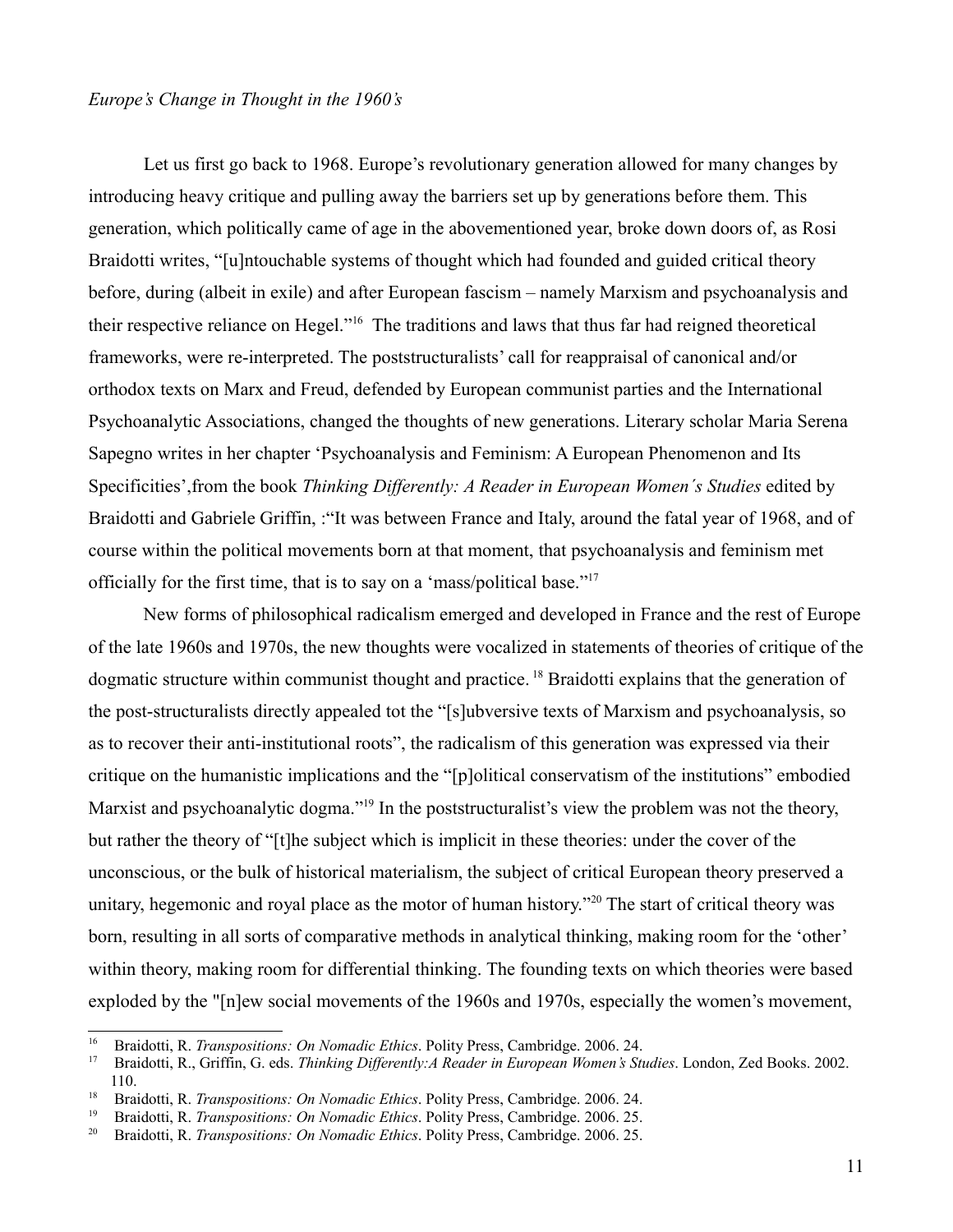in a historical context of decolonization and progressive dislocation of Europe's hegemonic hold over world affairs. "<sup>[21](#page-11-0)</sup> Braidotti continues by saying:

The radical philosophies, which later will become labelled as 'post-structuralism', represent a moment of great theoretical creativity. They repossess the Marxist and psychoanalytic texts, promoting the importance of open-ended reinterpretation of the actual theories. Althusser and Lacan, the founding figures of this historical development, broke from existentialism by heralding a 'return' to the materialist roots of continental critical philosophy, via a radical reading of Marxism and psychoanalysis as critiques of the unitary subject of humanism.<sup>[22](#page-11-1)</sup>

Psychoanalysis worked as a great tool with which one could distinguish the relationship between self and other, even though the sixties and seventies were eras of the conscious. "Emergent feminists in the late '60s and '70s were inclined to be more reflective in their extensive analyses of 'what it means to be a woman', and ready to question the foundations of existing social/familial relations", writes author Imelda Whelehan in her book *Modern Feminist Thought: From Second Wave to 'Post-Feminism'*. [23](#page-11-2)

The post-structuralist atmosphere during the1960s and 1970s was "[h]istorically embedded in the crisis of European humanism, the critique of phallocentrism and the dislocation of European hegemony" and contained an approach which was built on the psychoanalytic notion of: "[a]n open-ended or non-unitary subject activated by desire."<sup>[24](#page-11-3)</sup> A day of age followed in which a philosophical generation proclaimed that "d]eath of man"was simultaneously anti-fascist, post-communist and posthumanist" and which led to the "[r]ejection of the classical definition of European identity in terms of humanism, rationality and the universal."<sup>[25](#page-11-4)</sup> Philosophical theories created new visions on sexual difference, written by Irigaray, Cixous and others, were injected with the perspective of the feminine. Braidotti writes: "[t]hrough the spectrum of the critique of dominant masculinity, also stress the ethnocentric nature of European identity and the need to open up to the 'others within' in a way that relocates concepts of diversity as opposed to the traditional view on European identity and as a component of European subjectivity."[26](#page-11-5) This spectrum of the feminine and the development of this spectrum also relates with psychoanalysis. The development of the L'écriture féminine and the

<span id="page-11-0"></span><sup>&</sup>lt;sup>21</sup> Braidotti, R. *Transpositions: On Nomadic Ethics*. Polity Press, Cambridge. 2006. 25.<br><sup>22</sup> Braidotti, R. *Transpositions: On Nomadic Ethics*. Polity Press, Cambridge. 2006. 25.

<span id="page-11-1"></span><sup>&</sup>lt;sup>22</sup> Braidotti, R. *Transpositions: On Nomadic Ethics*. Polity Press, Cambridge. 2006. 25.<br><sup>23</sup> Wheleban J. Modern Feminist Thought: From Second Wave to 'Post-Feminism'. Edi

<span id="page-11-2"></span><sup>23</sup> Whelehan, I. Modern Feminist Thought: From Second Wave to 'Post-Feminism'. Edinburgh University Press Ltd, Edinburg. 1995. 8.

<span id="page-11-3"></span><sup>&</sup>lt;sup>24</sup> Braidotti, R. *Transpositions: On Nomadic Ethics*. Polity Press, Cambridge. 2006. 27-28.<br><sup>25</sup> Braidotti R. *Transpositions: On Nomadic Ethics*. Polity Press. Cambridge. 2006. 27.

<span id="page-11-4"></span><sup>&</sup>lt;sup>25</sup> Braidotti, R. *Transpositions: On Nomadic Ethics*. Polity Press, Cambridge. 2006. 27.<br><sup>26</sup> Braidotti, R. *Transpositions: On Nomadic Ethics*. Polity Press, Cambridge. 2006. 27.

<span id="page-11-5"></span><sup>26</sup> Braidotti, R. *Transpositions: On Nomadic Ethics*. Polity Press, Cambridge. 2006. 27.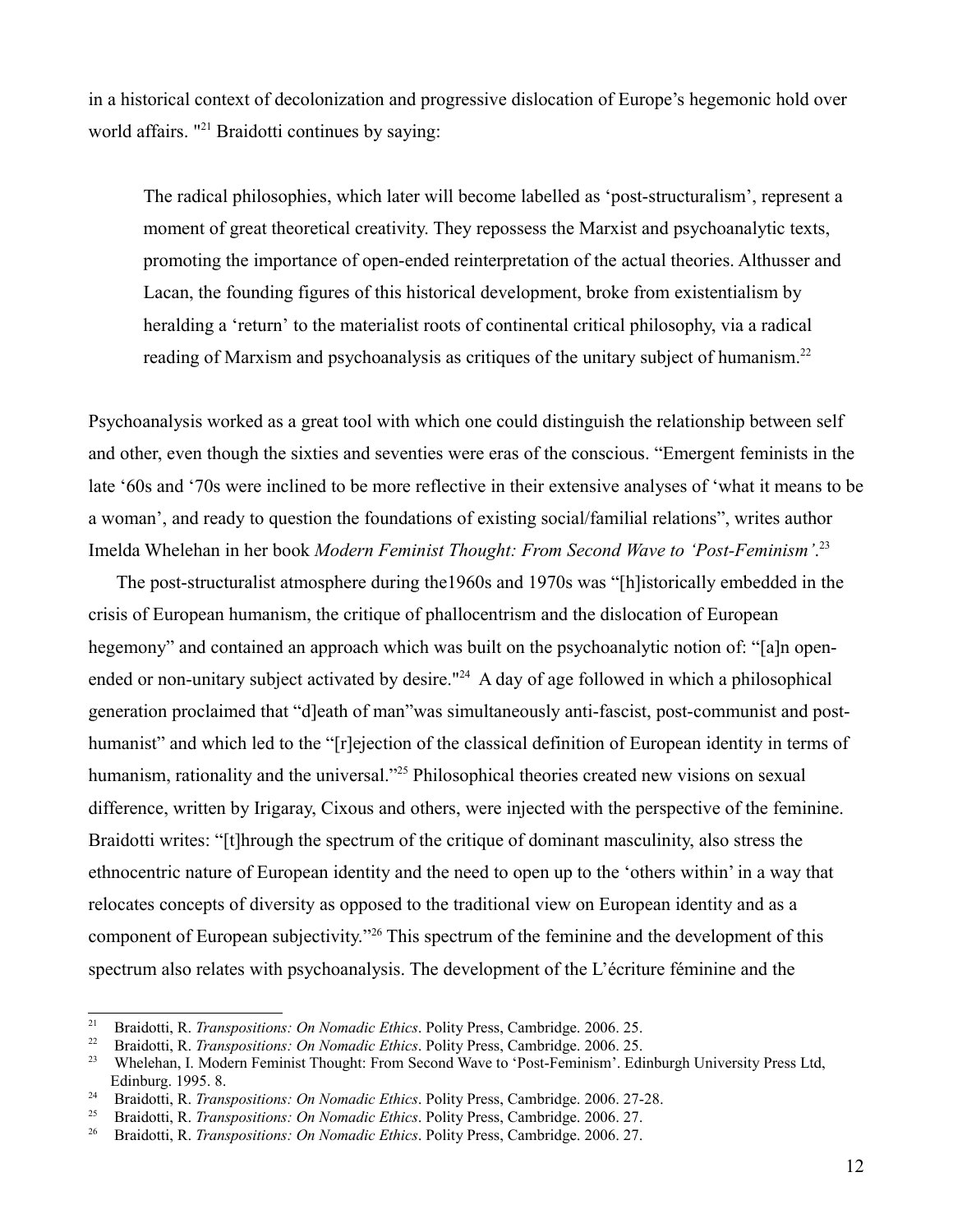linguistic turn, has been displayed in feminist theories and connected to linguistic influence and the workings of language which Freud, in a rudimentary form, displayed by connecting the psychic mechanism of our sexuality to ideational representation and memory.<sup>[27](#page-12-0)</sup>According to Juliet Mitchell this emphasis on structuring language fascilitated a move "[i]nto using psychoanalysis", "[t]o read sexual difference within cultural texts and that this move to texts and representations of sexual difference almost "[p]ulled the entire feminist use of Freud-Lacan orientation in tow."[28](#page-12-1) Braidotti underlines the importance of language and how it affects our desires. Braidotti also points out how our desires relate to our identity and our unconscious. Freud's theory of the unconscious in relation to instinct is often lost in the feminist use of psychoanalysis and identity. During and after the second women's movement psychoanalysis was mostly related to the social positions that were given to women and/or how family structures were related to a woman's sense of identity. Authors with a sociological view like Juliet Mitchell and Nancy Chodorow, whom I will discuss later, are good examples. Many theorists wanted to map the area of ideas, the relation between the conscious and the unconscious, as well as theories of sexuality.

## **1.2 Psychoanalytic Interpretation within Feminist Theory**

As mentioned before, the Freudian, Lacanian and the Object relations theories are most often used within the feminist framework. The reassessment of Freudian theory, occurring in the seventies of the last century, went hand in hand with the second wave of feminism. Many female theorists, writers and activists challenged Freud's misogynist assumptions of the female character and denounced the stereotype of the hysterical woman. The history of feminist theory and women's studies has gone through interesting waves of use of theory and theorising new perspectives. The debates within our field have not always been as intersectional and interdisciplinary as it is now. Looking back in history we find that feminist sub-cultures, also pre-dating the second wave, tried to develop a "[h]egemonic theoretical claim to explain oppression."[29](#page-12-2) The need to search for a coherent and unified subject of reason evaporated and feminist theory emerged, being part of the post-structural critique on western philosophy as well as the humanist legacy of the Enlightenment, starting the critique on these notions of the coherent and unified subject of reason as the object of philosophy in general and of knowledge in particular.[30](#page-12-3) During the second wave we find a reassessment of psychoanalysis.

<span id="page-12-0"></span><sup>&</sup>lt;sup>27</sup> Braidotti, R. *Transpositions: On Nomadic Ethics*. Polity Press, Cambridge. 2006. 243.<br><sup>28</sup> Mitchell J. *Psychoanalysis and Feminism: A Radical Reassessment of Freudian Psychoanalysis and Feminism: A Radical Reassessm* 

<span id="page-12-1"></span><sup>28</sup> Mitchell, J. *Psychoanalysis and Feminism: A Radical Reassessment of Freudian Psychoanalysis*. Basic Books, New York. 2000. Xvii.

<span id="page-12-2"></span><sup>29</sup> Chodorow, N. *Feminism and Psychoanalytic Theory*. Polity Press, Cambridge. 1989. 1.

<span id="page-12-3"></span><sup>30</sup> Braidotti, R. *Transpositions: On Nomadic Ethics*. Polity Press, Cambridge. 2006. 76 & 97.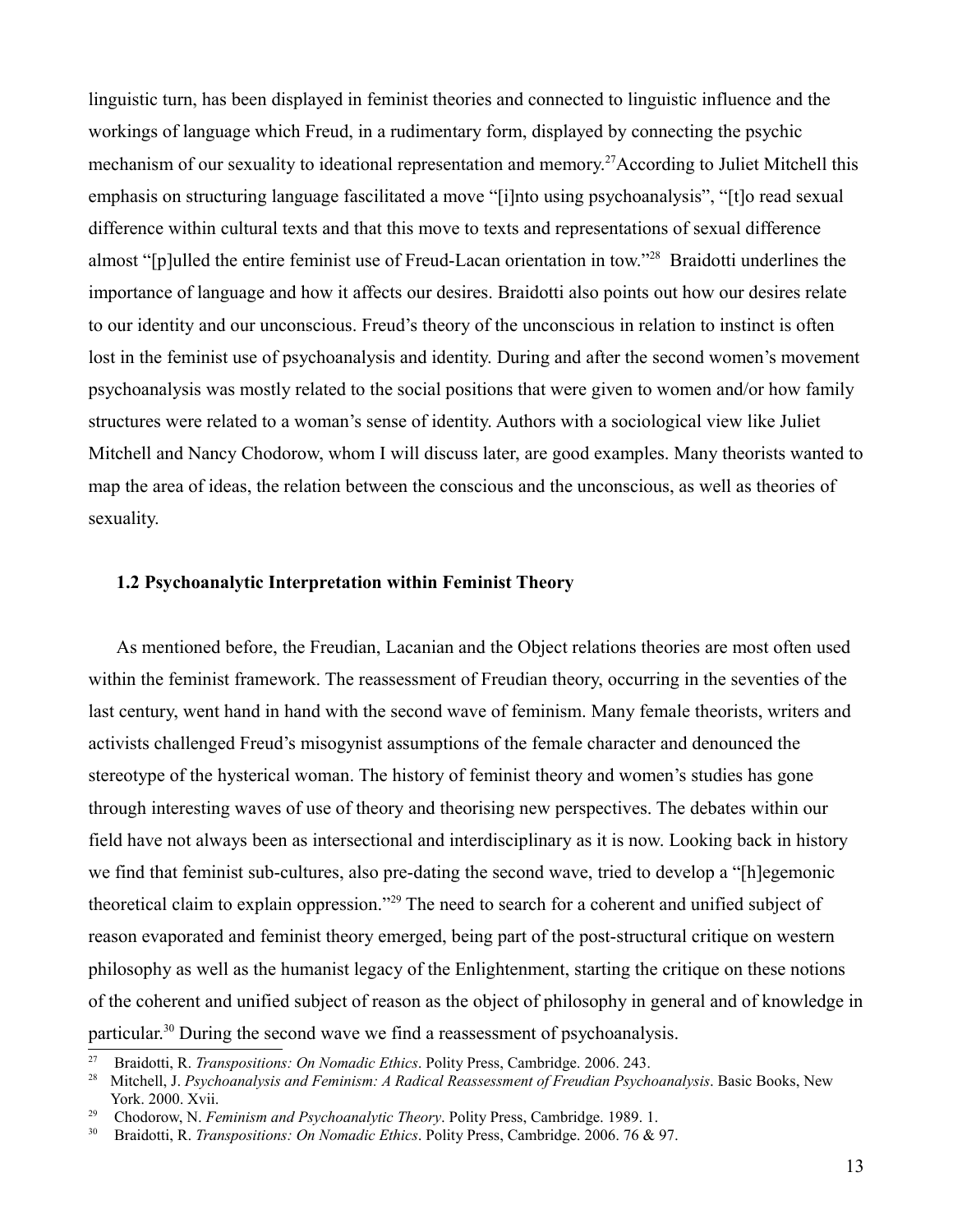Psychoanalysis, especially Freudian psychoanalysis, had been under attack by many scholars and, in particular, feminists. British psychoanalyst and socialist feminist Juliet Mitchell was one of the theorists who appreciated Freudian theory. Her now famous book *Psychoanalysis and Feminism: A Radical Reassessment of Freudian Psychoanalysis* is still a vademecum for many feminists among us. Mitchell's book was written and published during the second wave of the feminist movement. According to Mitchell the 'search' within second wave feminism was the focus on the " [q]ualities women had in common across the many huge divides of class, race, ethnicity, family ties.... The question was: What differentiates women, not from each other, but from men? "<sup>[31](#page-13-0)</sup> The definition and experience of concepts like sexuality, narcissism, masculinity, feminity, bisexuality and penis envy, the oedipal phase went through stages of redefinitions. Before mentioned author Sapegno gives a nice overview of the relation between psychoanalysis within the European field of feminist theory. Sapegno explains that the interest in psychoanalysis arose from the need to deal with "[t]he main issue emerging from the new practice – that of sexuality, the female body, how to think it and give voice to it." $32$ Psychoanalysis was as repelling as attractive for feminists to use in their theoretical discourse because it offered a framework to work with the concept of sexuality. Sapegno, who writes about the feminist movements in France and Italy, the movements focus on psychoanalysis still marks our current modes of actions: "It was certainly within French and Italian feminism, or within certain currents thereof, that the use of psychoanalysis as the fundamental intellectual structure of a political practice took place, to leave persistent and significant traces in women's thoughts for years to come."<sup>[33](#page-13-2)</sup> Another important marker, or drive, within the feminist use of psychoanalytic theory is that psychoanalysis also provided political insights into the power relations between men and women. The power relations and the authority of men upon women became 'the' research topic/subject of the seventies and eighties.

During these decades, second wave feminism, history and the female experience became a focus point. That which had been taken for granted of women or which had been termed as true/Truth now became a field of research for women themselves. Women stood up against the expectations, limitations and assumptions society had put on them. Women started to look closer at what it meant to live life as a woman and what it meant to have lived as a woman, throughout our history of woman. Self organised group therapy groups were formed and became part of the Dutch second wave

<span id="page-13-0"></span><sup>&</sup>lt;sup>31</sup> Mitchell, J. *Psychoanalysis and Feminism: A Radical Reassessment of Freudian Psychoanalysis*. Basic Books, New York. 2000. XXII.

<span id="page-13-1"></span><sup>&</sup>lt;sup>32</sup> Mitchell, J. *Psychoanalysis and Feminism: A Radical Reassessment of Freudian Psychoanalysis*. Basic Books, New York. 2000. 110.

<span id="page-13-2"></span><sup>33</sup> Braidotti, R., Griffin, G. eds. *Thinking Differently:A Reader in European Women's Studies*. London, Zed Books. 2002. 111.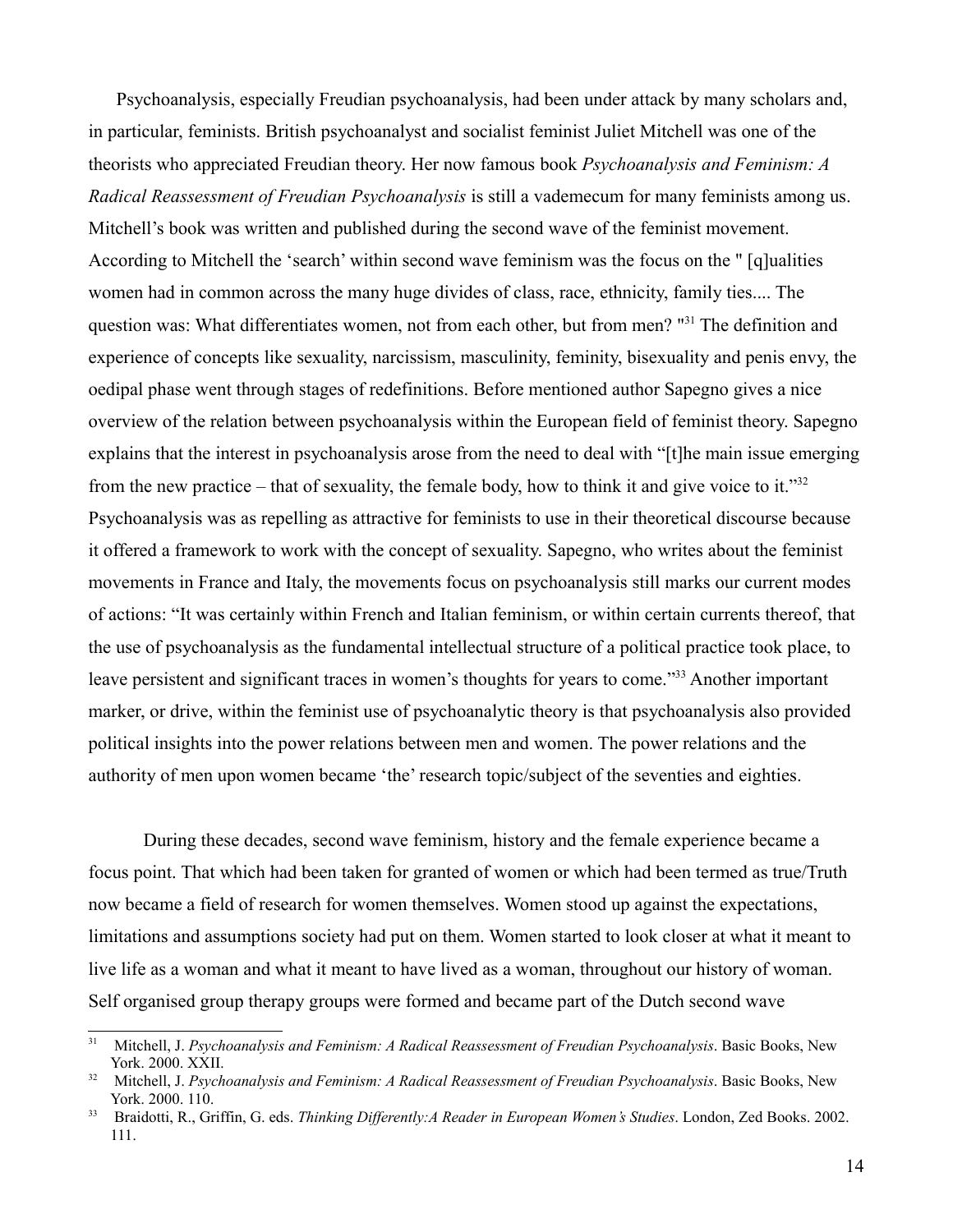feminism. According to Braidotti psychoanalysis brought insight to the construction of sexual identity and provided a discourse about 'otherness', of feminity, of the patriarchal culture, and Freudian theory/scheme was used as "[f]airly accurate description of the mechanisms of masculine authority—an analysis of the subjective grounding of patriarchal power."[34](#page-14-0) These new approaches feminists lay the grounds for modern Western thought by challenging the Western patriarchal modus operandi and modus vivendi bare and visualised. They verbalised and analysed the gender matrixes.

#### **1.3 Relating Identity with Family & Object Relations**

For Mitchell *Psychoanalysis and Feminism* was a project through which she wanted to create a "[d]imension of psychoanalytic theory to forward an understanding of how, beyond the biophysicalchemical-anatomical-constitutional factors and the social learning behaviours of sexual difference, we live ourselves as subjects which are sexually differentiated, or in today's idiom (with which I have always disagreed), 'gendered'[35](#page-14-1). Mitchell, like others, started to analyse gender within social structures like the family structure. Mitchell stresses that her goal was to fill in what had been left out: the accounts of how such social structures live '[i]n the heart and in the head and transmitted over generations. "[36](#page-14-2) Across the ocean another feminist sociologist and psychoanalyst was writing about family structures and the sociology of gender. Scholar Nancy Chodorow's focus was on Object Relations theory. Chodorow's reconceptualisation of 'gender' was crucial. In 1976 her book *The Reproduction of Mothering: Psychoanalysis and the Sociology of Gender* came out and described the unconscious and the conscious interpretation of gender. Like Mitchell, Chodorow focused on female family relationships, with a special focus on mother-daughter relationships. The Reproduction of Mothering discusses women's mothering, Chodorow argues the then current reproduction of mothering through "[s]ocial structurally induced psychological processes which, as she writes, is '[n]either a product of biology nor of intentional training."<sup>[37](#page-14-3)</sup> Chodorow was one of the first to demonstrate with psychoanalytic account of the male and female personality development that women's mothering "[r]eproduces itself cyclically and that women's role as mothers are crucial to the nurturing position

<span id="page-14-0"></span><sup>34</sup> Braidotti, R. *Nomadic Subjects: Embodiment and Sexual Difference in Contemporary Feminist Theory.* Columbia University Press, New York.. 1994. 182-183.

<span id="page-14-1"></span><sup>&</sup>lt;sup>35</sup> Mitchell, J. *Psychoanalysis and Feminism: A Radical Reassessment of Freudian Psychoanalysis*. Basic Books, New York. 2000. Xvii.

<span id="page-14-2"></span><sup>&</sup>lt;sup>36</sup> Mitchell, J. *Psychoanalysis and Feminism: A Radical Reassessment of Freudian Psychoanalysis*. Basic Books, New York. 2000. Xviii.

<span id="page-14-3"></span><sup>37</sup> Chodorow, N. *The Reproduction of Mothering: Psychoanalysis and the Sociology of Gender*. University of California Press, Berkeley and Los Angeles. 1978. 7.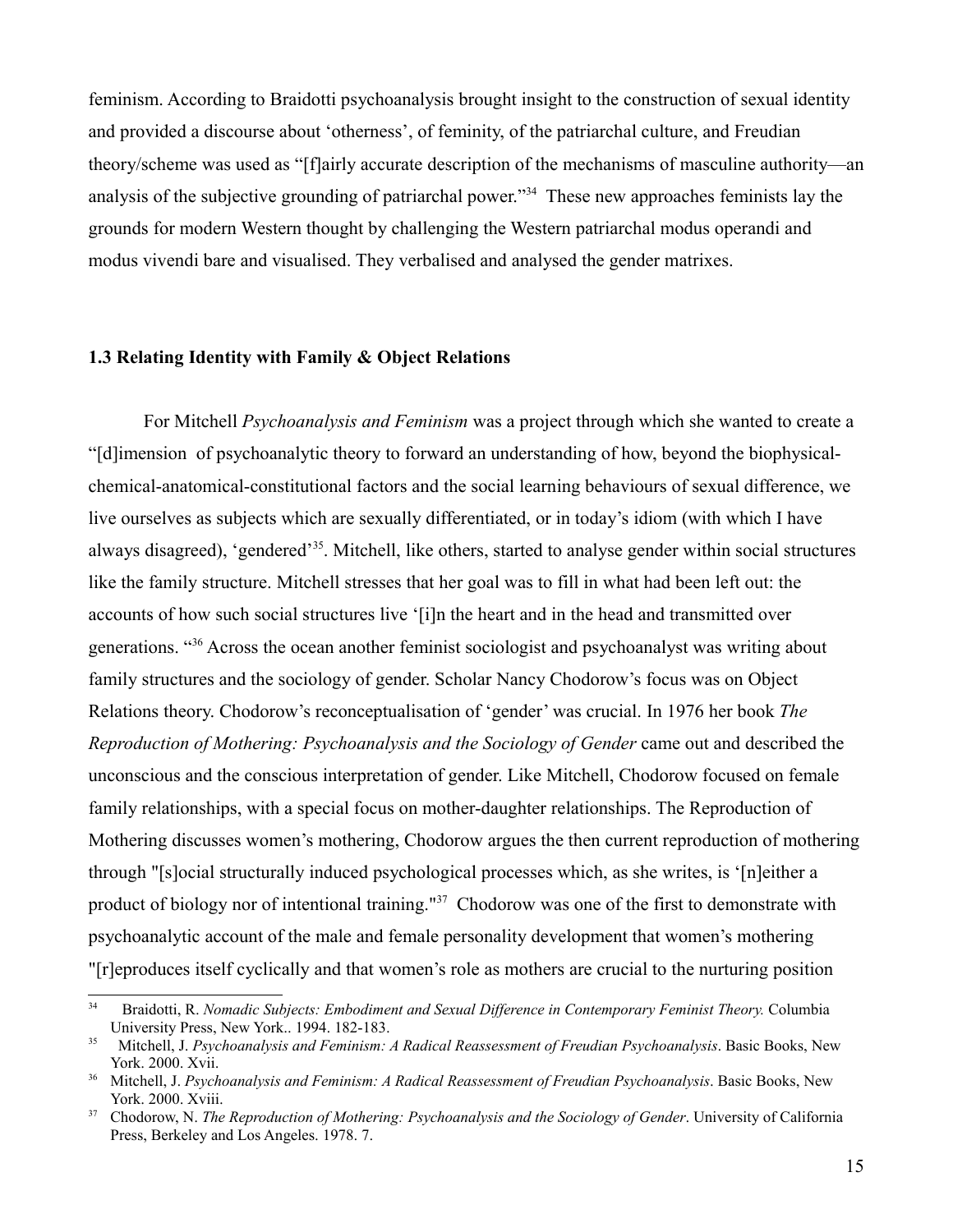and capacities of their children as well as their gender roles and consciousness, she continues by writing: "Women's maternal role has profound effects on women's lives, on ideology about women, on the reproduction of masculinity and sexual inequality, and on the reproduction of particular forms of labor power. "[38](#page-15-0) Family and reproduction became topics of research.

To Mitchell there was one question, still relevant to many women, which she phrases throughout *Psychoanalysis and Feminism*: "Why, despite massive social, economic and legal changes, is there still a kind of underwater tow that makes progress regress on matters of 'gender' equality? "<sup>[39](#page-15-1)</sup> Because many of these 'underwater tows' arise from our unconsciousness', Mitchell used the theory of the unconscious in order to bring that which is under water to our consciousness. In her book, Mitchell reassesses Freud's theory and comes with two important thoughts that support her claim on the importance of Freudian theory: "the unconscious that Freud discovered is not a deep mysterious place, whose presence, in mystical fashion, accounts for all the *unknown; it is knowable and it is normal*. What it contains is normal thought, utterly transformed by its own laws (which Freud called the primary process), but nevertheless only transformed and hence still recognizable if one can deduce the manner of transformation, that is, decipher the laws of the primary processes to which the thought is subjected."[40](#page-15-2) Mitchell related feminity with sexuality: "[t]he role of sexuality, what he is therefore saying, for instance, about the nature of femininity, relates to how femininity is lived in the mind."<sup>[41](#page-15-3)</sup> Mitchell writes that feminism and psychoanalysis are related in battling process of unconscious behaviour and transgenerational processes of genderisation:

> Feminism is confronted with the task of pursuing emancipation in the heart of darkness. The conservatism enjoined on, and practised by, the family and the women therein is not simply a matter of rhetoric- though it certainly is that – it is also the result of generational transmission of a certain kind of thought about concepts like masculinity and femininity. This 'kind of thought'is, of course, partly conscious, deliberately chosen and enacted. However, it is primarily an unconscious process. Such an unconscious process is the

<span id="page-15-0"></span><sup>38</sup> Chodorow, N. *The Reproduction of Mothering: Psychoanalysis and the Sociology of Gender*. University of California Press, Berkeley and Los Angeles. 1978. 11.

<span id="page-15-1"></span><sup>&</sup>lt;sup>39</sup> Mitchell, J. Psychoanalysis and Feminism: A Radical Reassessment of Freudian Psychoanalysis. Basic Books, New York. 2000. Xvii.

<span id="page-15-2"></span><sup>&</sup>lt;sup>40</sup> Mitchell, J. *Psychoanalysis and Feminism: A Radical Reassessment of Freudian Psychoanalysis. Basic Books, New* York. 2000.6.

<span id="page-15-3"></span><sup>41</sup> Mitchell, J. *Psychoanalysis and Feminism: A Radical Reassessment of Freudian Psychoanalysis*. Basic Books, New York. 2000. 7.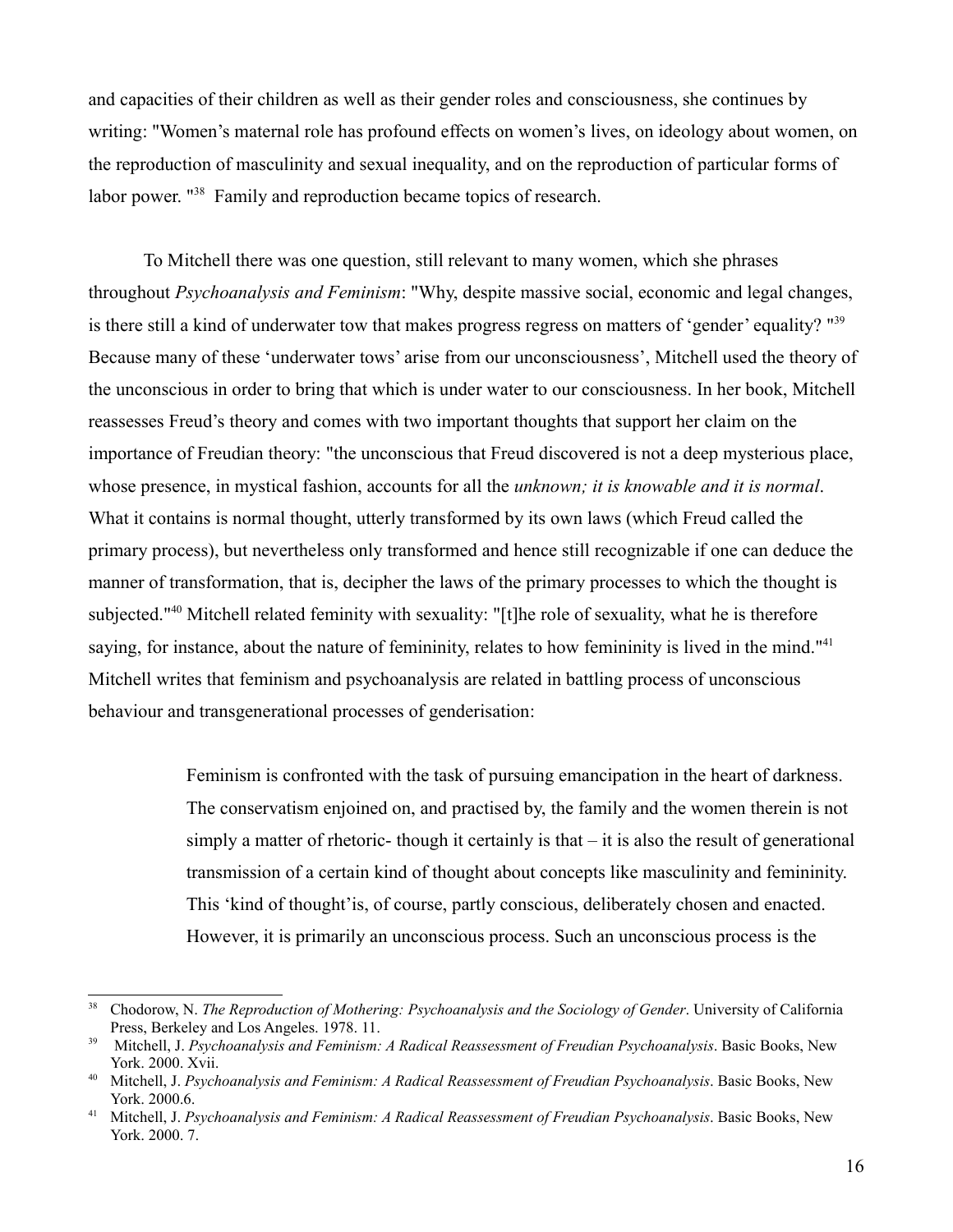object of both psychoanalytic theory and its clinical practice.<sup>[42](#page-16-0)</sup>

Sapegno explains why theorist first focused on the relation between woman and family: "[c]ultural interest in psychoanalysis, shifting towards the political, acquired a special character through the 'experimental' use of its categories, the need to adapt them as specific tools to answer crucial questions about the nature of femininity and female sexuality; unconscious relations with the father and the mother; motherhood and womanhood. Consequently the political focus of these groups of feminists became more and more the question of what is involved in being born and brought up 'as a woman by a woman', in a literal as well as a deeply symbolic sense, where the stress was both on the new notion of a sexed subject and on the founding importance of the mother – daughter relationship. Somewhat less importance was given to 'becoming woman' as a social construct, a broader and sociological concept."[43](#page-16-1) Whitford writes that the early years of the women's movement had been "[c]haracterized by demands of equality – which meant equality with men. It was not really until the end of the 1970s that Anglo-American feminism began to theorize women's difference as a source of cultural possibility rather than simply a source of oppression."<sup>[44](#page-16-2)</sup> Mitchell mentions the development of Anglo-American psychoanalysis within feminist theory. "Nancy Chodorow, who first published with the feminist antropologists, used Object Relations theory to explain sex/gender division as arising from processes of differential identification. Likewise Dorothy Dinnerstein and Jessica Benjamin explored inter-relational processes, with the additional deployment of self-psychology."[45](#page-16-3) According to Mitchell we should see their contributions as "[c]omplementary to, rather than alternatives of the Lacanian interpretations of Freud's theories. In Freud's concept there is an economic dimension, the human drive wants satisfatction and the release of tension – it is indifferent as to the object through which it is attained. Object Relations proposes that there is an urge towards a particular human object, such as the mother, or part thereof, such as the breast ('object' so called because the mother is the object of the child's drive).  $146$  $146$ 

Chodorow notes that psychoanalysis provided an "[a]nalysis and critique of the reproduction of sex and gender."[47](#page-16-5) "Freud and his followers demonstrated how sexual repression in the family produces

<span id="page-16-0"></span><sup>42</sup> Mitchell, J. *Psychoanalysis and Feminism: A Radical Reassessment of Freudian Psychoanalysis*. Basic Books, New York. 2000. XIX

<span id="page-16-1"></span><sup>43</sup> Braidotti, R., Griffin, G. eds. *Thinking Differently:A Reader in European Women's Studies*. London, Zed Books. 2002. 111.

<span id="page-16-2"></span><sup>44</sup> Irigaray, L. *The Irigaray Reader*. Basil Blackwell, Oxford. 1991. 26-27.

<span id="page-16-3"></span><sup>45</sup> Mitchell, J. *Psychoanalysis and Feminism: A Radical Reassessment of Freudian Psychoanalysis*. Basic Books, New York. 2000. XXIII.

<span id="page-16-4"></span><sup>46</sup> Mitchell, J. *Psychoanalysis and Feminism: A Radical Reassessment of Freudian Psychoanalysis*. Basic Books, New York. 2000. XXIII, XXIV.

<span id="page-16-5"></span><sup>47</sup> Chodorow, N. *The Reproduction of Mothering: Psychoanalysis and the Sociology of Gender*. University of California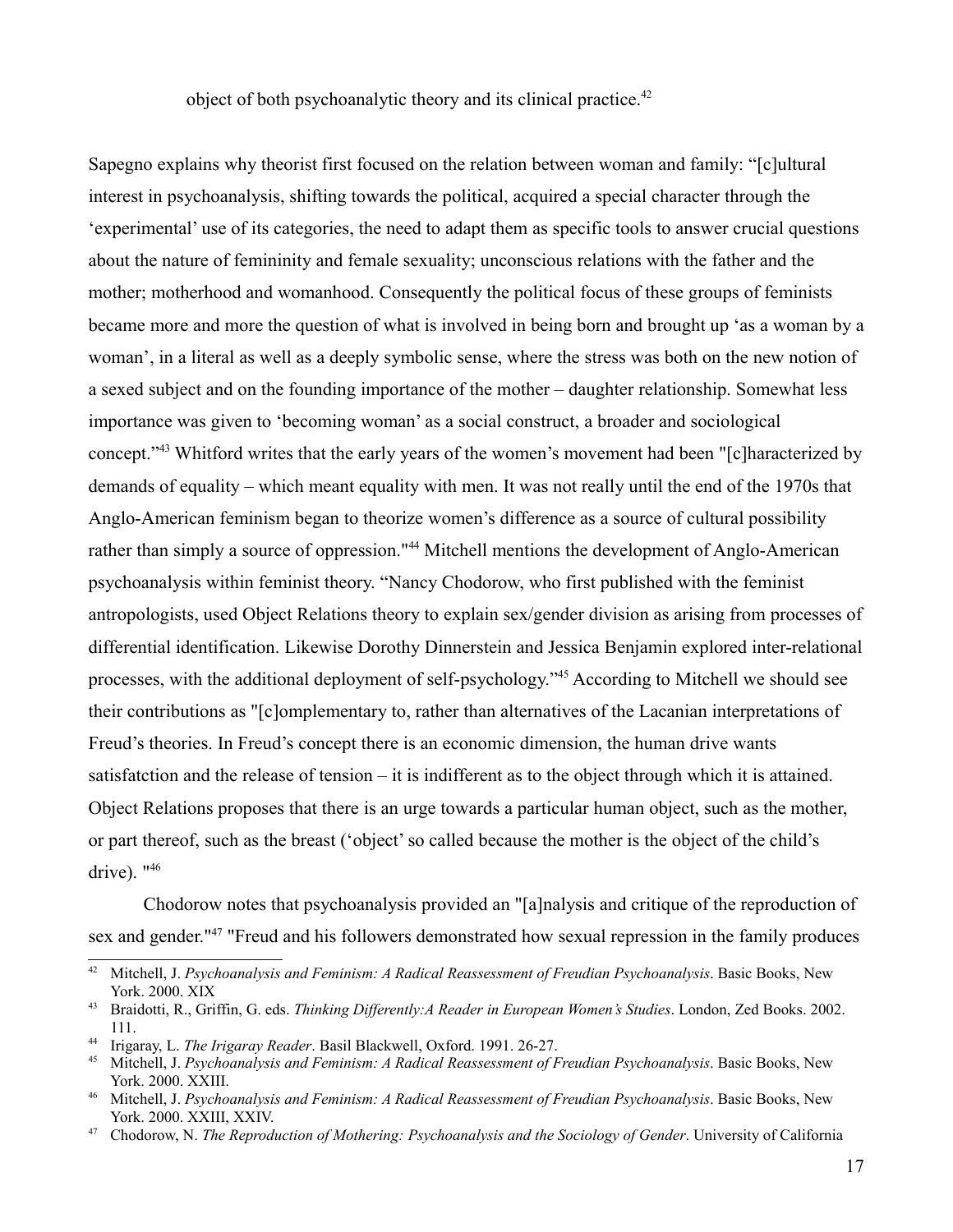potential bisexual, polymorphous perverse infant as genitally heterosexual, monogamous adult, with boys appropriating their masculine prerogatives and girls acquiescing in their feminine subordination and passivity."[48](#page-17-0) To Chodorow the use of psychoanalysis within feminist theory was important. Chodorow writes that the "[c]entrality of sex and gender in the categories of psychoanalysis, coupled with the tenacity, emotional centrality, and sweeping power in our lives of our sense of gendered self, made psychoanalysis a particularly apposite source of feminist theorizing."[49](#page-17-1) Chodorow also mentions that psychoanalytic feminism has a rather unusual and complex prehistory. This prehistory was, as she writes, '[e]xcavated' by locating the theoretical origins of female psychoanalytic theorists. Chodorow's work showed, as she herself writes, "[t]hat the selves of women and men tend to be constructed differently – women's self more in relation and involved with boundary negotiations, separation and connection, men's self more distanced and based on defensively firm boundaries and denials of selfother connection."[50](#page-17-2)

Whelehan's book about modern feminist thought, mentioned earlier, is a wonderful introduction of the dominant trends mainly within, but also outside, Anglo-American feminist thought since 1968 until the 1990's. In the academic circles of the mid-eighties, writes Whelehan, a crisis in feminism was acknowledged, subjects within feminists approaches and opinions became apparent in this era of critical retrospectives and summaries.<sup>[51](#page-17-3)</sup> On the then current reflections of the nineties Whelehan mentions that there is a great difference between Anglo-American feminist thought and European feminist thought: "Anglo-American feminist explorations into the realms of female desire are still too dependent on patriarchal representations of sexuality". In *Thinking Differently* Braidotti sets out the current key issues within Women's Studies and feminist theory in Europe mainly, but also including the relation between European and Anglo-American feminist theory. The concept of desire is a major theme in the works of Braidotti and Irigaray, it is their approach to the (female) subject that has created my focus on French-European feminist philosophy.

Through the years psychoanalysis waved its pattern in feminist theory. There are voices, like Sapegno, who raise the issue that we could even go deeper: "The originality and creativity of the relation between psychoanalysis and feminism in Europe appear to have been strictly dependent of

<span id="page-17-0"></span>Press, Berkeley and Los Angeles. 1978. 40.

<sup>48</sup> Chodorow, N. *The Reproduction of Mothering: Psychoanalysis and the Sociology of Gender*. University of California Press, Berkeley and Los Angeles. 1978. 40.

<span id="page-17-1"></span><sup>49</sup> Chodorow, N. *The Reproduction of Mothering: Psychoanalysis and the Sociology of Gender*. University of California Press, Berkeley and Los Angeles. 1978. 2.

<span id="page-17-2"></span><sup>50</sup> Chodorow, N. *Feminism and Psychoanalytic Theory*. Polity Press, Cambridge. 1989. 2.

<span id="page-17-3"></span><sup>51</sup> Whelehan, I. Modern Feminist Thought: From Second Wave to 'Post-Feminism'. Edinburgh University Press Ltd, Edinburg. 1995. 195.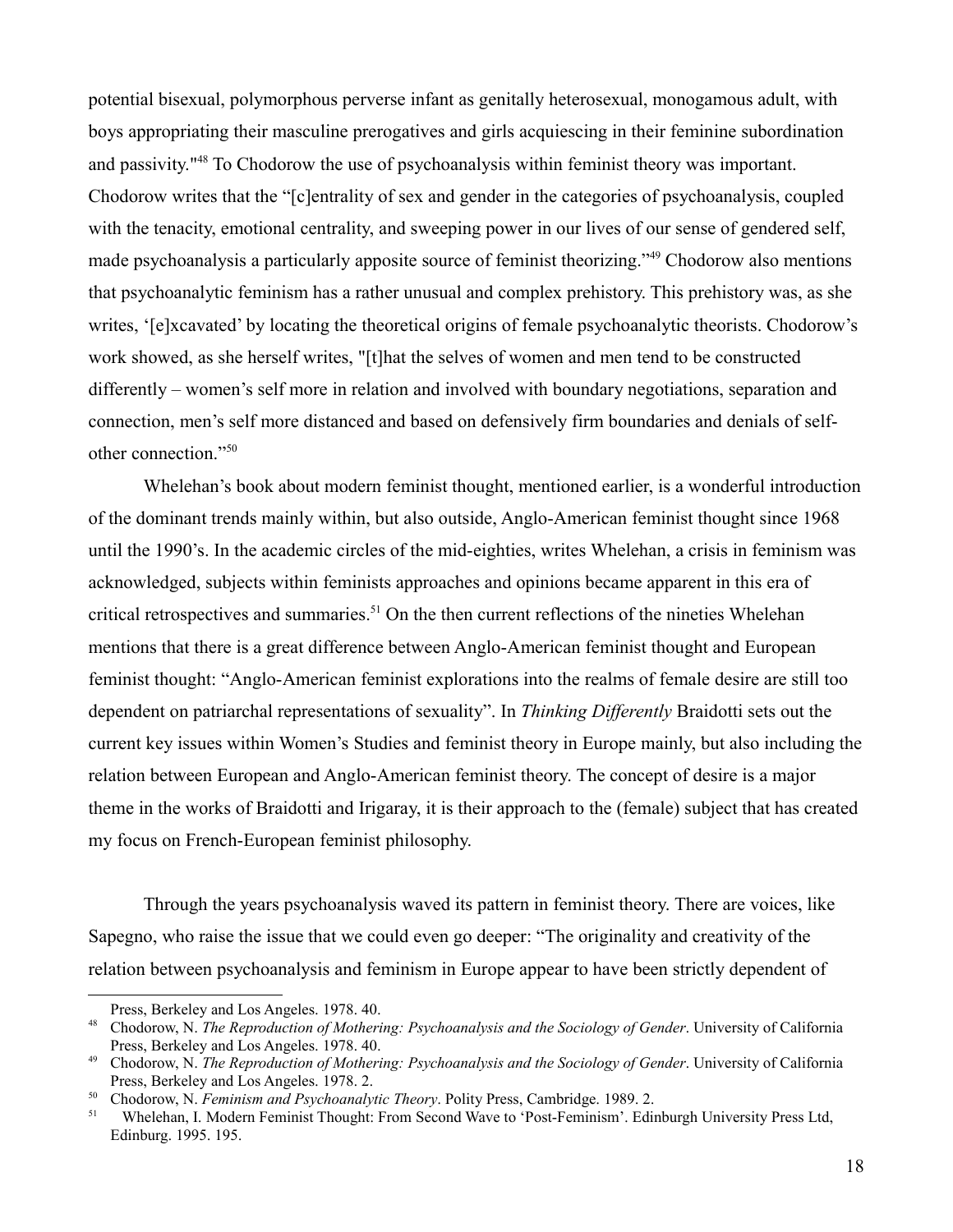maintaining the original connection to the women's movement, never really becoming the enterprise of a single person."[52](#page-18-0)

In the next chapters the focus will be on two of the most famous European feminist philosophers Rosi Braidotti and Luce Irgigaray and their use, meaning and critical voice on psychoanalysis.

### **2. Rosi Braidotti's Patterns with Psychoanalysis**

Braoditti's approaches and calling for female refigurations captured my mind years ago, while I was entering pre-master courses within the Women's Studies department. My love for the theory of Luce Irigaray soon followed, as did my discovery of the relation between these two theorists. Both theorists practice what is called the stream of sexual difference within feminist philosophy, stressing differences, instead of focusing on levels of equality. Braidotti distinguishes two schools of thought in European Women's studies, and defines them as schools that deal either with sexual difference theories, mainly French orientated or also called the European continental traditions of difference, or gender theories, and the Anglo-American tradition of sex/gender.<sup>[53](#page-18-1)</sup> Braidotti favours a fuller and more informed discussion between European traditions of difference and mainstream Anglo-American traditions: "Instead of polemic disagreements, what is needed is a detailed and careful mapping of the respective positions. The notion of dialectics, the Heglian legacy and the impact of both Marxism and psychoanalysis are, in my view, central to this discussion."[54](#page-18-2) Theories of desire are lacking according to Braidotti. A creation of such theories will sooner come to life in the European fields than in the fields of the US: "Especially since the 'sex-wars' of the 1990s, the only public discourse about sexuality within US feminism concerns lesbian, gay or queer sexualities."<sup>[55](#page-18-3)</sup> Within Braidotti's work one continuously finds 'other' models in relation to female subjectivity. Braidotti questions scientific and sociological models and stresses the limitations of a logocentric approach.

<span id="page-18-0"></span><sup>52</sup> Sapegno in *Thinking Differently: A Reader in European Women's Studies,* eds Braidotti, R. Zed Books. London. 2002. 121.

<span id="page-18-1"></span><sup>53</sup> Braidotti in *Thinking Differently: A Reader in European Women's Studies,* eds Braidotti, R. Zed Books. London. 2002. 5 & 174.

<span id="page-18-2"></span><sup>54</sup> Braidotti in in *Thinking Differently: A Reader in European Women's Studies,* eds Braidotti, R. Zed Books. London. 2002. 174.

<span id="page-18-3"></span><sup>55</sup> Braidotti in *Thinking Differently: A Reader in European Women's Studies,* eds Braidotti, R. Zed Books. London. 2002. 174.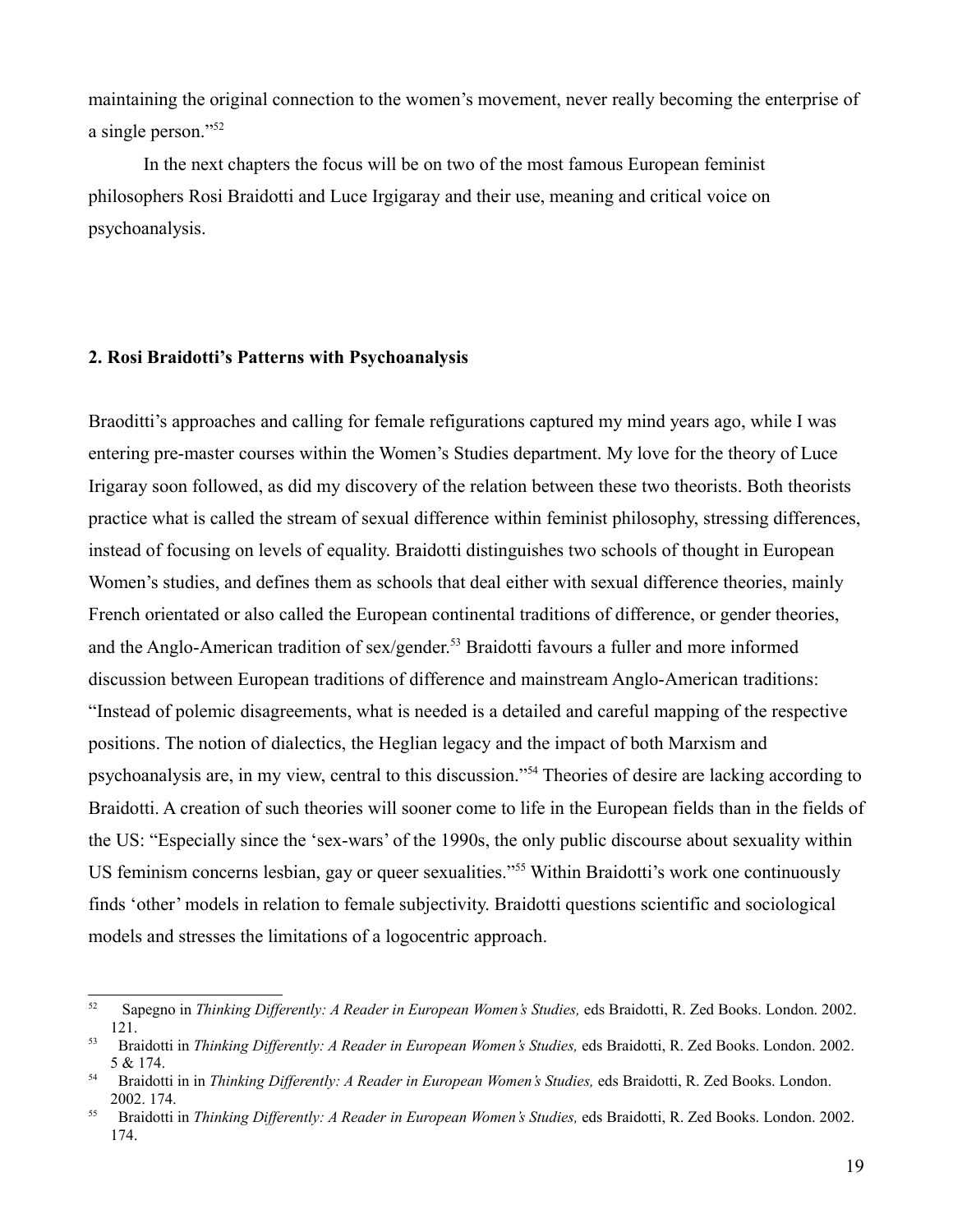Braidotti praises the creative approach and stands for alternative other modes and ways of representation.[56](#page-19-0) One element keeps coming back within her writings; the element of desire. Braidotti's approach to the representation of the self is based on desire. Situating the view that desire has a direct relationship to our unconscious, Braidotti has created a constant calling as one may call it, for female configurations. Feminist redefinitions are of importance according to Braidotti: "The starting point for most feminist redefinitions of subjectivity is a new form of materialism by emphasizing the embodied and therefore sexually differentiated structure of the speaking subject".<sup>[57](#page-19-1)</sup> How much of an influence psychoanalysis has had on several theoretical fields rings through when we read the following thought Braidotti wrote down: "Since Freud and Nietzsche, Western philosophy has argued that meaning does not coincide with consciousness, that there is a nonconscious foundation to most of our actions; *cogito ergo sum* is the obsession of the west, its downfall, its folly. No one is master in their house; desidero ergo sum is a more accurate depiction of the process of making meaning".<sup>[58](#page-19-2)</sup> To Braidotti, desire is a key notion to understanding identity. This key notion of understanding multiple identity/identities comes from understanding the unconscious. How language is involved in this process becomes apparent immediately:

Psychoanalysis –as a philosophy of desire— is also a theory of cultural power. The truth of the subject is always in between self and society. The truth of the matter is that, from the moment you were born, you have lost your "origin." Given that language is the medium and the site of constitution of the subject, it follows that it is also the cumulated symbolic capital of our culture. If it was there before "I" came to be and will be there after "I" disappears, then the question of the constitution of the subject is not a matter of "internalization" of given codes but rather a process of negotiation between layers, sedimentations, registers of speech, frameworks of enunciation. Desire is productive because it flows on, it keeps on moving, but its productivity also entails power relations, transitions between contradictory registers, shifts of emphasis.<sup>[59](#page-19-3)</sup>

Desire is, according to Braidotti and Object-relation theorists, in continuous relation between self and

<span id="page-19-0"></span><sup>56</sup> Braidotti, R. *Nomadic Subjects: Embodiment and Sexual Difference in Contemporary Feminist Theory*. Columbia University Press, New York. 1994. 3.

<span id="page-19-1"></span><sup>57</sup> Braidotti, R. *Nomadic Subjects: Embodiment and Sexual Difference in Contemporary Feminist Theory*. Columbia University Press, New York. 1994. 3.

<span id="page-19-2"></span><sup>58</sup> Braidotti, R. *Nomadic Subjects: Embodiment and Sexual Difference in Contemporary Feminist Theory.* Columbia University Press, New York.. 1994. 13.

<span id="page-19-3"></span><sup>59</sup> Braidotti, R. *Nomadic Subjects: Embodiment and Sexual Difference in Contemporary Feminist Theory.* Columbia University Press, New York.. 1994. 14.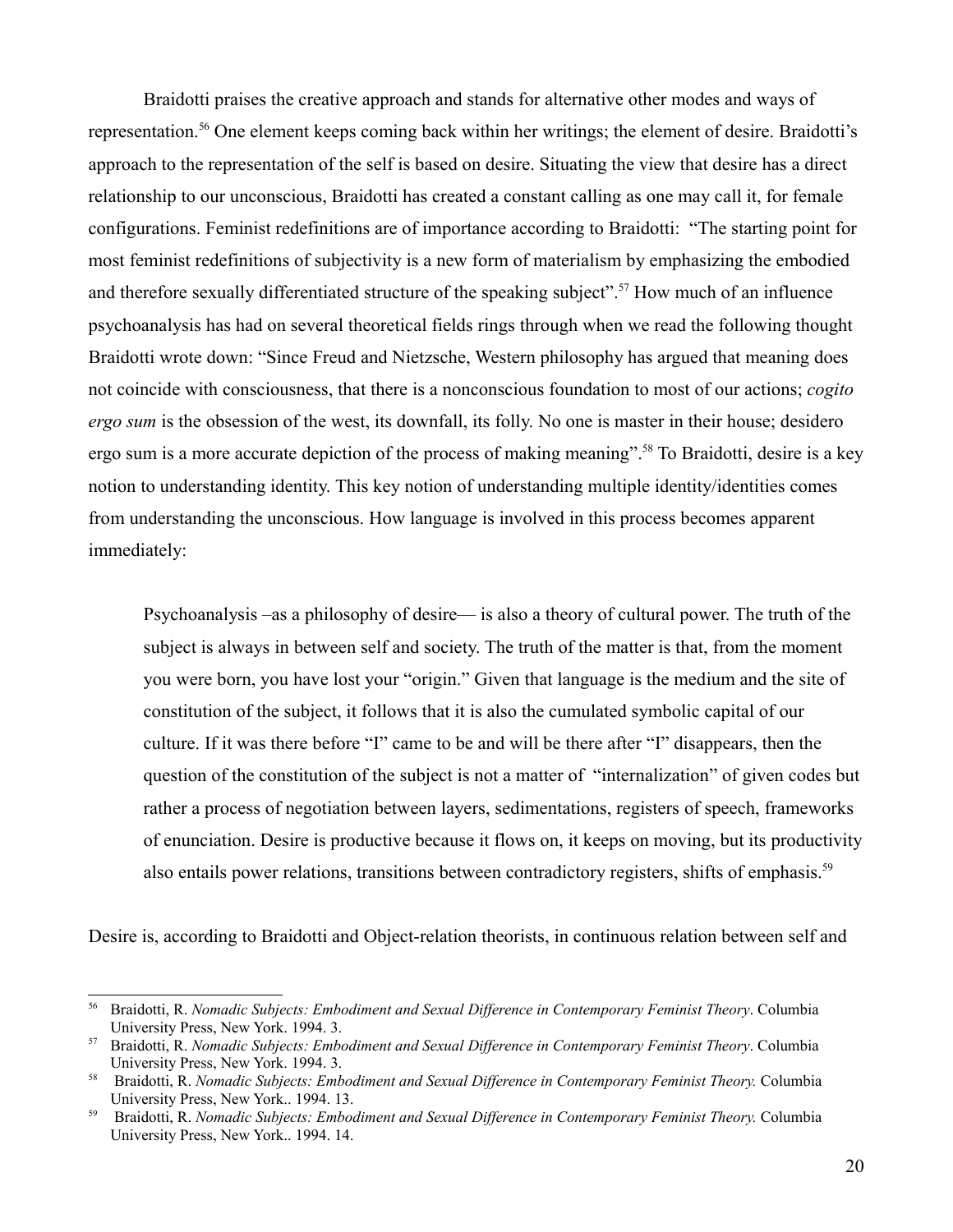other: "[s]omething in the ontological structure of the subject is related to the presence of the other."[60](#page-20-0) Redefinitions and active thinking create possibilities for recognition and 'working through', or as Braidotti writes: "[w]orking through the layers of complexity of the signifier I, woman, we end up opening a window onto a new genderized bond among different women."[61](#page-20-1)

## *The Impact of Psychoanalysis*

In *Thinking Differently* Braidotti writes: The impact of psychoanalysis has been a radical deconstruction of the subject by splitting subjectivity from the supervision of rationality. The subject is no longer identified with consciousness: 'desidero ergo sum' replaces the old cogito. In other words, the activity of thinking is enlarged to encompass a number of faculties, of which affectivity, desire and the imagination are the prime movers. Psychoanalysis, and, with it, structural anthropology, emphasize the crucial importance of sexuality – of the subject's 'libidinal economy'- to an understanding of subjectivity". On how this relates to feminism Braidotti continues: "What matters for feminism are the implications of this notion for political practice. Politics in this framework has as much to do with the constitution and organization of affectivity, memory and desire and pleasure as it has with consciousness and resistance. A political economy of desire and pleasure consequently becomes necessary."<sup>[62](#page-20-2)</sup> Braidotti also explains why sexuality is so closely related to the theories of desire:

Sexuality as an institution, as a pillar of identity and as a vehicle of powers forms a multilayered structural apparatus of the utmost political significance. The embodiness of the subject is a form of bodily materiality, not only of the natural, biological kind. The body is the complex interplay of highly constructed social and symbolic forces: it is not an essence, let alone a biological substance, but a play of forces within a complex web of social and symbolic relations. The subject is a process, made of constant shifts and negotiations between different levels of power and desire, that is to say wilful choice and unconscious drives. Whatever semblance of unity there may be is embodied and performed as a choreography of many levels into one socially operational self. It implies that what sustains the entire process of becoming-subject is the will-

<span id="page-20-0"></span><sup>60</sup> Braidotti, R. *Nomadic Subjects: Embodiment and Sexual Difference in Contemporary Feminist Theory*. Columbia University Press, New York. 1994. 202.

<span id="page-20-1"></span><sup>61</sup> Braidotti, R. *Nomadic Subjects: Embodiment and Sexual Difference in Contemporary Feminist Theory*. Columbia University Press, New York. 1994. 203-204.

<span id="page-20-2"></span><sup>62</sup> Braidotti, R., Griffin, G. Eds (2002) Thinking Differently:A Reader in European Women's Studies London, Zed Books. 160.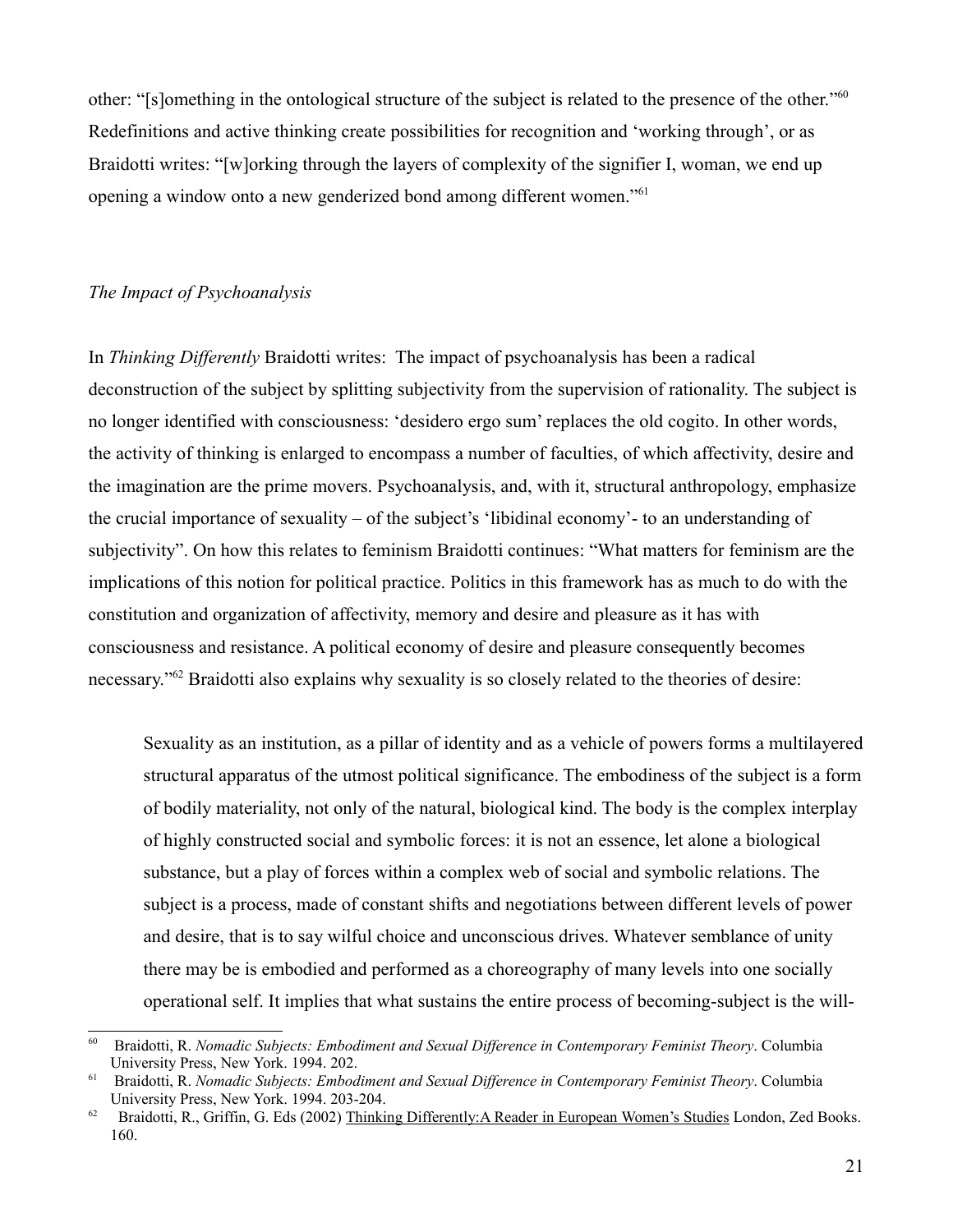to-know. Desire is a founding, primary vital, necessary and therefore constitutive drive to that becoming subject.<sup>[63](#page-21-0)</sup>

In *Patterns of Dissonance: A Study of Women in Contemporary Philosophy* Braidotti explains how she relates psychoanalysis with philosophy. Braidotti states that psychoanalysis effects a critical reading of conceptual thought, as is manifest in the "[s]pecific mental operations of philosophy."[64](#page-21-1) "Its central challenge touches upon the relation between unconscious and conscious thought, which Freud formulated as follows: how are we to understand, and theorize, the form of thought which is at work in dreams? How are we to take the fact that clear, distinct and pertinent forms of thought can reproduce themselves without the intervention of consciousness."[65](#page-21-2) According to Braidotti :"psychoanalysis's role in the decompartmentalization of the recognized conceptual categories has been to lead to the reintegration of the relational dimension, that is, the relation to the other. This interrogation finds a privileged place of investigation in the question of sexual difference and the feminine."<sup>[66](#page-21-3)</sup> "Unconscious processes, memories, identifications and untapped affectivity are the invisible glue that sticks together that bundle of contradictions that is the subject", writes Braidotti. To Braidotti psychoanalysis "[p]ushes the critique of the subject to the extreme, bringing to the surface the set of rules, conflicts, and conditions of enunciation underlying the register of subjectivity."[67](#page-21-4) Braidotti claims here that the register of a subject is directly related to unconscious sets of rules, while philosophy has a long history of relying on our conscious capacities.

## **2.1 The intersectional value of Psychoanalysis and (Feminist) Philosophy**

Braidotti claims that philosophy and psychoanalysis intersect at the concept of consciousness: 'This suspicion as to the limits of consciousness – a space of questioning and crisis – is where

<span id="page-21-0"></span><sup>63</sup> Braidotti, R., Griffin, G. Eds (2002) Thinking Differently:A Reader in European Women's Studies London, Zed Books. 160.

<span id="page-21-1"></span><sup>64</sup> Braidotti, R (1991) *Patterns of Dissonance* Oxford, Polity Press. 1991.18.

<span id="page-21-2"></span><sup>65</sup> Braidotti, R (1991) *Patterns of Dissonance* Oxford, Polity Press. 1991. 8.

<span id="page-21-3"></span><sup>66</sup> Braidotti, R (1991) *Patterns of Dissonance* Oxford, Polity Press. 1991. 40.

<span id="page-21-4"></span><sup>67</sup> Braidotti, R., Griffin, G. Eds (2002) *Thinking Differently:A Reader in European Women's Studies* London, Zed Books. 37.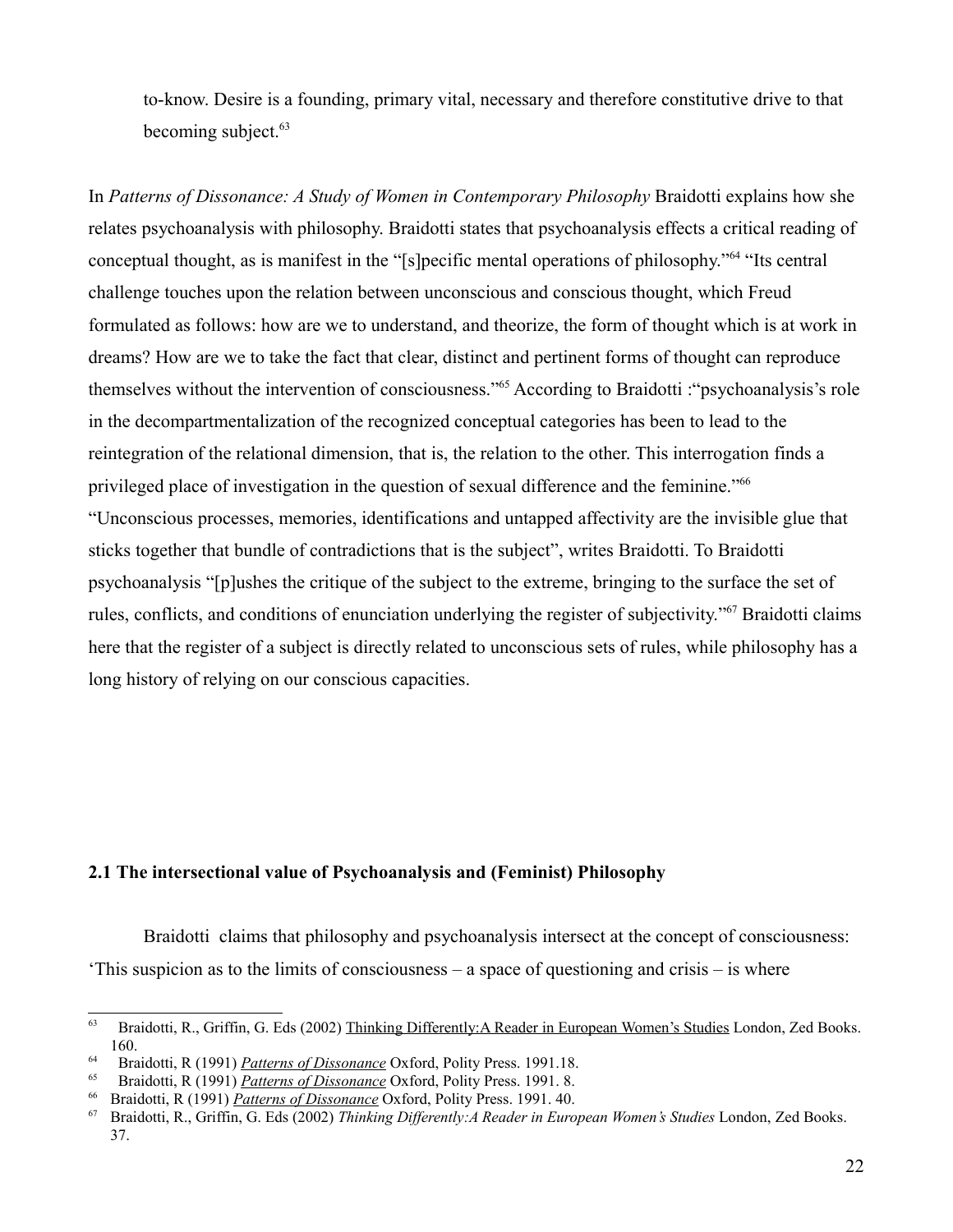philosophy and psychoanalysis meet face to face."[68](#page-22-0) Braidotti writes that women (in contemporary philosophy) "[n]eed to speak about the bodily roots of the thinking process, of all human intellect, and to reconnect theoretical discourse to its libidinal and consequently unconscious foundation."<sup>[69](#page-22-1)</sup> Her great appreciation and emphasis on the importance of psychoanalysis becomes apparent in *Patterns of Dissonance* while she points out that the "[c]risis within philosophical knowledge", the crisis of the death of rationality, opens up a new system of conjoining patterns of analysis (e.g psychoanalysis) to interpret such subjects as femininity, sexual difference and the female subject. "[70](#page-22-2) How psychoanalysis can be interwoven into this crisis is: "Psychoanalysis is the discourse of this crisis par excellence: it has come gradually to be accepted as a radically new reading of the structures of human subjectivity"[71](#page-22-3). In Nomadic Subjects she writes: "A major role is played, within the landscape of modernity, by the discourse of psychoanalysis. Far from being a mere therapy, psychoanalysis has developed into a philosophy of desire and a theory of the body as libidinal surface, a site of multiple coding, of inscription—a living text."[72](#page-22-4)

As two separate disciplines the philosophical field and the psychoanalytical field have debated with each other for years on subjects like individual subjectivity and thought. The impact of these debates are, interestingly enough, rather intensive. Braidotti writes:"The conclusion as to the highly improbable nature of a dialogue between these two disciplines is rather paradoxical in so far as it actually dominated the intellectual debate for years, creating the very special context that is post-structural France".<sup>[73](#page-22-5)</sup> She also refers to the return to the body: "[t]he urgency to return to the body and to the affective roots of all thought is also one of the most significant traces of the psychoanalytic revolution, the effects and implications of which are particularly crucial for feminism and philosophy alike."[74](#page-22-6) Intellectual debates within the two fields seem to be dominated by a certain turn that is cultivated by a stream of thought.

## *Braidotti on feminism and psychoanalysis*

Like many theorists, Braidotti uses psychoanalysis in her approaches to the female self, with a critical

<span id="page-22-0"></span><sup>68</sup> Braidotti, R (1991) *Patterns of Dissonance* Oxford, Polity Press. 19.

<span id="page-22-1"></span><sup>69</sup> Braidotti, R. *Patterns of Dissonance: A Study of Women in Contemporary Philosophy*. Polity Press, Cambridge. 1991. 8.

<span id="page-22-2"></span><sup>70</sup> Braidotti, R. *Patterns of Dissonance: A Study of Women in Contemporary Philosophy*. Polity Press, Cambridge. 1991. 9.

<span id="page-22-3"></span><sup>71</sup> Braidotti, R. *Patterns of Dissonance: A Study of Women in Contemporary Philosophy*. Polity Press, Cambridge. 1991. 17.

<span id="page-22-4"></span><sup>72</sup> Braidotti, R. *Nomadic Subjects: Embodiment and Sexual Difference in Contemporary Feminist Theory.* Columbia University Press, New York.. 1994. 59.

<span id="page-22-5"></span><sup>73</sup> Braidotti, R. *Nomadic Subjects: Embodiment and Sexual Difference in Contemporary Feminist Theory.* Columbia University Press, New York.. 1994. 24.

<span id="page-22-6"></span><sup>74</sup> Braidotti, R. *Nomadic Subjects: Embodiment and Sexual Difference in Contemporary Feminist Theory.* Columbia University Press, New York. 1994. 8.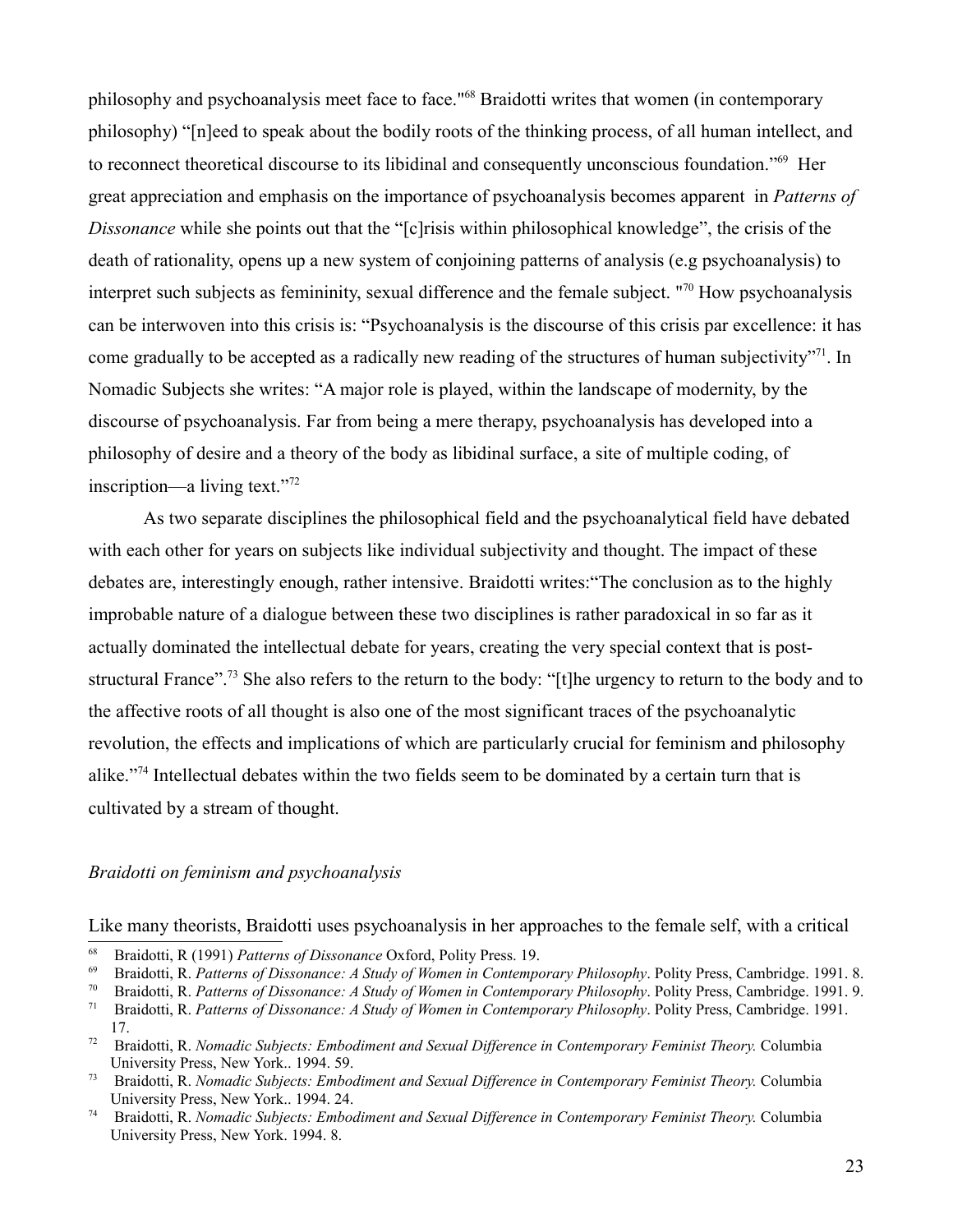eye on the combining of theories. "It seems to me that feminism and psychoanalysis disagree, among other things, on the reading and evaluation of the effects that the transformations in the historical condition of women are likely to trigger off not only in the social and economical, but also in cultural terms. These changes are likely to alter not only the status of women, but also their relation to psychoanalytic practice and the ways in which psychoanalysis deals with the feminine."[75](#page-23-0) Braidotti, however, also sees the historical value of psychoanalysis within feminist theory: "As far as the intellectual genealogy of feminism is concerned, however, the oedipalization of women's relations as a counterpart to the institutionalization of feminism offers another fruitful point of intersection between feminist theory and the post-structuralist and especially the psychoanalytic insight about the structure of symbolic and material institutions as sites of both rivalry and sublimation."[76](#page-23-1) To Braidotti feminist theory is not only a position of critical new theory, but also a positive affirmation of women's desire to engage with and enact forms of (female) subjectivity.<sup>[77](#page-23-2)</sup>

One of the tasks feminists have, writes Braidotti, is to constantly stress the need for new figurations of subjectivity and, more importantly, to stress the need for a sex-specific vision of female subjectivity. Each real-life woman or female feminist subject is: a multiplicity in Herself: slit, fractured, a network of levels of experience, a living memory and embodied genealogy, not one conscious subject, but also the subject of her unconscious: identity and identifications in an imaginary relationship to variables like class, race, age, sexual choices.[78](#page-23-3) Identity has, according to her line of thought, a multiple (fractured) layers of the self which requires a relation to the 'other'. "[I]t is retrospective, in that it is fixed through memories and recollections, in a genealogical process. Last, but not least, identity is made of successive identifications, that is to say unconscious internalized images that escape rational control."[79](#page-23-4) Within feminist theory the concept of identity is often confused with political subjectivity. Braidotti's stress on the difference between the two shows the difference between the conscious and the unconscious: "In my scheme of thought, identity bears a privileged bond to the unconscious processes, whereas political subjectivity is a conscious and wilful position. Unconscious desire and wilful choice do not always coincide."[80](#page-23-5) Within these lines of thought Braidotti stresses her appreciation for psychoanalytic theory: "The idea of 'differences within' each subject is tributary to

<span id="page-23-0"></span><sup>75</sup> Braidotti, R (1991) *Patterns of Dissonance* Oxford, Polity Press. 43.

<span id="page-23-1"></span><sup>76</sup> Braidotti, R (1991) *Patterns of Dissonance* Oxford, Polity Press. 167.

<span id="page-23-2"></span><sup>77</sup> Braidotti, R. *Nomadic Subjects: Embodiment and Sexual Difference in Contemporary Feminist Theory.* Columbia University Press, New York. 1994. 158.

<span id="page-23-3"></span><sup>78</sup> Braidotti, R. *Nomadic Subjects: Embodiment and Sexual Difference in Contemporary Feminist Theory.* Columbia University Press, New York. 1994. 165.

<span id="page-23-4"></span><sup>79</sup> Braidotti, R. *Nomadic Subjects: Embodiment and Sexual Difference in Contemporary Feminist Theory.* Columbia University Press, New York. 1994. 166.

<span id="page-23-5"></span><sup>80</sup> Braidotti, R. *Nomadic Subjects: Embodiment and Sexual Difference in Contemporary Feminist Theory.* Columbia University Press, New York. 1994. 165.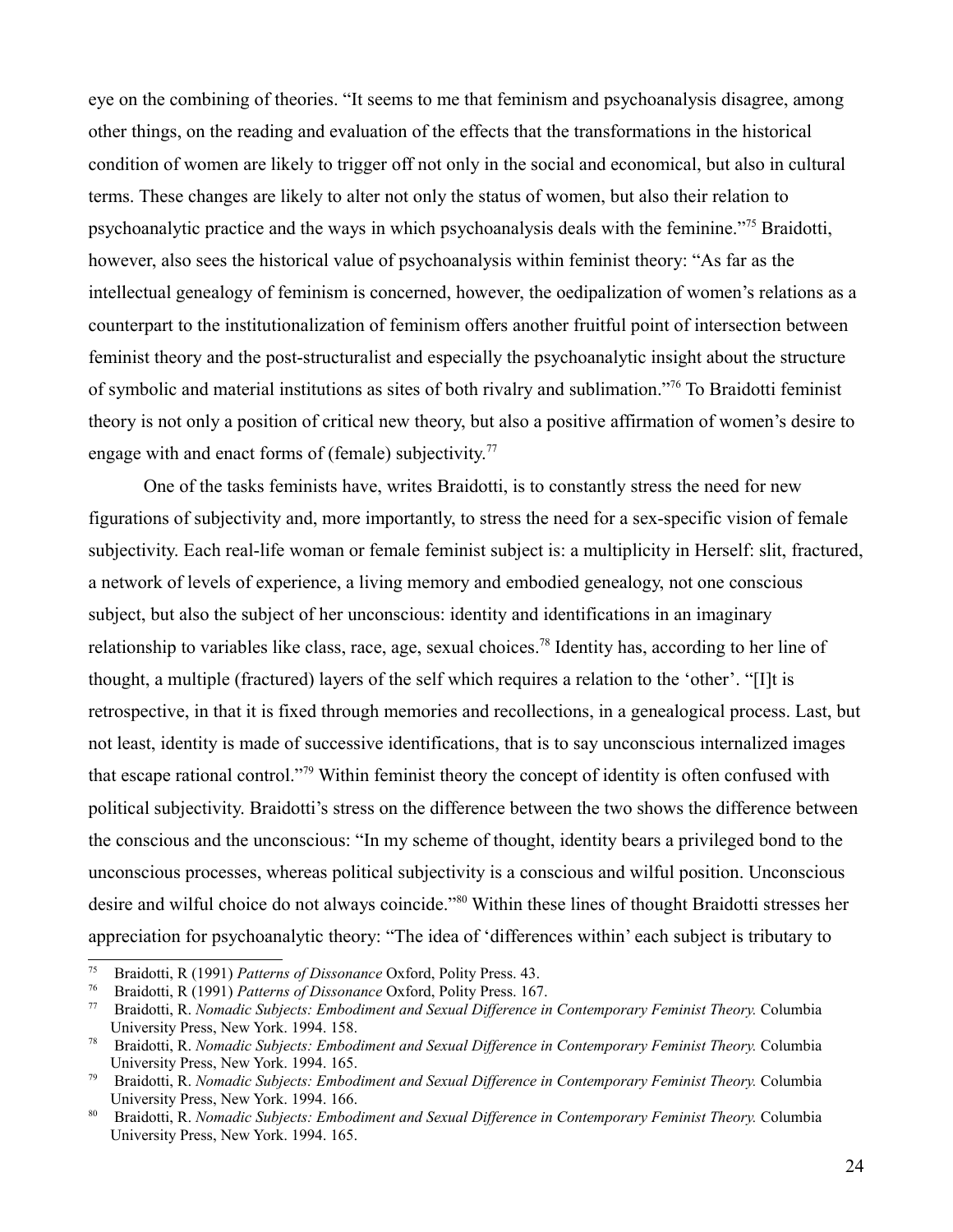psychoanalytic theory and practice in that it envisages the subject as the crossroads of different registers of speech, calling upon different layers of lived experience." [81](#page-24-0) The writings of Braidotti teach us that representations of female figurations, the senses of the female self, relate to language, unconscious processes, and our desires within our experiences.

## *Another corner of influence: Language*

In her book *Nomadic Subjects: Embodiment and Sexual Difference in Contemporary Feminist Theory* Braidotti displays her philosophical view on female subjectivity. To Braidotti language, and the awareness of the symbolic systems within languages, is very important. "Words have a way of not standing still, of following their own path.<sup>7[82](#page-24-1)</sup> "Lancanian psychoanalysis shows us that there is no such a thing as a mother tongue, that all tongues carry the name of the father and are stamped by its register. Psychoanalysis also teaches us the irreparable loss of a sense of steady origin that accompanies the acquisition of language, of any language."[83](#page-24-2) Braidotti writes that 'a linguistic model of metaphorical displacement thus' a basic model for the '[p]sychoanalytic idea of the Libido'. <sup>[84](#page-24-3)</sup> Braidotti, like Irigaray, addresses female subjectivity through redefinitions of sexual difference. Braidotti states that female subjectivity and new forms of female subjectivity should, among other elements, best be understood through the expressions of women's ontological desire. "Sexual difference opens out toward the definition of general structures of thought, not only female-specific ones."<sup>[85](#page-24-4)</sup> In Braidotti's theory understanding subjectivity, sexuality, and language are, is a related pattern, intertwined: "The view I am putting forth is that the starting ground for feminist redefinitions of female subjectivity is a new form of materialism that places emphasis on the embodied and therefore sexually differentiated structure of the speaking subject."<sup>[86](#page-24-5)</sup> This critical post-structural deconstruction approach correlates with the psychoanalytic notion of 'working through': "Working through the networks of discursive definitions of 'woman' is useful not only in what it produces as a process of deconstruction of female subjectivity, but also as process, which allows for the constitution and the legitimation of a gendered female

<span id="page-24-0"></span><sup>81</sup> Braidotti, R. *Nomadic Subjects: Embodiment and Sexual Difference in Contemporary Feminist Theory*. Columbia University Press, New York. 1994. 165.

<span id="page-24-1"></span><sup>82</sup> Braidotti, R. *Nomadic Subjects: Embodiment and Sexual Difference in Contemporary Feminist Theory*. Columbia University Press, New York. 1994. 9.

<span id="page-24-2"></span><sup>83</sup> Braidotti, R. *Nomadic Subjects: Embodiment and Sexual Difference in Contemporary Feminist Theory*. Columbia University Press, New York. 1994. 9.

<span id="page-24-3"></span><sup>84</sup> Braidotti, R. *Transpositions: On Nomadic Ethics*. Polity Press, Cambridge. 2006. 243.

<span id="page-24-4"></span><sup>85</sup> Braidotti, R. Nomadic Subjects: Embodiment and Sexual Difference in Contemporary Feminist Theory. Columbia University Press, New York. 1994. 198.

<span id="page-24-5"></span><sup>86</sup> Braidotti, R. *Nomadic Subjects: Embodiment and Sexual Difference in Contemporary Feminist Theory*. Columbia University Press, New York. 1994. 199.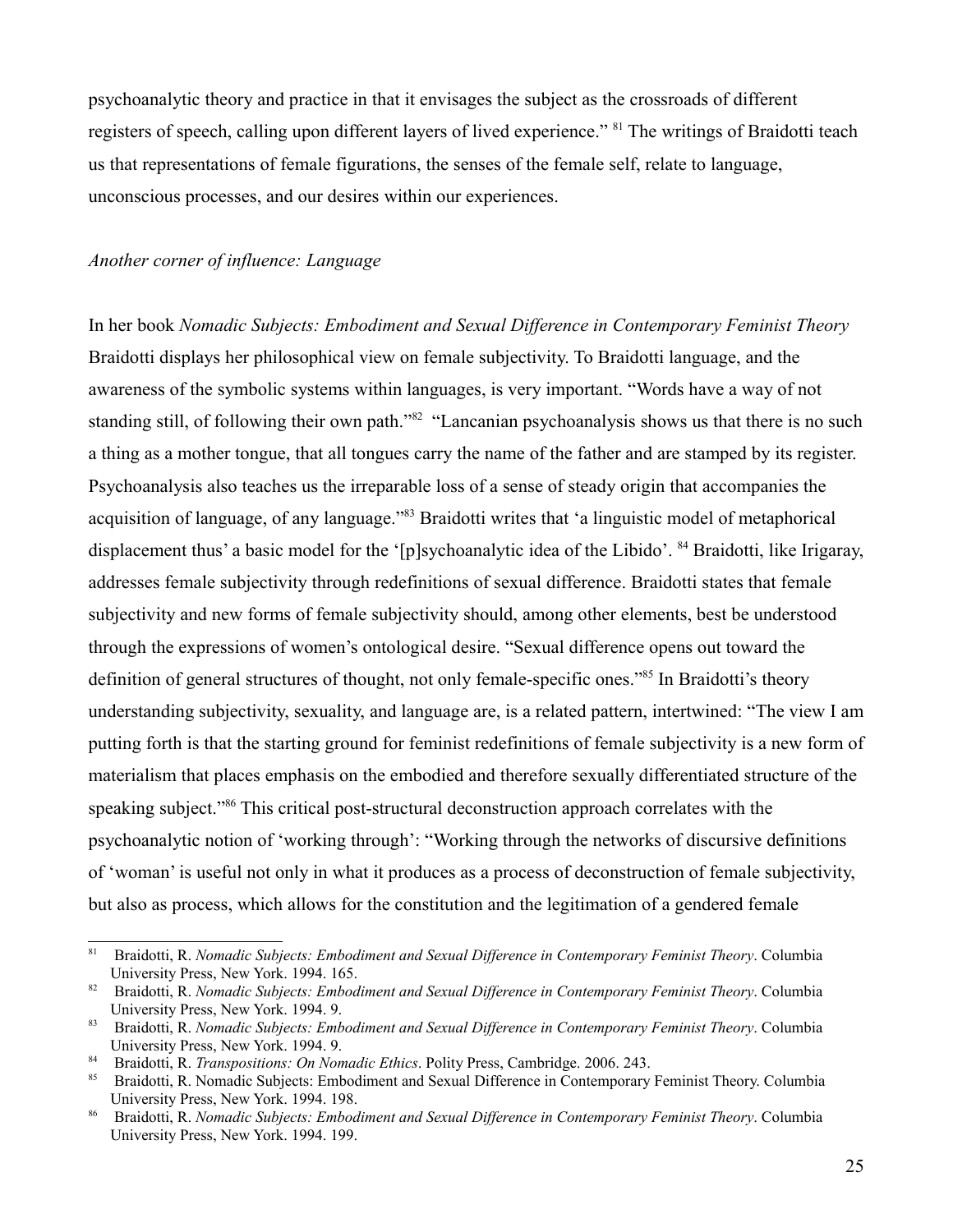community."[87](#page-25-0) The sense of self, or as Braidotti writes the 'she-self', relates best in a situation, or process, in which it is aware of the presence of the female embodied self and has access to a continuous of redefinitions of female subjectivity. Through this knowledge, and through acts of affirmation, woman, or 'she-self', will feel "[a]s a positive, self-affirming political force."[88](#page-25-1) Acts of affirmations and theories on desire are to Braidotti two important sets of power in the 'working through' of a woman.

#### 3. **Luce Irigaray´s Ethics on the Female Subject and Psychoanalysis**

One of the European critics of Freudian and Lacanian theory during and after the 1970s is French linguist, philosopher and psychoanalyst Luce Irigaray. In 1974 Irigaray published a book that, at the time, sparked some controversy. The book that received these notes of criticism is *Speculum de l'autre femme*, in which Irigaray worked through her thoughts on the gendered assumption of psychoanalytic theory. According to author Margaret Whitford, Irigaray was in advance of the movement of Anglo-American thought, which, as Withford writes, "[i]s perhaps why *Speculum* does not seem to have been well understood on its first appearance in 1974. "<sup>[89](#page-25-2)</sup> Irigaray, whose theories have been predominant within feminist theory for several decades now, quickly showed a deconstructive approach, producing theories influenced by French philosophers Michel Foucault (1926-1984) and Jacques Lacan (1901-1981. Her academic position created the theory of sexual difference, combining gender politics with psychoanalysis. How Irigaray's stream of difference worked with the theories of psychoanalysis is interesting.

Where others did not appreciate psychoanalytic theory, Irigaray underlined the value of psychoanalysis. One of the most important French philosophers at that time, Simone de Beauvoir, was, for instance anti-psychoanalysis. Later, however, De Beauvoir, admitted in a interview in 1978, that the second wave feminists of her time made a mistake by denying the unconscious.<sup>[90](#page-25-3)</sup> Second wave feminism mostly dealt with developing theories and/or practices in which the gender praxis was analysed with a view of 'sameness', whereby issues of gender (in)equality were raised and developed into deeper levels. Irigaray's suggested a theory of 'difference'.<sup>[91](#page-25-4)</sup> To Irigaray, de Beavoir's 'other' is the 'other of the same', 'the necessary negative of the male subject' with all that has been repressed,

<span id="page-25-0"></span><sup>87</sup> Braidotti, R. *Nomadic Subjects: Embodiment and Sexual Difference in Contemporary Feminist Theory*. Columbia University Press, New York. 1994. 200.

<span id="page-25-1"></span><sup>88</sup> Braidotti, R. *Nomadic Subjects: Embodiment and Sexual Difference in Contemporary Feminist Theory*. Columbia University Press, New York. 1994. 200.

<span id="page-25-2"></span><sup>89</sup> Irigaray, L. *The Irigaray Reader*. Basil Blackwell, Oxford. 1991. 27.

<span id="page-25-3"></span><sup>90</sup> Irigaray, L. *The Irigaray Reader*. Basil Blackwell, Oxford. 1991. 24.

<span id="page-25-4"></span><sup>91</sup> Irigaray, L. *The Irigaray Reader*. Basil Blackwell, Oxford. 1991. 24.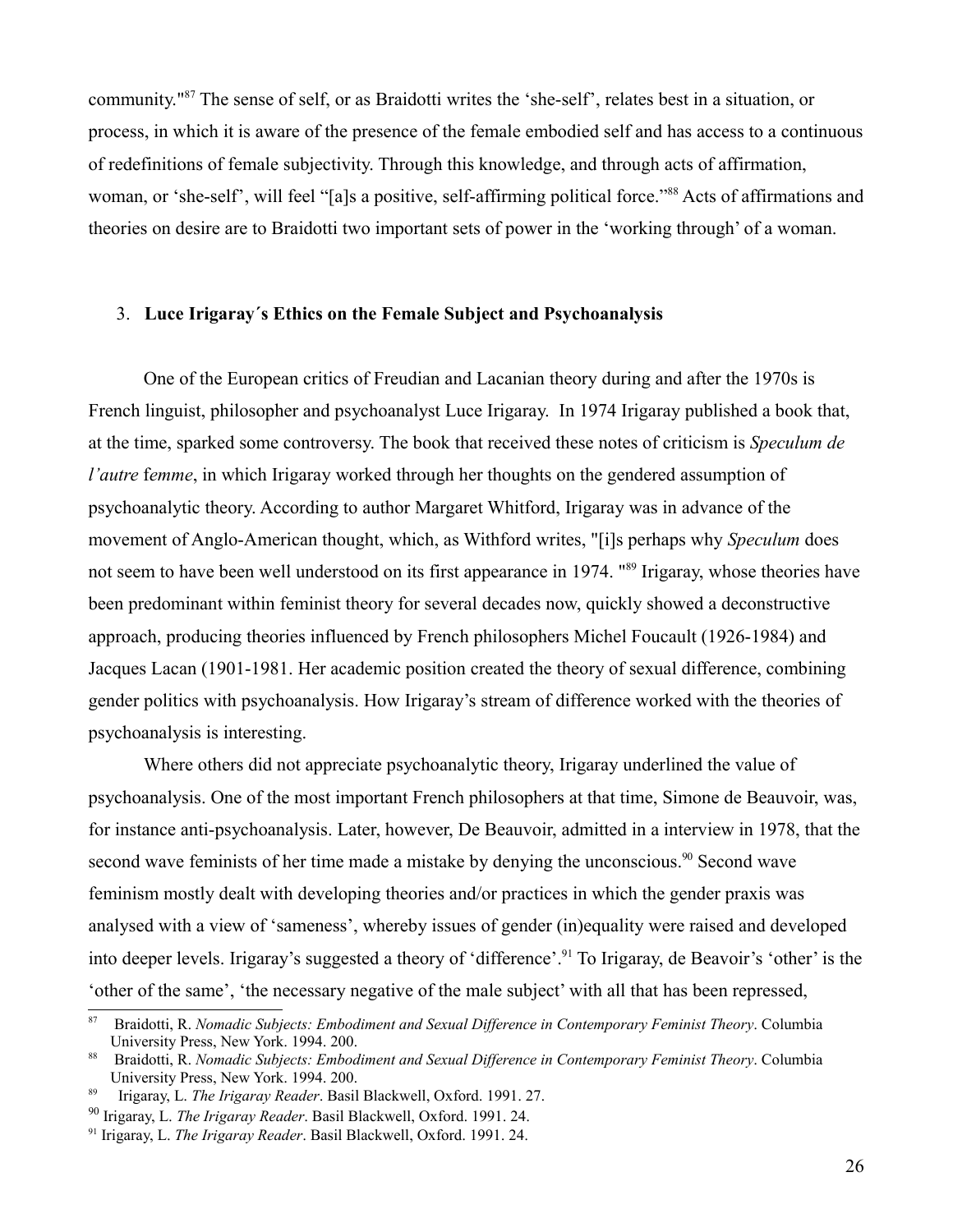rejected and disavowed.

Irigaray created a vision in which she described the female subject as a split subject, thoughts on split subjects can also be found within Object-relations theory, dominated by the male object. A split subject originates from, and lives from the objects (persons) in direct relations to the subject and those relations that work on abstract levels, structures outside the social and personal realm following down to the political wings of our societies. The Western female originates from the perspective of the male, the male energies, the male language and power structures that have had and still have a history predominated by the male mind, and is therefore equal to the male, but not yet equal in voice and historical value. The theorist states that alongside the male gaze, there is an 'other' which is not by definition the same, but a "[s]elf defined woman who would not be satisfied with sameness, but whose otherness and difference would be given social and symbolic representation." [92](#page-26-0) For many theorists this creation of representation(s) was and is valued highly and philosophically. In her spectrum of representation Irigaray's first deconstructions of female representations examines, the "[m]other's function as the infrastructure of Western civilization, and the obliteration of women *as women*." In defining the female identity and imaginary Irigaray emphasises the unconscious.

### **3.1 A Focus on Desire and Longing**

According to Irigaray, Lacan's theories have, and still have, a major impact within gender studies. To become human, the 'subject' as it is called within philosophy, has to move within the symbolical order; rules, symbols, and language.<sup>[93](#page-26-1)</sup> Part of this formation of the subject within the symbolical order is the formation of the sexed identity, which Lacan like Freud, thinks is not only based on biological trades, but includes sociological influences. Like Lacan, Irigaray is of the opinion that language is one of the main characteristics of human beings. Due to language, human beings are able to portray a 'me' towards the world.<sup>[94](#page-26-2)</sup> Irigaray moves away from Lacan in her view that there is a fundamental difference between 'male' language, and its relation to the world, and the 'female' language and its relation to the world.<sup>[95](#page-26-3)</sup> Irigaray states that within every theory the human subject is described as, or is portrayed as, a male subject, and so also psychoanalysis.

<span id="page-26-0"></span><sup>92</sup> Irigaray, L. *The Irigaray Reader*. Basil Blackwell, Oxford. 1991. 24-25

<span id="page-26-1"></span><sup>93</sup> Irigaray, L. *Tussen Oost en West: Van Singulariteit naar Gemeenschap (Entre Orient et Occident: De la Singularité à la Communauté*). Ten Have, Kampen. 2009. 15.

<span id="page-26-2"></span><sup>94</sup> Irigaray, L. *Tussen Oost en West: Van Singulariteit naar Gemeenschap (Entre Orient et Occident: De la Singularité à la Communauté*). Ten Have, Kampen. 2009. 16.

<span id="page-26-3"></span><sup>95</sup> Irigaray, L. *Tussen Oost en West: Van Singulariteit naar Gemeenschap (Entre Orient et Occident: De la Singularité à la Communauté*). Ten Have, Kampen. 2009. 17.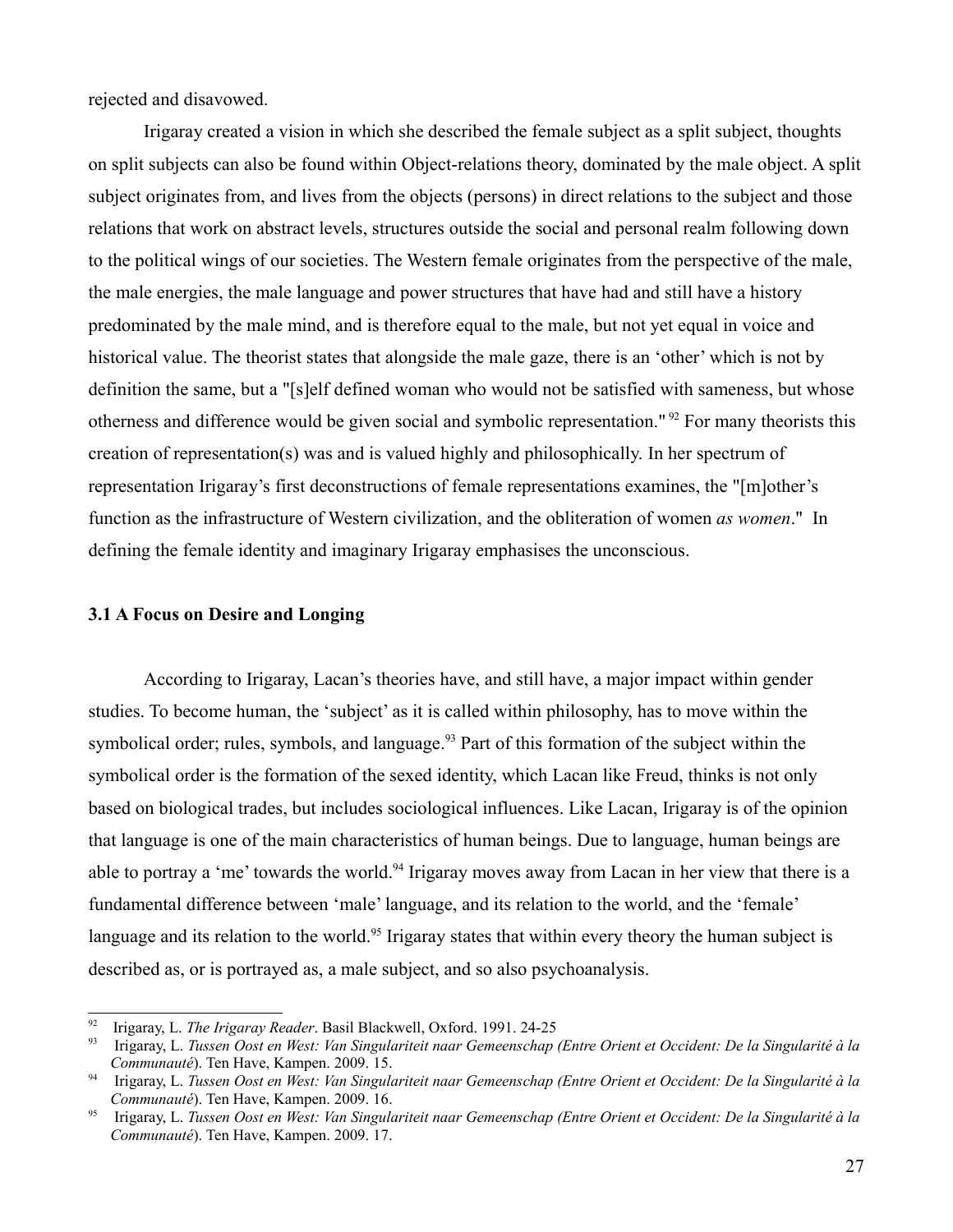In *Entre Orient et Occident: De la Singularité à la Communauté*, Irigaray stresses the power and the force of longing, of our desires. Her view on this power and force of longing, and the knowledge of our desires, is, to Irigaray, a fundamental notion of being 'open' to the world, to be able to feel our life forces.<sup>[96](#page-27-0)</sup> Irigaray's view on desire and longing is highly influenced by Lacan. In *Speculum de l'autre femme*, Irigaray points out the phallocentrism within the Freudian and Lacanian theory, upon which she was thrown out Lacan's school of thought.<sup>[97](#page-27-1)</sup> Within these theories, like in many other theories, as well as the whole of Western philosophy, the 'woman' equals "[n]ature, the dark side, and the radical 'other." <sup>[98](#page-27-2)</sup> Irigaray demonstrates the power of influence within being a woman, how women are affected by power.

#### *Psychoanalysis relates Relations & Desire*

"Psychoanalytic theory and therapy, the scenes where sexuality as such, are a long way from having effected their revolution", wrote Irigaray in her 1993 collection of essays on sexual difference titled *An Ethics of Sexual Difference*. [99](#page-27-3) She states: "We need to reinterpret everything concerning the relations between subject and the world, the subject and the cosmic, the microcosmic and the macrocosmic."[100](#page-27-4) How desires are approached within our contemporary Western society is described by Irigaray as:

Our age, which is often thought to be one in which the problematic of desire has been brought forward, frequently theorizes this desire on the basis of observations of a moment of tension, or a moment in history, whereas desire ought to be thought of as a changing dynamic whose outlines can be described in the past, sometimes in the present, but never definitely predicted. Our age will have failed to realize the full dynamic reserve signified by desire if it is referred back to the economy of the *interval*, if it is situated in the attractions, tensions, and actions occurring between *form* and *matter*, but also *remainder* that subsists after each creation or work, *between* what has already been identified, and so on.<sup>[101](#page-27-5)</sup>

<span id="page-27-0"></span><sup>96</sup> Irigaray, L. *Tussen Oost en West: Van Singulariteit naar Gemeenschap (Entre Orient et Occident: De la Singularité à la Communauté*). Ten Have, Kampen. 2009. 15.

<span id="page-27-1"></span><sup>97</sup> Irigaray, L. *Tussen Oost en West: Van Singulariteit naar Gemeenschap (Entre Orient et Occident: De la Singularité à la Communauté*). Ten Have, Kampen. 2009. 7.

<span id="page-27-2"></span><sup>98</sup> Irigaray, L. *Tussen Oost en West: Van Singulariteit naar Gemeenschap (Entre Orient et Occident: De la Singularité à la Communauté*). Ten Have, Kampen. 2009. 17.

<span id="page-27-3"></span><sup>&</sup>lt;sup>99</sup> Irigaray, L. *An Ethics of Sexual Difference*. The Athlone Press, London. 1993. 6<br><sup>100</sup> Irigaray, L. *An Ethics of Sexual Difference*. The Athlone Press, London. 1993. 6

<span id="page-27-4"></span><sup>&</sup>lt;sup>100</sup> Irigaray, L. *An Ethics of Sexual Difference*. The Athlone Press, London. 1993. 6<br><sup>101</sup> Irigaray, L. *An Ethics of Sexual Difference*. The Athlone Press, London. 1993. 8

<span id="page-27-5"></span><sup>101</sup> Irigaray, L. *An Ethics of Sexual Difference*. The Athlone Press, London. 1993. 8.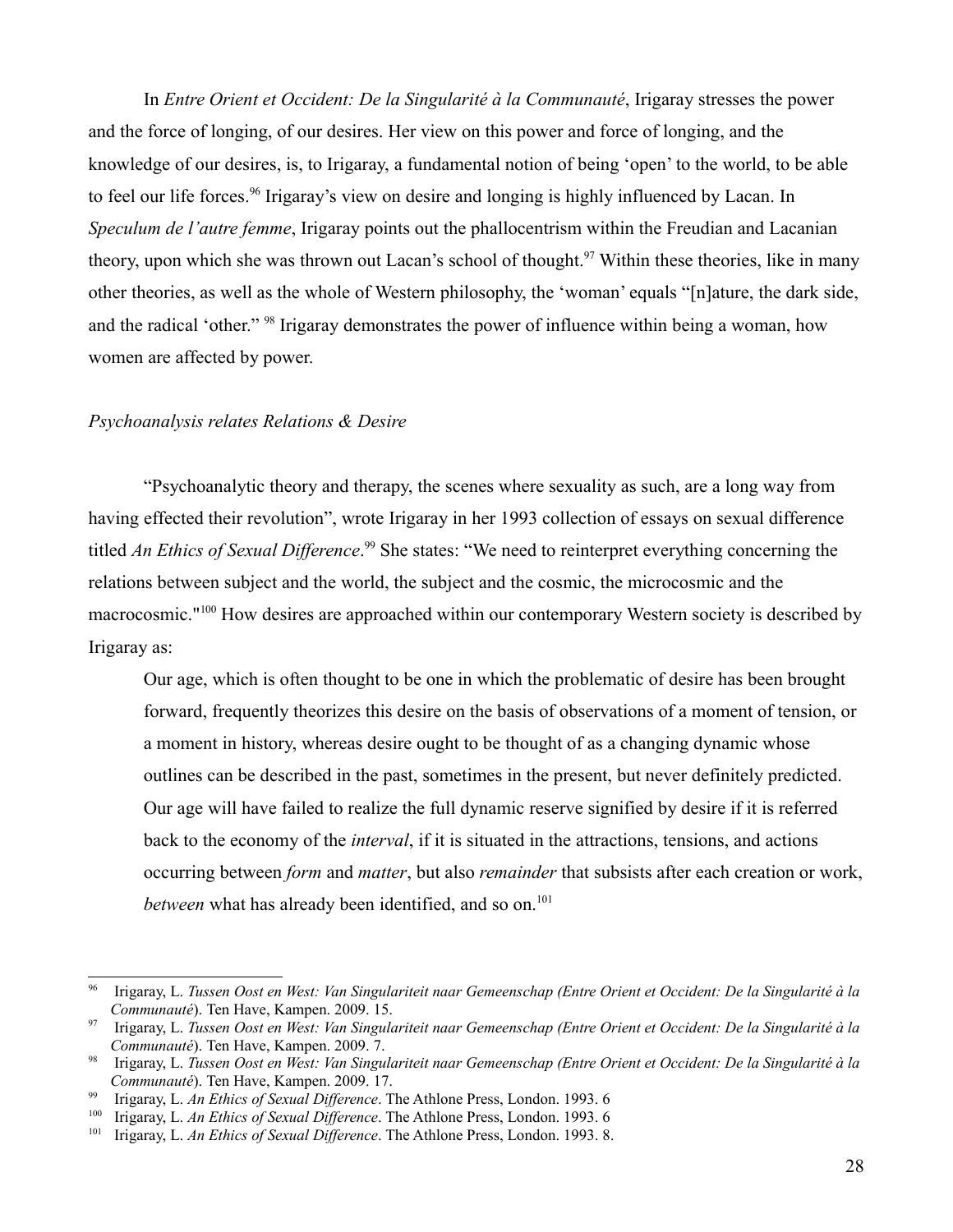According to Irigaray psychoanalysis is a key:

In order to imagine such an economy of desire, one must reinterpret what Freud implies by sublimation and observe that he does not speak of the sublimation of geniality except in reproduction? But if this were a successful form of sublimation, Freud would not be so pessimistic about parental child-rearing practices) or of the sublimation of the *partial drives in relation to the feminine* but rather of their repression (little girls speak earlier and more skilfully than little boys; they have a better relationship to the social; and so on- qualities or aptitude that disappear without leaving any creative achievements that capitalize on their energy, except for the task of becoming a woman: an object of attraction?)<sup>[102](#page-28-0)</sup>

Irigaray's thoughts on the 'male analyst' in relation to Lacan is played out in *To Speak is Never Neutral*, first published in 1985 and translated into English in 2002. Addressing the male psychoanalyst, who only views the world from a man's perspective. To Irigaray no theorist should be made into the *One* that provides *the* discourse that embraces all interpretations (my emphasis). In her chapter "The Poverty of Psychoanalysis" Irigaray addresses the male psychoanalyst, but it is not always clear if this is the only audience she addresses. Irgaray warns the reader to constantly be aware what kind of discourses we create, from which we interpret and what kind of discourses we allow into our symbolic settings.[103](#page-28-1) Still talking about Lacan she writes: "Since all these 'symbolic' or 'imaginary' components, all this weaving of knowledges and identifications, that constitute your Master's word are little known, or unknown, to you, his word can appear before you only as Truth".<sup>[104](#page-28-2)</sup> In the search for knowledge and the creation of different kinds of discourses one has to be aware that introjections (the internalisation of aspects and/or thoughts one admires) always creates a path from which the analyst interprets the story of their patients.

Of course, Lacan desires knowledge. That, no doubt, is what commands your admiration, and even a certain kind of beatitude? He loves knowledge more than the unconscious. Or, he loves the unconscious for the knowledge it brings him. Is that what has left you all a bit stupid, like children of a father who knows too much, or a father 'presumed to know everything'?<sup>[105](#page-28-3)</sup>

<span id="page-28-0"></span><sup>102</sup> Irigaray, L. *An Ethics of Sexual Difference*. The Athlone Press, London. 1993. 8-9.

<span id="page-28-1"></span><sup>103</sup> Irigaray, L. *to speak is never neutral*. Continuum, New York. 2002. 210

<span id="page-28-2"></span><sup>104</sup> Irigaray, L. *to speak is never neutral*. Continuum, New York. 2002. 210

<span id="page-28-3"></span><sup>105</sup> Irigaray, L. *to speak is never neutral*. Continuum, New York. 2002. 211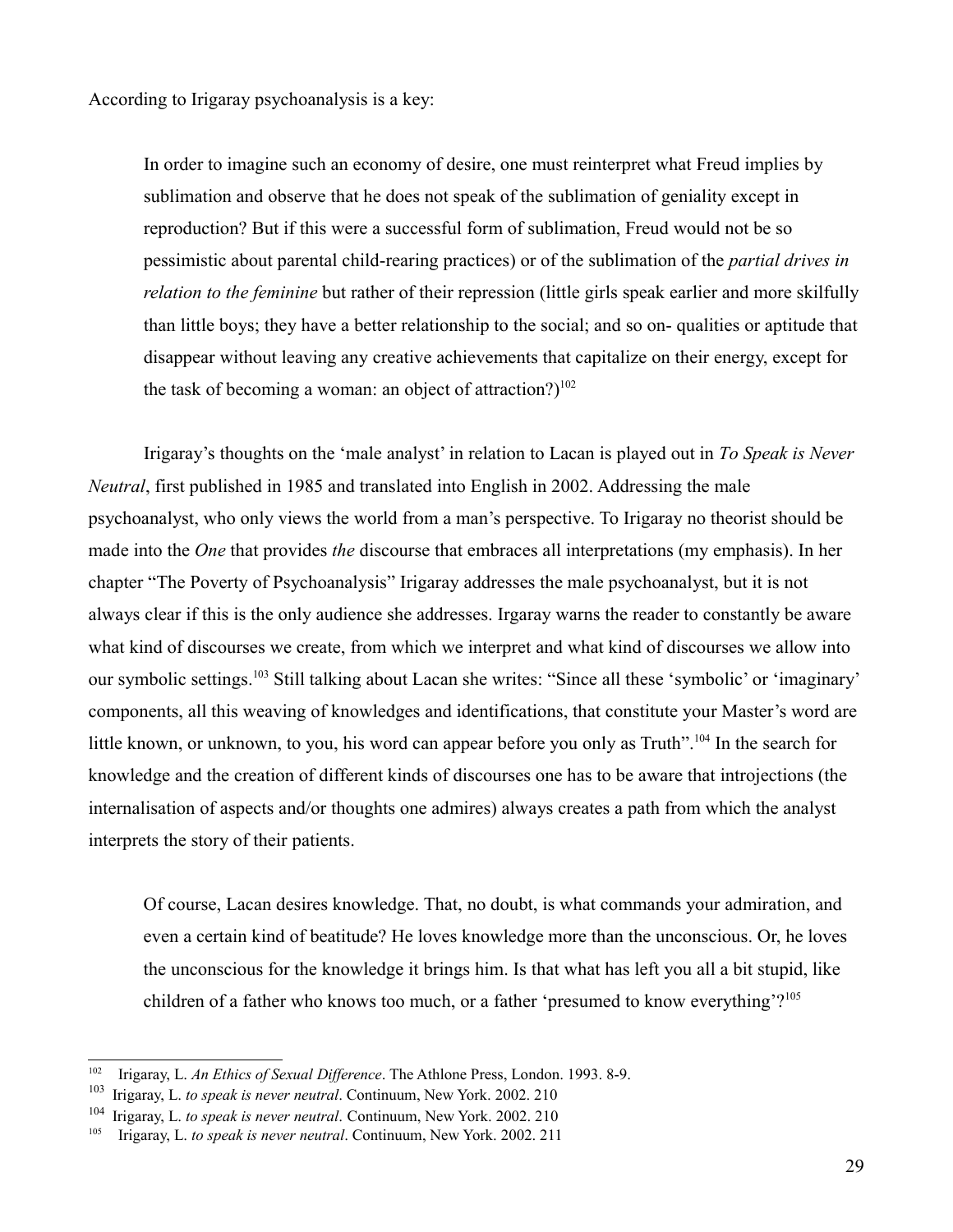Irigaray relates this inclination to worshipping one theorist and working from the standpoint of (mainly) one theorist to her observation that one cannot claim laws within psychoanalysis:

You would rather be the sons of God (Lacan) than deprived of your lack? So then, you have Lacan as God of your unconscious, of your School, of your world, of the world? Final avatar of a – psychoanalytic – incarnation of salvation. Do you not know that when science comes to power, God is dead? And your god is a spectre that haunts you because you cannot discover his nature. Or interpret, according to your science, his provenance, or his cause in relation to desire. Therefore perhaps...? His relation to sex? *Real* sex too.<sup>[106](#page-29-0)</sup>

To Irigaray these male dominated discourses cover up the space women need to unveil their own desires and to 'become'. Desire is to Irigaray not the same for both sexes, by which she distances herself from Lacan and those who practice his codes of beliefs. In *Entre Orient et Occident: De la singularité à la communauté* Irigaray also writes about the power of desire and longing in relation to language. This notion of desire, an openness to the world is one of the groundrules, the manifestation within the psychoanalytic view of the French philosopher and psychoanalyst Jacques Lacan)."<sup>[107](#page-29-1)</sup>. Lacan states that the human is a *parlêtre*; a by language formed creature, which explains why language, psycholinguistics and writing (écriture féminine) were major concepts within gender studies.[108](#page-29-2) Lacan was of a major influence to theorists like Irigaray and Braidotti, an influence we still see within European Women's and Gender Studies.

## **3.2 The Relations between Psychoanalysis, Philosophy and Language**

Irigaray writes: "Because women have no language sexed as female, they are used in elaboration of a so-called neuter language where in fact they are deprived of speech. And this makes it hard for a woman to achieve a *for-itself*, and to construct a place between the *in-itself* and the *foritself."[109](#page-29-3)* Iragaray's answer to this is her following thought: "An ethical imperative would seem to require a practical and theoretical revision of the role historically allotted to woman. Whereas this role

<span id="page-29-0"></span><sup>&</sup>lt;sup>106</sup> Irigaray, L. *to speak is never neutral*. Continuum, New York. 2002. 211.<br><sup>107</sup> Irigaray, L. *Tussen Oost en West: Van Singulariteit naar Gemeenschan (1*)

<span id="page-29-1"></span><sup>107</sup> Irigaray, L. *Tussen Oost en West: Van Singulariteit naar Gemeenschap (Entre Orient et Occident: De la Singularité à la Communauté*). Ten Have, Kampen. 2009. 15

<span id="page-29-2"></span><sup>108</sup> Irigaray, L. *Tussen Oost en West: Van Singulariteit naar Gemeenschap (Entre Orient et Occident: De la Singularité à la Communauté*). Ten Have, Kampen. 2009. 15

<span id="page-29-3"></span><sup>109</sup> Irigaray, L. *An Ethics of Sexual Difference*. The Athlone Press, London. 1993. 107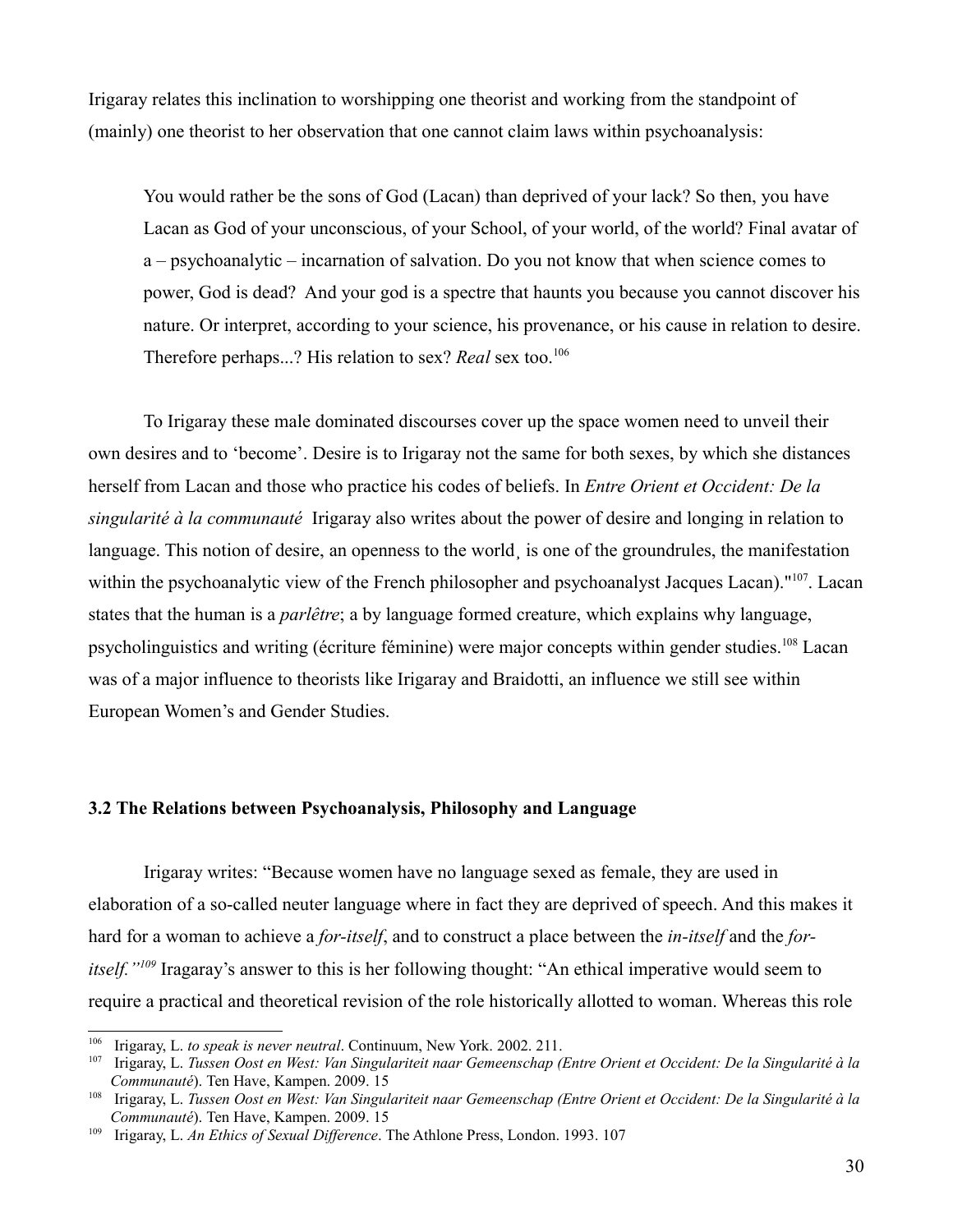was still interpreted by Freud as anatomic destiny, we need to understand that it has been determined by the necessities of a traditional sociocultural organization – one admittedly in the process of evolving today."[110](#page-30-0) This process of evolvement, a process of becoming, is needed according to Irigaray: "Philosophy, thought, and discourse do not evolve swiftly enough to "popular" movements. One of the places in our time where we can locate a people is the "world of women." Nonetheless, if there is to be neither repression of this "people" nor ethical error on its part, an access to sexual difference becomes essential, and society must abandon the murderous hierarchy as well as the division of labor which bars woman from accomplishing the task reserved for her by Hegel: the task of going from the deepest depths to the highest heavens."[111](#page-30-1) Within this thought one finds the source for Irigaray's focus on desire, language and sexual difference.

In *To Speak is Never Neutral* Irigaray asks the question: "In changing, metamorphosing, and anamorphosing, does the subject not wonder about the resistance, or the insistence, of its own existence?"[112](#page-30-2) This form of becoming within the scientific accounts has, according to Irigaray, always been directed by the male gaze: "Up until now the form-giving subject has always been male. And this structure has unbeknownst to itself, clearly given form to culture, and to the history of ideas. They are not neuter."[113](#page-30-3) This is for Irigaray enough reason to question why, when science is telling us that the brain of men and women are different, we are supposed to speak the same language. Irigaray has worked through different perspectives on the relation between language and the construction of the subject. Within her explanations Irigaray takes human development into her account, as well as her psychoanalytical knowledge, and says: "It seems to me that the differentiation between mother's self and the other of the child, and vice versa, is in place well before it's given meaning in and by language, and the forms it takes don't necessarily accord with those our cultural imagination relays..."<sup>[114](#page-30-4)</sup> Interesting is Irigaray's link between language and psychoanalysis:

Discourse hardens up and closes off. In the subject itself. It loses its fluidity of communication, stiffens into pathological forms – pathogens that require the invention of strategies of observation, and of therapies for and through language. Psychoanalysis is perhaps the most astonishing of these: the most stratified experimental theatre for the enunciation and for the pragmatics of language, revealing their impasses, their illnesses, their economic crises, their

<span id="page-30-0"></span><sup>&</sup>lt;sup>110</sup> Irigaray, L. *An Ethics of Sexual Difference*. The Athlone Press, London. 1993. 117-118.<br><sup>111</sup> Irigaray, L. *An Ethics of Saxual Difference*. The Athlone Press, London. 1993. 118

<span id="page-30-1"></span><sup>&</sup>lt;sup>111</sup> Irigaray, L. *An Ethics of Sexual Difference*. The Athlone Press, London. 1993. 118.<br><sup>112</sup> Irigaray L. *to speak is never neutral* Continuum New York 2002. 3

<span id="page-30-2"></span><sup>112</sup> Irigaray, L. *to speak is never neutral*. Continuum, New York. 2002. 3

<span id="page-30-3"></span><sup>113</sup> Irigaray, L. *to speak is never neutral*. Continuum, New York. 2002. 3

<span id="page-30-4"></span><sup>114</sup> Irigaray, L. *Je, tu, nous: Towards a Culture of Difference*. Routledge, New York. 1993. 42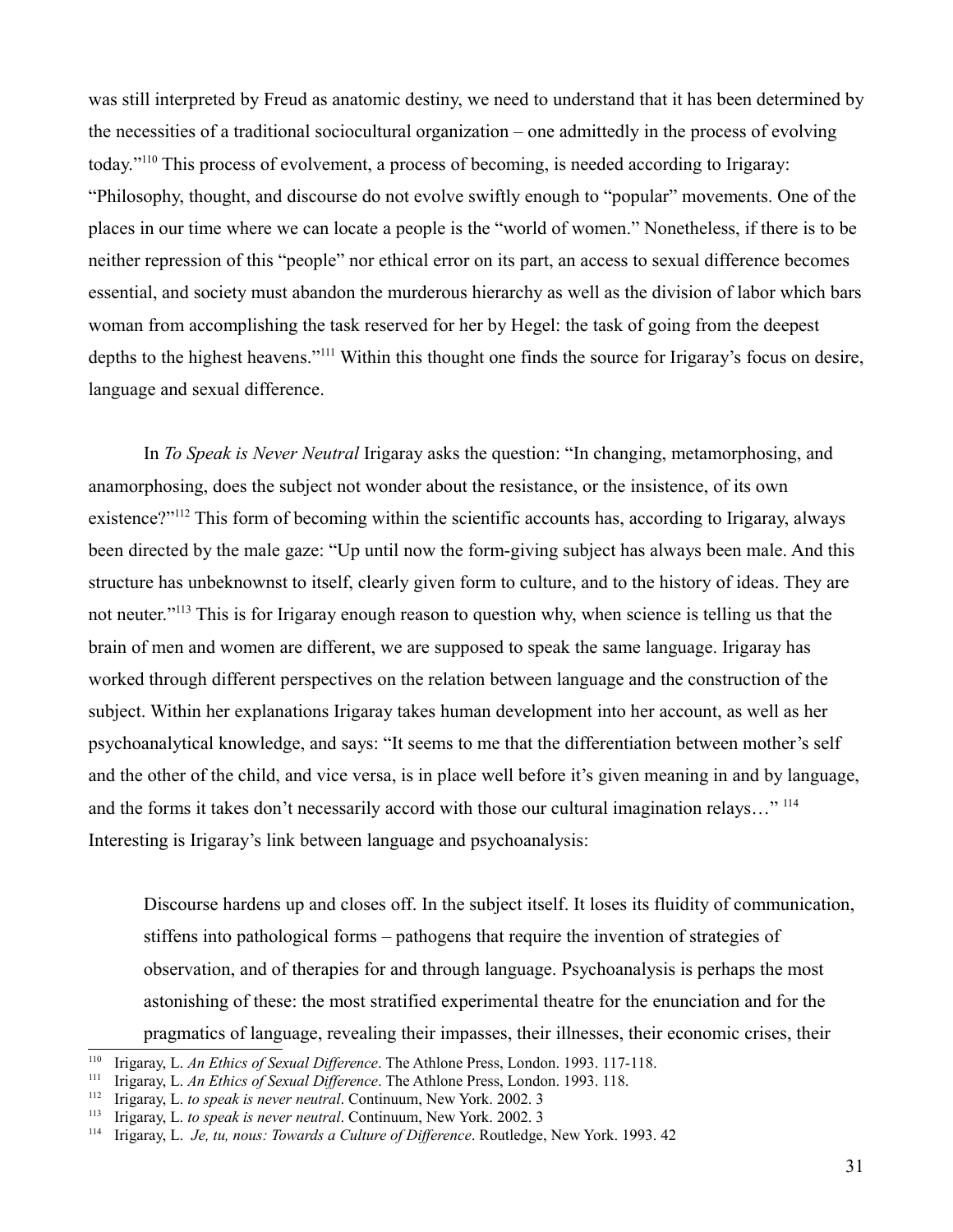auto-logical circles etc. This setting for the interpretation of language is not widely recognized as such. It is, nevertheless, unique as a scientific possibility. However, it depends on the aptitude of the subject for self-criticism and self-analysis *vis-à-vis* its most subtle and resistant  $determinations<sup>115</sup>$  $determinations<sup>115</sup>$  $determinations<sup>115</sup>$ 

Even clearer is Irigaray when she writes: "The tool is the speaking subject and his or her relation to the word".<sup>[116](#page-31-1)</sup> Language contains more than just words to Irigaray, language also forms structures of stories. To Irigaray the entering and/or forming of meaning of stories while analysing, reading, producing, listening and or feeling anything that gives meaning, is a philosophical process. Irigaray uses the unconscious to unravel these processes and which makes her work, to me, so interesting. Irigaray formulates it as such: "We are dealing with two lost phenomena: the interpretation of a story that is being read after the fact; and a period of transition where new meaning has not yet been discovered".<sup>[117](#page-31-2)</sup>

In *This Sex Which is Not One*, she writes about the "powerlessness of logic" and language: "But what division is being perpetuated here between a language that is always subject tot the postulates of ideality and an empirics that has forfeited all symbolization? And how can we fail to recognize that with respect to this caesura, to the schism that underwrites the purity of logic, language remains necessarily meta- "something"? Not simply in its articulation, in its utterance, here and now, by a subject, but because, owing to his own structure and unbeknownst to him, that "subject"is already repeating normative "judgments" on a nature that is resistant to such a transcription. "<sup>[118](#page-31-3)</sup> We have to look at how we perceive language because language "[f]ails to recognize the "subject" of the unconscious and precludes inquiry into the subjection, still in force, of that subject to a symbolization that grants *precedence to solids*."<sup>[119](#page-31-4)</sup>According to Irigaray theorization neglects the 'fluidity' of our bodies, our human being: "A woman speaks a different language, psychoanalysis is, to Irigaray, a way which perpetuates dynamics within historical positioning of women."<sup>[120](#page-31-5)</sup> Irigaray mentions that the female has yet to create a language, "[h]er word, her style'. Irigaray's main question is the '[q]uestioning of language of science, and an investigation into the sexualisation of language, and the relation between the two".[121](#page-31-6) Language is to Irigaray a deconstructive tool for analysis.

<span id="page-31-0"></span><sup>115</sup> Irigaray, L. *to speak is never neutral*. Continuum, New York. 2002. 5

<span id="page-31-1"></span><sup>116</sup> Irigaray, L. *to speak is never neutral*. Continuum, New York. 2002.5

<span id="page-31-2"></span><sup>&</sup>lt;sup>117</sup> Irigaray, L. *to speak is never neutral*. Continuum, New York. 2002.6<br><sup>118</sup> Irigaray, L. This Sex Which is not One, Ithaca, New York. 1990, 107

<span id="page-31-3"></span><sup>&</sup>lt;sup>118</sup> Irigaray, L. This Sex Which is not One. Ithaca, New York. 1990. 107.<br><sup>119</sup> Irigaray, L. This Sex Which is not One. Ithaca, New York. 1990. 110

<span id="page-31-4"></span><sup>&</sup>lt;sup>119</sup> Irigaray, L. This Sex Which is not One. Ithaca, New York. 1990. 110.<br><sup>120</sup> Irigaray, L. This Sex Which is not One. Ithaca, New York. 1990. 114

<span id="page-31-5"></span><sup>&</sup>lt;sup>120</sup> Irigaray, L. This Sex Which is not One. Ithaca, New York. 1990. 114.<br><sup>121</sup> Irigaray J. *to speak is never neutral* Continuum New York. 2002.5

<span id="page-31-6"></span><sup>121</sup> Irigaray, L. *to speak is never neutral*. Continuum, New York. 2002.5.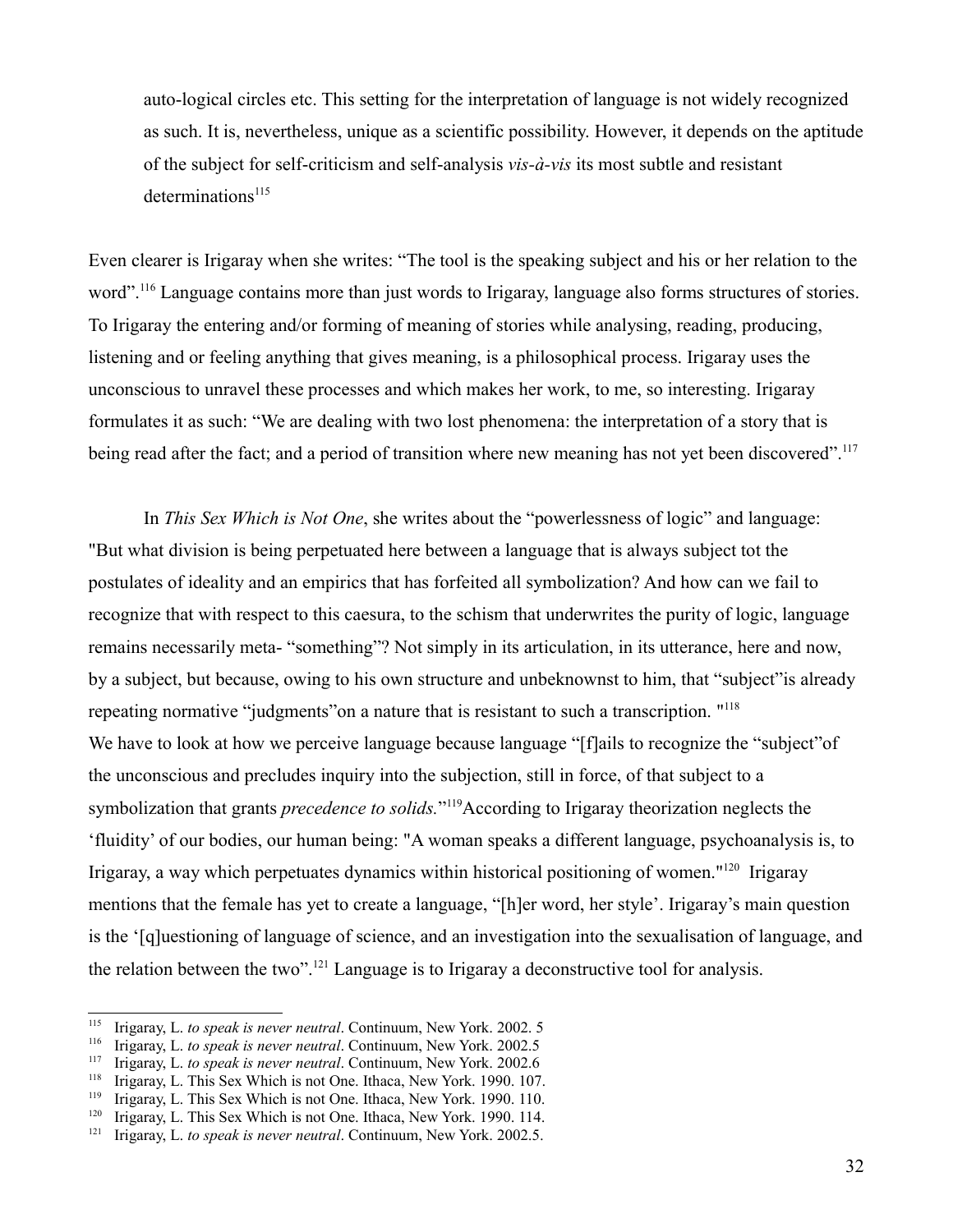## *The Language of Discourses*

To Irigaray the subject is always determined by discourses, more than by others. In this, she steps away from the object-relations theory that is so dominant within feminist psychoanalysis. Irigaray places the construction of identity even before we create relations with others. The discourses that we find within our lives and the (literal and symbolic) languages that we speak are never neutral but always created and, still, often owned by the male perspective. What is left for women, writes Irigaray is: "And so all that is retained from the truth of men is what splits them their lot, puts them in their place? The effects of women of ambivalence, without the safety catch of a negation that founds truth? The effects on women of the underside of 'male' discourse? In order for them to be one(s), women must take care of the split".[122](#page-32-0) The danger, even within psychoanalysis; with its creation of scientific laws, with the gaze and predominance of the male discourse, is that it makes women the "[b]earer of what you call the 'splitting of the subject', are you not reducing her to the effects of man's relation with the unconscious? Because, if man is not divided in his knowledge, he has no unconscious".<sup>[123](#page-32-1)</sup> The key notion for Irigaray is her realisation that the female still behaves like the 'other', the one, the unique and the dominant voice within scientific fields and so also in reflective fields of life and our way of relating.[124](#page-32-2) To create a new way of relating, Irigaray proposes the female voice, the female language.

Irigaray states that we need an "[e]thics for those who would build and inhabit their own territory, their own world, and who respects the other's, particularly the other sex".<sup>[125](#page-32-3)</sup> Psychoanalysis is needed because: 'The unconscious was discovered, and should be understood, spoken about, and interpreted within a tradition. It exists within, through, and for a culture".<sup>[126](#page-32-4)</sup> With this Irigaray, again, stresses the need and the value of the uncharted territory, favouring a science that opens up instead of closing down by emphasising boundaries and 'neutralising' the 'voice' of psychoanalysis. For Irigaray psychoanalysis can never bring forward any idea of a universal law. Her claim with which she breaks through these assumptions of law building science, is that psychoanalysis is based on invidual desires which can never be related to any set of assumptions or arguments which lead to rhetorical finality and universal laws.<sup>[127](#page-32-5)</sup> Here we can read Irigaray's relation to desire.

<span id="page-32-0"></span><sup>122</sup> Irigaray, L. *to speak is never neutral*. Continuum, New York. 2002.213

<span id="page-32-1"></span><sup>&</sup>lt;sup>123</sup> Irigaray, L. *to speak is never neutral*. Continuum, New York. 2002.213

<span id="page-32-2"></span><sup>&</sup>lt;sup>124</sup> Irigaray, L. *to speak is never neutral*. Continuum, New York. 2002. 4.<br><sup>125</sup> Irigaray, L. *to speak is never neutral*. Continuum, New York. 2002. 7.

<span id="page-32-3"></span><sup>&</sup>lt;sup>125</sup> Irigaray, L. *to speak is never neutral*. Continuum, New York. 2002. 7.<br><sup>126</sup> Irigaray, L. *to speak is never neutral*. Continuum, New York. 2002. 20

<span id="page-32-4"></span><sup>&</sup>lt;sup>126</sup> Irigaray, L. *to speak is never neutral*. Continuum, New York. 2002. 206<br><sup>127</sup> Irigaray J. *to speak is never neutral*. Continuum, New York. 2002. 209

<span id="page-32-5"></span><sup>127</sup> Irigaray, L. *to speak is never neutral*. Continuum, New York. 2002. 209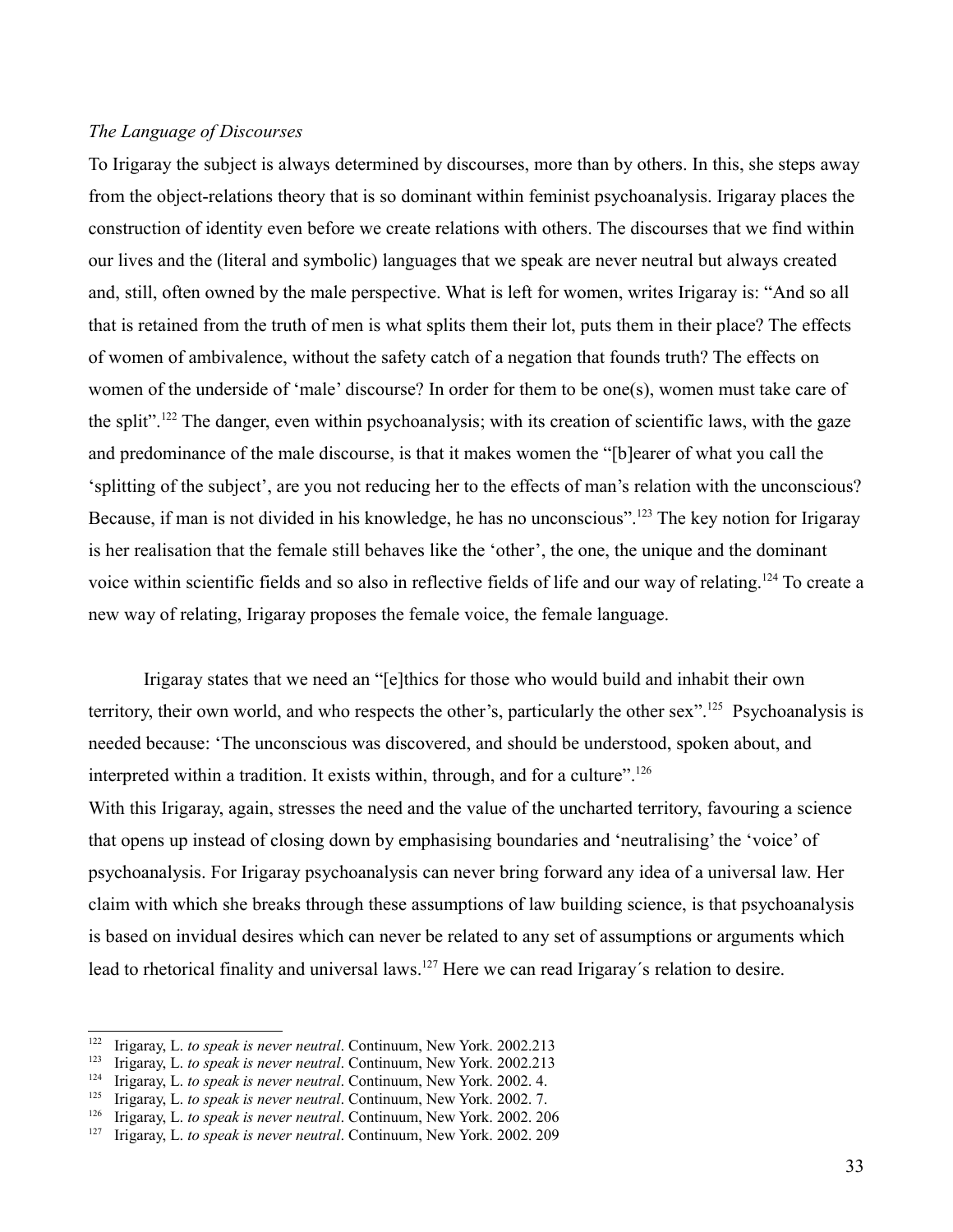#### **3.3 Irigaray's 'Way of Becoming' & Braidotti's 'Working Through'**

Irigaray's thoughts on movement and becoming is answered by her theories and her stress on the concept of love. "But, contrary to the usual methods of dialectic, one should not have to give up love in order to become wise or learned. It is love that leads to knowledge, whether in art or more metaphysical learning. It is love that both leads the way and is the path. A mediator par excellence".<sup>[128](#page-33-0)</sup> The theorist describes becoming as movement, and vice versa. "Everything is always in movement, in a state of becoming. And the mediator of all this is, among other things, or exemplarily, *love*. Never fulfilled, always becoming".<sup>[129](#page-33-1)</sup> Irigaray writes: Living beings, insofar as they are alive, are becoming. They produce form. No becoming is morphologically undifferentiated, even if its source is chaotic. And the problem of sexual difference weighs in heavily, no doubt, on the side of the primary matter of nature, but also on the side of language. Do we still have something to say? Do we still have meaning to produce?"<sup>[130](#page-33-2)</sup>

How one should look at Braidotti's psychoanalytic notion of 'working through' layers of complexities reminds me of Irigaray's call for a new strategy, a new tactic and practice to gain vision, self-knowledge, self-possession in one's decenterdness. The stages of 'working through' complexities by de-centering could be seen as a way of 'becoming', a way in which 'becoming' does not necessarily have to configure into sameness. This working through is to Braidotti a philosophical test, an analytical stance of becoming aware which power relations center the self. Irigaray points out that psychoanalysis is a "[p]ossible enclave of philosophical debate". Irigaray, like Braidotti, thinks that imaginary, as well as rationality, are important to refigurations of subjectivity. Where Braidotti is not really clear in defining imaginary, Irigaray defines the imaginary as unconscious phantasy (reference). Braidotti as well as Irigaray are much appreciated by fellow theorists. In an interview with Judith Butler and Drucilla Cornell, both feminist professors, Cornell refers to Irigaray: "I saw here an analysis not of solidarity as a fact, but of solidarity as a longed-for ethical relationship which would demand that we would have to rethink the very basis of our psychoanalytic concepts, particularly the other-daughter relationship and intergenerational friendship."[131](#page-33-3) Both theorists seem to live by their writings, by underlining intergenerational friendship and mentorship between feminists and by their constant philosophical reappraisal of the female subject and her desires.

<span id="page-33-0"></span><sup>128</sup> Irigaray, L. *An Ethics of Sexual Difference*. The Athlone Press, London. 1993. 21.

<span id="page-33-1"></span><sup>&</sup>lt;sup>129</sup> Irigaray, L. *An Ethics of Sexual Difference*. The Athlone Press, London. 1993. 21.

<span id="page-33-2"></span><sup>130</sup> Irigaray, L. *to speak is never neutral*. Continuum, New York. 2002. 3-4.

<span id="page-33-3"></span><sup>131</sup> Cheah, Pheng, Elizabeth Grosz, Judith Butler and Drucilla Cornell. ["The Future of Sexual Difference: An Interview](http://content9.wuala.com/contents/nappan/Documents/Butler,%20Judith;%20Drucilla%20Cornell%20(1998)%20-%20The%20Future%20of%20Sexual%20Difference..%20An%20Interview%20with%20Judith%20Butler%20and%20Drucilla%20Cornell.pdf?dl=1) [with Judith Butler and Drucilla Cornell."](http://content9.wuala.com/contents/nappan/Documents/Butler,%20Judith;%20Drucilla%20Cornell%20(1998)%20-%20The%20Future%20of%20Sexual%20Difference..%20An%20Interview%20with%20Judith%20Butler%20and%20Drucilla%20Cornell.pdf?dl=1) in: *Diacritics.* Irigaray and the Political Future of Sexual Difference, Vol. 28, No. 1, pp. 19-42, Spring 1998.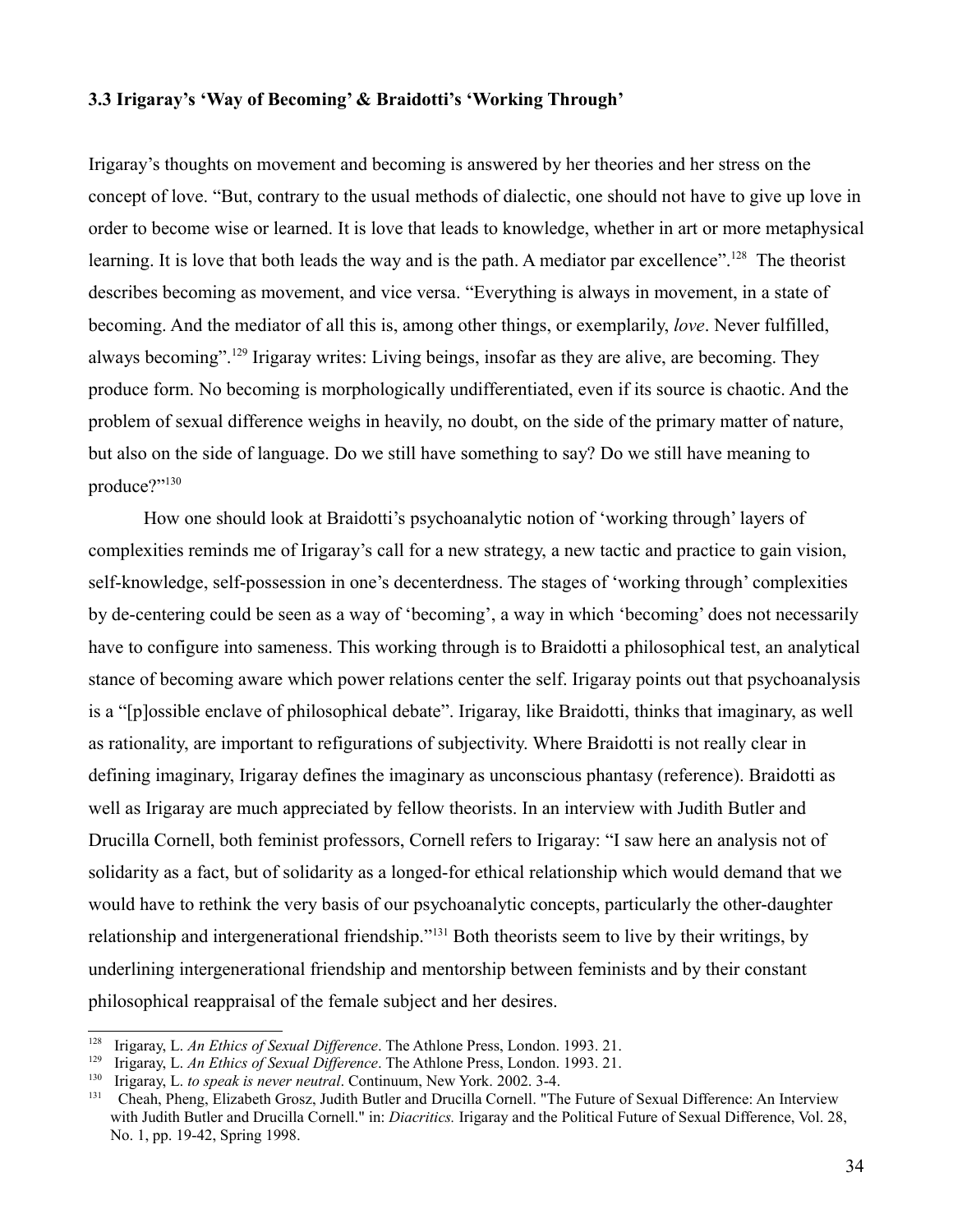## **Conclusion**

The refigurations of the self, of the 'woman', the female body and female subjectivity are to Braidotti as well as to Irigaray's important statements within their theories. Their theoretical work addresses female identity, in which they constantly readdress the concept of identity in relation to the social and symbolic order, as well as the power relations within every layer of our lives. Their theoretical views is based by affirmative modes of being, or becoming, ´Woman´. For Women's Studies these theories based on deconstructive methods, by constantly analysing different levels of scientific and non-scientific theories and practices concerning the representations of the female subject, feel like a guidebook, enhancing our rational abilities. Even with the continuous new trends and differences within feminism, the death of feminist postmodernism and the rise of new waves of feminism in which new Master theories are more related to technological and (neuro) biological elements within research, or the so called 'science studies'<sup>[132](#page-34-0)</sup>, we learn to research methodologies in historical perspective, by which we make sure all kinds of academic and non-academic interpretations are constantly related to the awareness that theory is directly related to movements (or non-movements) within and outside politics. We see new feminist branches rise, appreciating perhaps older branches of theory for even the newer branches are always related to existing approaches of theory. Not all eyes can remain a panoramic vision on the multiplicity of knowledges, and not all eyes are linked to and with new voices of feminist thought. This awareness trains us to constant (re)location(s) of thought with an inclusive approach to every layer, from the unconscious to the conscious and from the personal to the political.

The latter 'seem' to be the interesting points of our times and at the same time can mean a downfall for other sciences, such as women´s studies. It is a mystery to me why psychoanalysis is slowly disappearing within our fields of feminist thinking. A mystery, as well as an anti-climax, especially in the ages in which we learned about the 'located subject' for, psychoanalysis does exactly that: locate the subject; what situations have influenced the unconscious structures within us, and how can we look upon power structures?<sup>[133](#page-34-1)</sup> At the core of the feminist view we always ask ourselves: what does this mean for women among us, our mothers, our sisters, our neighbours and friends held close or far? From this view I have looked at this place within the spiral that psychoanalysis is now in, and I am

<span id="page-34-0"></span><sup>&</sup>lt;sup>132</sup> Van der Tuin, I. "Grenzenwerk" in: Lover: Krachtvoer voor Vrouwen m/v. Jaargang 37, Maart 2010. 48-49.

<span id="page-34-1"></span><sup>&</sup>lt;sup>133</sup> Haraway's theory of situated knowledges concentrated on the locality of the subject. See also page 20: van der Tuin, I. ''Jumping Generations'' in: Australian Feminist Studies,24:59,17 — 31, 2009.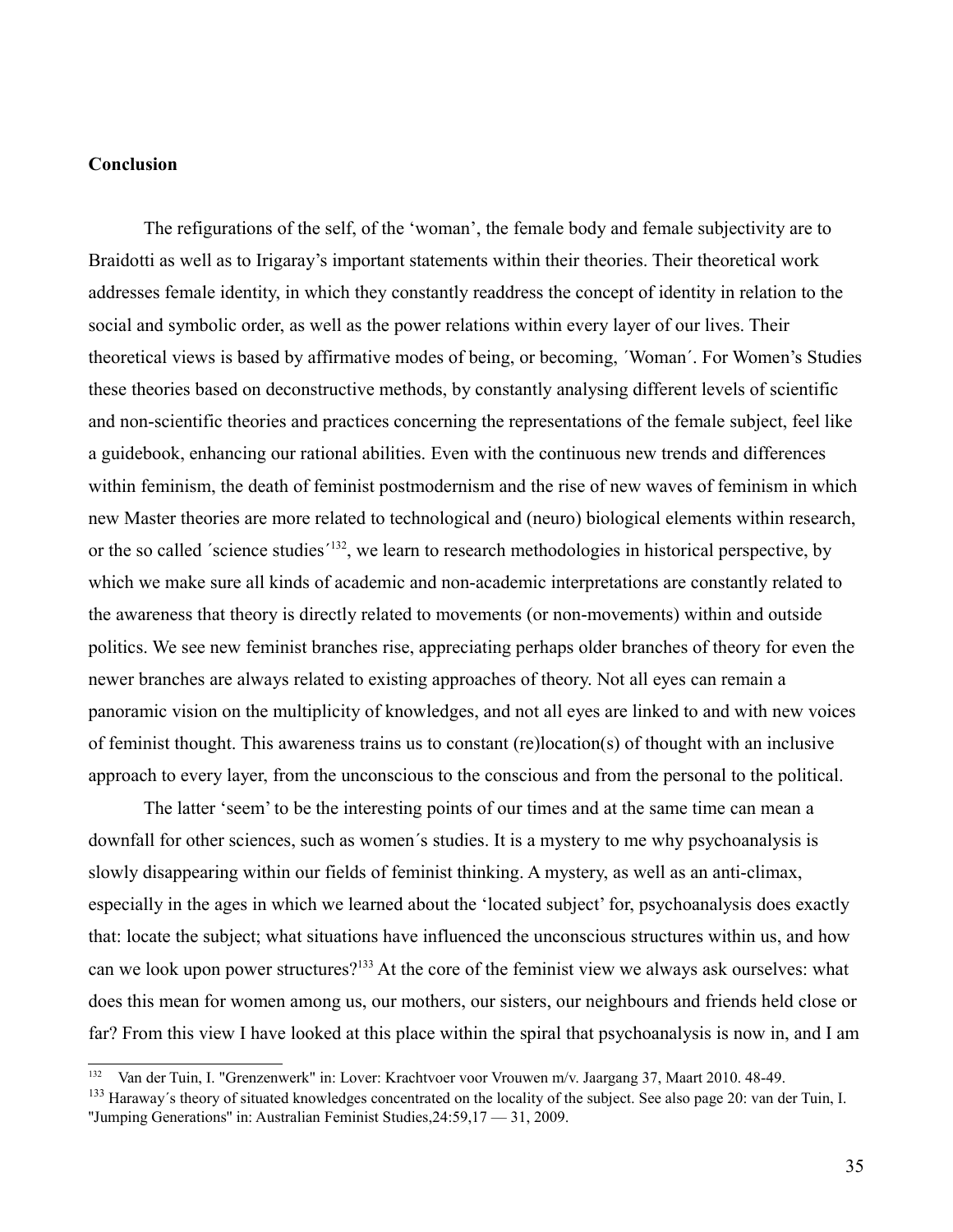sad to see that psychoanalysis and psychoanalytic therapy is slowly more and more disappearing. It is disappearing…within theory, within every day life, in levels of appreciation. As a student, and as a human being born as female, interested in language, philosophy and psychoanalysis, theorist Luce Irigaray has, and still is, of great inspiration to me. For students within my field of studies the challenge within our studies is to analyse and compare approaches, extract essential ideas and to find a wave through all the new and old methodologies within feminist theory. Our methodological and analytical awareness means that there is a fertile ground for those who want to share what their young feminist eyes see, a constant calling for new approaches should be valued. A new generation has learned, and will continue to be able to learn, hopefully we will use our intergenerational powers and focus.

Having been educated, by myself, but also through the literature which was 'given' to us students at the department of Women's Studies in Utrecht, in feminist theory, I hold the view that the personal is the political, every rung on our social ladders has a relationship between the personal and the political, within Comparative Women's Studies you are educated to look closely at each of these rungs within every layer of our society. From this point I wish the write down my personal feeling for psychoanalytic theory as a student, as a woman going through history studying power relations within social structures, authority relations, family relations, friendship relations, love relationships and, most importantly, with my relations towards myself. Psychoanalysis as a theory with my feminist view has given me a method to deconstruct and (re)construct, to enhance my knowledge of patterns within the things that I experience in daily life, as well as in my academic and creative thinking.

This thesis has brought me to many realisations, even though, or perhaps very much 'due to' the very fact that the finalisation of this writing consumed, to my feeling, a long period of time, which is the notion that my personal sense of self is always a combination of truly felt desires. The relationship between thought and feeling, the mind and the body, which is also a relationship often discussed by feminist theorist who believe in object relations theory. In its essence the theories I have discussed were a way of 'becoming', of learning and relating theories, a way I would wish upon every young human being, be it woman or man.

I agree with Braidotti´s view on the feminist position, as positioned in *Nomadic Subjects*.To Braidotti feminist theory is not only a position of critical new theory, but also a positive affirmation of women's desire to engage with and enact forms of (female) subjectivity.<sup>[134](#page-35-0)</sup> Her acts of affirmations and theories on desire, seem to be two important sets of power in the 'working through´ Braidotti advocates. To remain access to these acts of power Braidotti favours psychoanalytic theory.

<span id="page-35-0"></span><sup>134</sup> Braidotti, R. *Nomadic Subjects: Embodiment and Sexual Difference in Contemporary Feminist Theory.* Columbia University Press, New York. 1994. 158.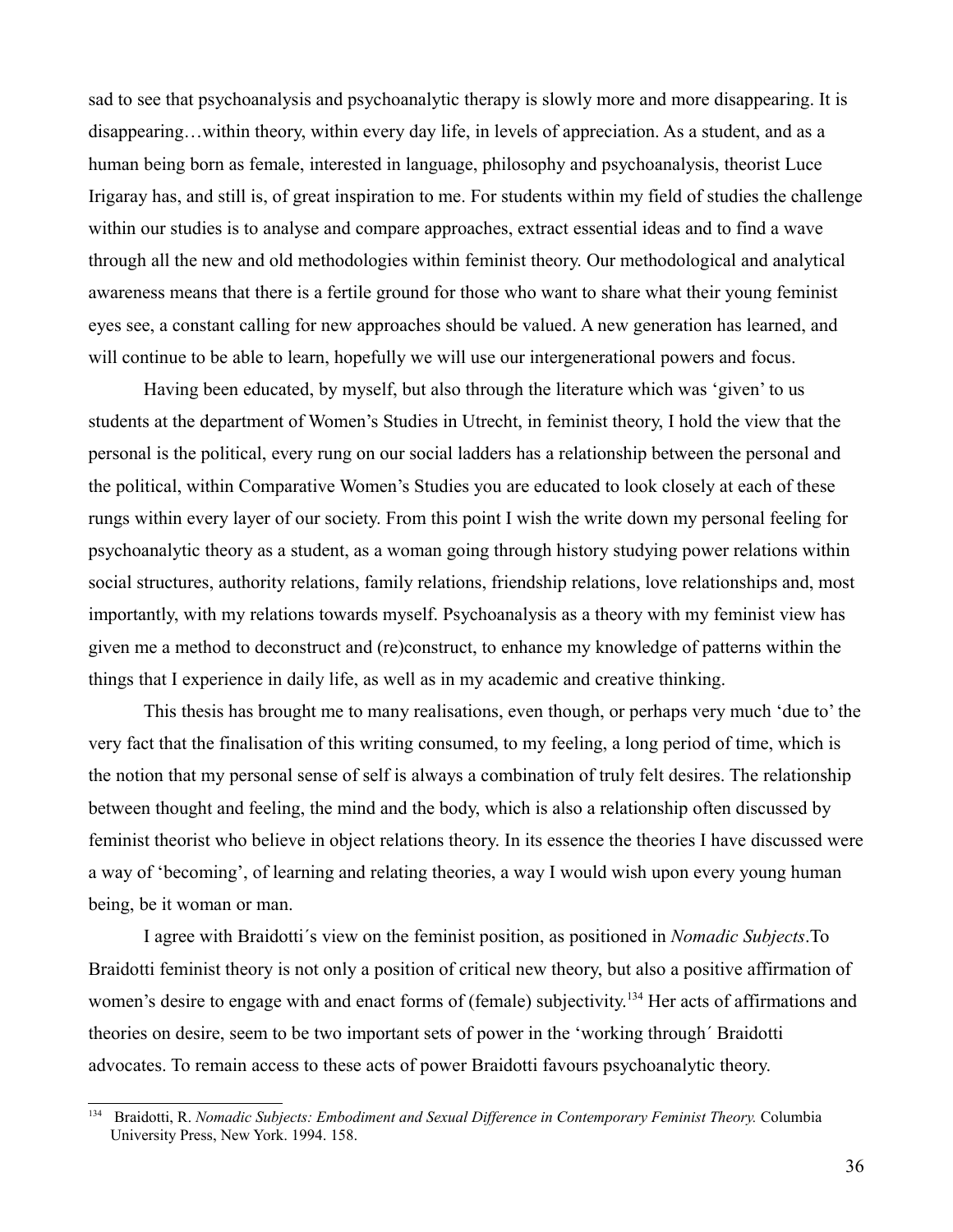"Psychoanalysis is the discourse of this crisis par excellence: it has come gradually to be accepted as a radically new reading of the structures of human subjectivity"<sup>[135](#page-36-0)</sup>. In Nomadic Subjects she writes the words in which she phrases the utter importance of psychoanalysis. "A major role is played, within the landscape of modernity, by the discourse of psychoanalysis. Far from being a mere therapy, psychoanalysis has developed into a philosophy of desire and a theory of the body as libidinal surface, a site of multiple coding, of inscription—a living text. "

In both Braidotti's and Irigaray's theories, sexual dualism is not something that has to be overcome, Braidotti's philosophical approach echoes a constant calling for new female (feminist) refigurations within asymmetry. In her nomadic project she portrays the epistemological advantages and political relevance of such an approach of sexual difference. To Braidotti new figurations can carry the possibility of inter-connections, and perhaps levels of transcendence.

I think we should take Irigaray's analysis of Lacan serious, as well as her reference to the major impact of Lacan within gender studies, whereby we may always re-direct these foci and to not forget that Lacan is not the only Grand Master theory. By which I further want to indicate that also –because-Grand Master theories come alive within feminist theory, there should always be a field in which the 'other' perspective is allowed. Through this writing I have the hope I am, so to say, putting my value into the corner of what may be on a furge of 'vanishing', namely the psychoanalytic perspective. A further analysis of the development within Women's Studies/Gender Studies, and Western Scholarship as a whole, to go through 'waves' of criticism by the use of generalized or universalized theory, instead of focusing on the individual, or the group. 'Keeping' theories like the psychoanalytic theory, allows us, within our Western Feminist knowledge, to include the theories that are also valuable within the deconstructive field of what being or 'becoming' a 'woman' may mean, analysed through multiple methodologies and sub-methodologies, including development within these methodologies. As a selfacclaimed third wave feminist I would opt for a continuation and further development of existing methodologies and to be aware of the relations within academic developments of these methodologies as well as the effects and affects of political decisions in contemporary societies. My today's concern regarding the impact of the political 'value' of psychoanalytic therapy, and so also theory show a dependency between the 'day to day' field of the practice of our methodologies, in this case psychoanalytic therapy, with its subfield of feminist orientated therapy, and the academic development of theory. The development of theory being depends on contemporary political questions/issues, the direct financial relation between the government and the universities, bring forward the fragilities

<span id="page-36-0"></span><sup>135</sup> Braidotti, R. *Patterns of Dissonance: A Study of Women in Contemporary Philosophy*. Polity Press, Cambridge. 1991. 17.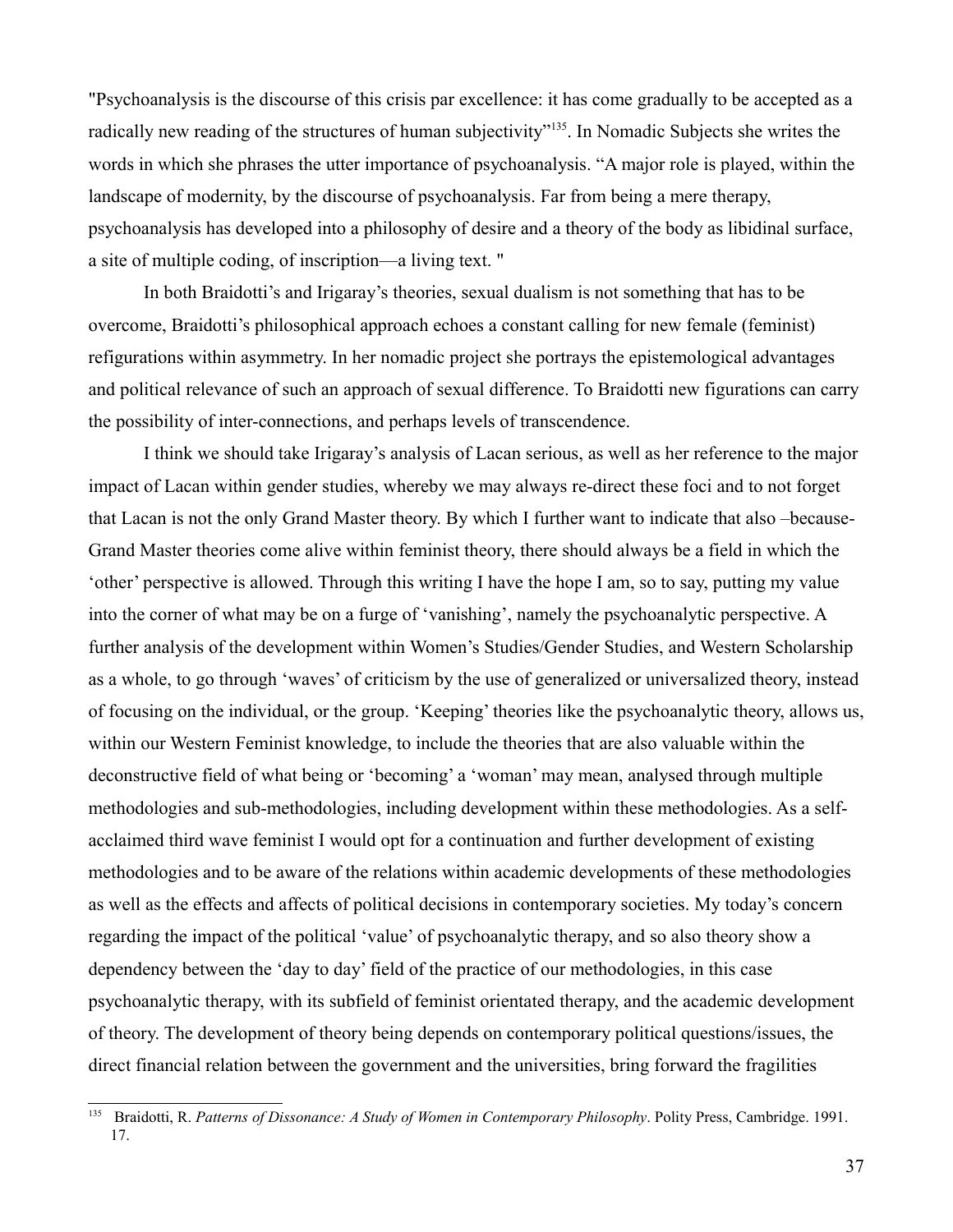within these relationships. When psychoanalytic therapy becomes restricted in its access, this restriction will affect groups of people and also groups of women. Existing feminist approaches within psychoanalytic theory and therapy are therefore in danger, the pain is already felt within the daily practice of Dutch psychoanalysts due to recent political decisions. As an intern, writing about the history of the only feminist psychoanalytic center for women in The Netherlands: The Henny Verhagen Centrum, located in Haarlem from 1992- 2008 and later incorporated within the Zorggroep GGZ De Geestgronden, also in Haarlem.<sup>[136](#page-37-0)</sup> I have become aware of the fact that many feminist therapists are afraid their type of therapies will loose funding, and in even worse case scenario; will lose their function.

With my academic view I wish to say that I would consider it a great loss if psychoanalytic theory lost its place within feminist studies. Psychoanalysis could offer a contribution within any feminist wave. It is an analytical method to deconstruct relations, which creates 'situated' areas of being. It is also a method which has not even been fully researched. I bear big concerns for the power and the relationship between current health care market and (feminist orientated) psychoanalytical therapy, which is also of great concern to all believers and practitioners of this method. Through the second wave, the formation of all sorts of political agenda's, among which health care agenda's, by feminist political groups here in The Netherlands, we saw a rise in the use and practice of feminist theory within social and psychological therapies. Special therapy groups were formed, knowledge about gender specific (psychological) problems has increased enormously. The focus on this development needed the eyes and motivation of political movements. The nineties and the years of first decade in 2000 has seen a decline of feminist attention within politics. To my opinion this has a direct, but certainly not 'only', relation to the loss of the feminist perspective within the practices we encounter in our daily life; one can see how the appreciation for psychoanalysis is dying by reading our news. Lastly, I desire to remark my final argument for the value of psychoanalysis within the discourses of feminist theory, which coincides with my belief that all knowledge leads to diversity in thought, giving right to any birth or rebirth of theory, but mainly psychoanalysis.

<span id="page-37-0"></span><sup>&</sup>lt;sup>136</sup> More info about the history of this center can be found in: Mens-Verhulst, van J., Waaldijk, B. eds. *Vrouwenhulpverlening 1975-2000*. Bohn Stafleu van Loghem, Houten. 2008. 158-161.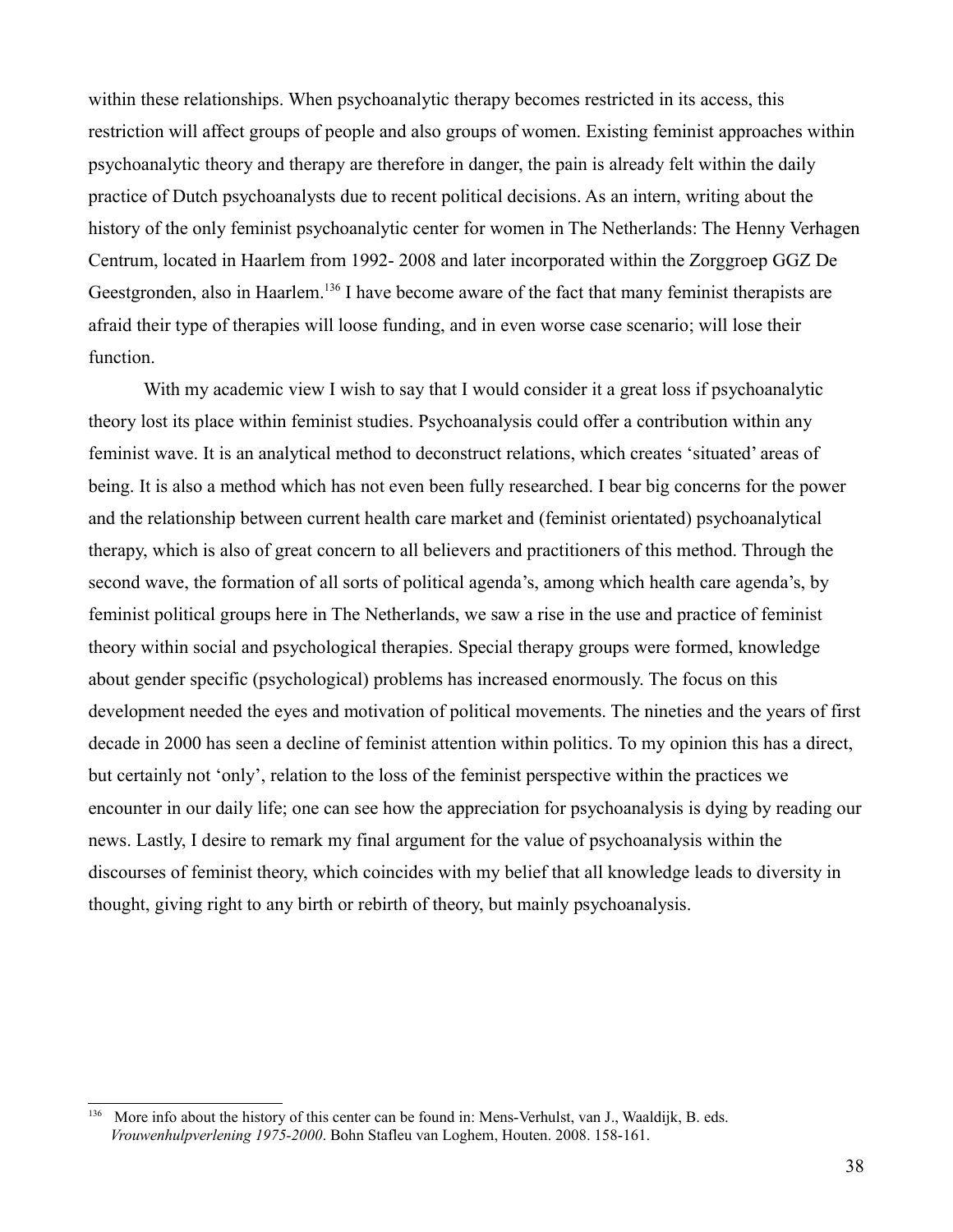## **Works Cited**

Braidotti, R. *Nomadic Subjects: Embodiment and Sexual Difference in Contemporary Feminist Theory*. Columbia University Press, New York. 1994.

Braidotti, R. *Transpositions: On Nomadic Ethics*. Polity Press, Cambridge. 2006.

Braidotti, R. *Theories of Gender, or: Language is a Virus*. Universiteit Utrecht, Utrecht. 1991.

Braidotti, R. *Patterns of Dissonance .* Polity Press, Oxford. 1991.

Carlson, N. eds. *Psychology, the Science of Behaviour*. Pearson Education, Harlow. 2000.

Chodorow, N. *Feminism and Psychoanalytic Theory.* Polity Press, Cambridge. 1989.